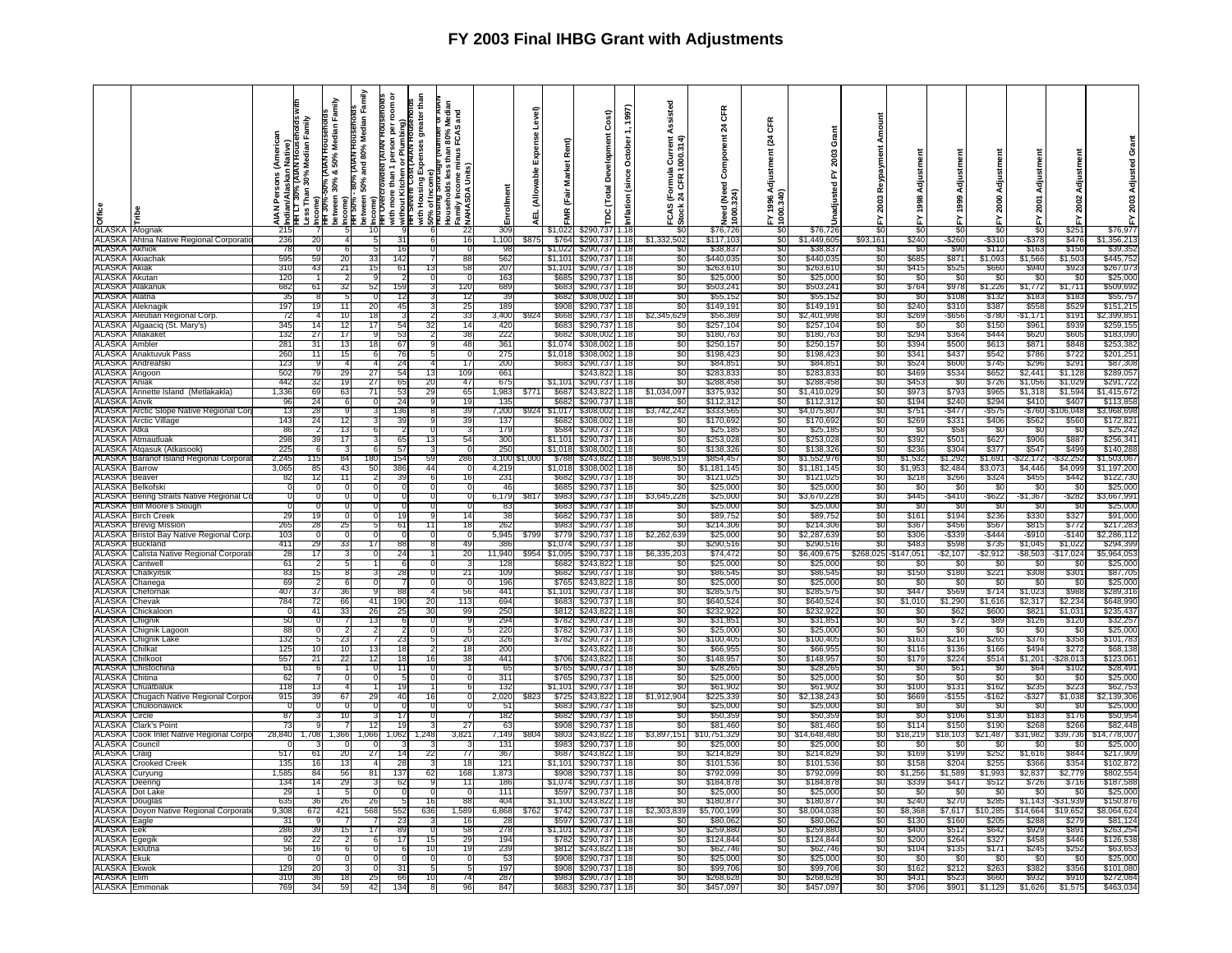|                                       | <b>a</b><br><b>E</b><br>ALASKA Evansville (Bettles Field) |            |           | Family    | Family<br>80% (AIAN Households<br>AIAN Persons (American<br>Similan/Alaskam Native)<br>Less Than 30% Median Family<br>American Similan Marchieles Windows<br>Detween 30% & 50% Median Family<br>Detween 50% and 80% Median Family<br>Detween 50% and 80% Median Family<br>PittTUVeTcr | ă<br>ing)<br>Plumbi<br>ă<br>with more than 1<br>without Kitchen<br>HH Severe Cost | greater than<br>់ខ្លួ<br>80% N<br>FCAS<br>Expenses<br>ēΕ<br>Households less tl<br>Family Income mir<br>;}NAHASDA Units)<br>with Housing E<br>50% of Income<br>Prousing Short | nemlio                 | Level)<br>pense<br>ŭ,<br>able<br>(Allow<br>ᇳ | Rent)<br>Market<br>(Fair<br>¥ | Cost)<br>Ē<br>Developm<br>(Total<br>ă | 1997)<br>October<br>(since<br>nflation | Assisted<br>la Current<br>1000.314)<br>rmula<br>CFR<br>$E_{\alpha}$<br>CAS | CFR<br>$\boldsymbol{z}$<br>Component<br>1(Need)<br>iooc<br>1 | Œ<br>t(24<br>tment<br>Adjust<br>1996<br>0.340)<br>8 | Grant<br>2003<br>놊<br>hadjusted | 2003           | Adjustmen<br>1998       | Adjustmen<br>1999   | Adjustmen<br>2000 | ន្ត              | Adjustmen<br>2002 | 2003                    |
|---------------------------------------|-----------------------------------------------------------|------------|-----------|-----------|---------------------------------------------------------------------------------------------------------------------------------------------------------------------------------------------------------------------------------------------------------------------------------------|-----------------------------------------------------------------------------------|------------------------------------------------------------------------------------------------------------------------------------------------------------------------------|------------------------|----------------------------------------------|-------------------------------|---------------------------------------|----------------------------------------|----------------------------------------------------------------------------|--------------------------------------------------------------|-----------------------------------------------------|---------------------------------|----------------|-------------------------|---------------------|-------------------|------------------|-------------------|-------------------------|
|                                       |                                                           |            |           |           |                                                                                                                                                                                                                                                                                       |                                                                                   |                                                                                                                                                                              |                        |                                              |                               |                                       |                                        | ö                                                                          |                                                              |                                                     |                                 | $\frac{5}{30}$ | $rac{1}{30}$            |                     |                   |                  | ř                 |                         |
|                                       |                                                           |            |           |           |                                                                                                                                                                                                                                                                                       |                                                                                   |                                                                                                                                                                              | 10<br>-69              |                                              | \$682                         | \$290.737                             | 1.18                                   | SO.                                                                        | \$30,576                                                     |                                                     | \$30.57                         |                |                         | \$60                | $\overline{$}74$  | \$102            | \$102             | \$30.913                |
| ALASKA                                | Eyak                                                      | 393        | 10        | 11        |                                                                                                                                                                                                                                                                                       | 20                                                                                | 11<br>26                                                                                                                                                                     | 461                    |                                              | \$765                         | \$243,822                             | 1.18                                   | \$0                                                                        | \$105,674                                                    | -90                                                 | \$105,674                       | \$0            | \$0                     | \$201               | \$258             | \$456            | \$45              | \$107,040               |
| ALASKA                                | False Pass                                                | 43         |           | - 6       | n                                                                                                                                                                                                                                                                                     |                                                                                   |                                                                                                                                                                              | 96<br>-6               |                                              | \$685                         | \$290.737                             | 1.18                                   | \$0                                                                        | \$34,718                                                     | -90                                                 | \$34,718                        | S0             | -SC                     | <b>S76</b>          | S96               | \$135            | \$131             | \$35,157                |
| ALASKA                                | Fort Yukon                                                | 539        | 71        | 45        | 11                                                                                                                                                                                                                                                                                    | 145                                                                               | 109<br>20                                                                                                                                                                    | 898                    |                                              | \$682                         | \$290,737                             | 1.18                                   | \$0                                                                        | \$514,853                                                    | \$0                                                 | \$514,85                        | \$0            | \$896                   | \$1,078             | \$1,320           | \$1,841          | \$1,819           | \$521,807               |
| ALASKA Gakona                         |                                                           | 17         |           |           |                                                                                                                                                                                                                                                                                       |                                                                                   |                                                                                                                                                                              | -78                    |                                              | \$765                         | \$243,822                             | 1.18                                   | 80                                                                         | \$25,000                                                     | -50                                                 | \$25,00                         | -80            | -80                     | -80                 | -50               | - SI             | -30               | \$25,000                |
| ALASKA                                | Galena                                                    | 465        | 45        | 17        | 33                                                                                                                                                                                                                                                                                    | <b>RC</b>                                                                         |                                                                                                                                                                              | 95<br>533              |                                              | \$68                          | \$290,73                              | 1.18                                   | \$0                                                                        | \$341,489                                                    | \$0                                                 | \$341,48                        | SO.            | \$570                   | \$679               | \$837             | \$1,159          | \$1,153           | \$345,88                |
| ALASKA                                | Gambell                                                   | 650        | 69        | 43        | 27                                                                                                                                                                                                                                                                                    | 147                                                                               | 36                                                                                                                                                                           | 768<br>89              |                                              | \$983                         | \$308,002                             | 1.18                                   | \$0                                                                        | \$601,95                                                     | -SO                                                 | \$601,95                        | S0             | \$970                   | \$1,219             | \$1,518           | \$2,164          | \$2,072           | \$609,899               |
| ALASKA                                | Georgetown                                                | 139        |           | 33        |                                                                                                                                                                                                                                                                                       | 42                                                                                |                                                                                                                                                                              | -49<br>28              |                                              | \$1.101<br>\$983              | \$290,73                              | 1.18                                   | 80                                                                         | \$25.00<br>\$162,499                                         | -80<br>S0.                                          | \$25.00<br>\$162,49             | 80<br>S0       | 50                      | \$335               | -SC<br>\$419      | \$598            | - 30<br>\$577     | \$25,00                 |
| ALASKA                                | <b>ALASKA Golovin (Chinik)</b><br>Goodnews Bav            | 228        | 51        | 19        |                                                                                                                                                                                                                                                                                       | 74                                                                                | 11                                                                                                                                                                           | 12:<br>65<br>337       |                                              | \$1,101                       | \$290,73<br>\$290,737                 | 1.18<br>1.18                           | \$0<br>\$0                                                                 | \$277,23                                                     | \$0                                                 | \$277,23                        | \$0            | \$272<br>\$433          | \$548               | \$690             | \$982            | \$961             | \$164,700<br>\$280,846  |
| <b>ALASKA</b>                         | Gravling                                                  | 182        | 12        | 19        | 17                                                                                                                                                                                                                                                                                    | -27                                                                               | 34<br>- 0                                                                                                                                                                    | 238                    |                                              | S682                          | \$290,737                             | 1.18                                   | 80                                                                         | \$112,417                                                    | - 30                                                | \$112.41                        | -50            | \$192                   | \$230               | \$283             | \$393            | \$393             | \$113,908               |
| ALASKA                                | Gulkana                                                   | 78         | 11        | 6         |                                                                                                                                                                                                                                                                                       | 16                                                                                | -61                                                                                                                                                                          | 68<br>7                |                                              | \$765                         | \$243,82                              | 1.18                                   | \$0                                                                        | \$60,23                                                      | \$0                                                 | \$60,23                         | \$0            | \$115                   | \$149               | \$189             | \$267            | \$256             | \$61,207                |
| <b>ALASKA</b>                         | Hamilton                                                  | $\Omega$   |           |           |                                                                                                                                                                                                                                                                                       |                                                                                   |                                                                                                                                                                              | 0<br>-26               |                                              | \$683                         | \$290,737                             | 1.18                                   | SO.                                                                        | \$25,000                                                     | SO.                                                 | \$25,00                         | SO.            | -90                     | -80                 | -90               | - SG             | -90               | \$25,000                |
| ALASKA                                | Healv Lake                                                | 28         |           | 2         |                                                                                                                                                                                                                                                                                       | 16                                                                                |                                                                                                                                                                              | 6<br>22                |                                              | \$597                         | \$290,737                             | 1.18                                   | \$0                                                                        | \$55,632                                                     | \$0                                                 | \$55,63                         | \$0            | \$105                   | \$132               | \$158             | \$22             | \$208             | \$56,458                |
|                                       | <b>ALASKA</b> Holy Cross                                  | 224        | 34        | 27        | 10 <sup>1</sup>                                                                                                                                                                                                                                                                       | 24                                                                                | 46                                                                                                                                                                           | 379<br>51              |                                              | \$682                         | \$290,737                             | 1.18                                   | \$0                                                                        | \$290,22                                                     | - \$0                                               | \$290.22                        | SO.            | \$524                   | \$632               | \$773             | \$1,065          | \$1,091           | \$294.306               |
| <b>ALASKA</b>                         | Hoonah                                                    | 606        |           | 37        | 33                                                                                                                                                                                                                                                                                    | 17                                                                                |                                                                                                                                                                              | 29<br>578              |                                              |                               | \$243,822                             | 1.18                                   | \$0                                                                        | \$117,98                                                     | \$0                                                 | \$117,98                        | \$0            | \$251                   | \$290               | \$357             | \$508            | \$493             | \$119,881               |
|                                       | ALASKA Hooper Bay                                         | 1,037      | qc        | 65        | 54                                                                                                                                                                                                                                                                                    | 248                                                                               | 169<br>32                                                                                                                                                                    | 93.                    |                                              | S68                           | \$290,737                             | 1.18                                   | \$0                                                                        | \$860,09                                                     | SO.                                                 | \$860.09                        | SO.            | \$1,349                 | \$1,722             | \$2,15            | \$3,102          | \$3,006           | \$871,429               |
| ALASKA Hughes                         |                                                           | 63         |           |           |                                                                                                                                                                                                                                                                                       | 24                                                                                | 24                                                                                                                                                                           | 104                    |                                              | \$682                         | \$308,002                             | 1.18                                   | \$0                                                                        | \$80,60                                                      | \$0                                                 | \$80,60                         | \$0            | \$124                   | \$15.               | \$18              | \$25             | \$256             | \$81,585                |
| <b>ALASKA</b>                         | Huslia                                                    | 285        | 36        | 12        | 12                                                                                                                                                                                                                                                                                    | -68                                                                               | 15<br>37                                                                                                                                                                     | 374                    |                                              | \$682                         | \$308,002                             | 1.18                                   | \$0                                                                        | \$265,82                                                     | -90                                                 | \$265.82                        | SO.            | \$448                   | \$544               | \$662             | \$926            | \$902             | \$269,307               |
| ALASKA                                | lydaburg                                                  | 354<br>46  | 40        | 33        | 27<br>$\Omega$                                                                                                                                                                                                                                                                        | 16                                                                                | 14                                                                                                                                                                           | 395<br>68<br>Ō.<br>-57 |                                              | \$687<br>\$782                | \$243,822                             | 1.18<br>1.18                           | \$0<br>\$0                                                                 | \$176,12                                                     | \$0<br>-80                                          | \$176,12<br>\$25,00             | \$0<br>80      | \$345<br>-90            | \$395<br>- \$0      | \$508<br>- 30     | \$709<br>- SO    | \$715<br>- 30     | \$178,796<br>\$25,00    |
| ALASKA Igiugig<br>ALASKA Illiamna     |                                                           | 61         |           |           | 5                                                                                                                                                                                                                                                                                     |                                                                                   |                                                                                                                                                                              | 158<br>11              |                                              | \$782                         | \$290,737<br>\$290,737                | 1.18                                   | \$0                                                                        | \$25,000<br>\$28,39                                          | \$0                                                 | \$28,39                         | \$0            | \$0                     | \$55                | \$35              | S95              | \$92              | \$28,66                 |
|                                       | ALASKA Inalik (Diomede)                                   | 143        | 29        | -6        | 11                                                                                                                                                                                                                                                                                    | 50                                                                                | 47<br>$\Omega$                                                                                                                                                               | 243                    |                                              | \$983                         | \$308,002                             | 1.18                                   | SO.                                                                        | \$168,830                                                    | -SO                                                 | \$168,83                        | SO.            | \$263                   | \$327               | \$411             | \$580            | \$558             | \$170,969               |
| <b>ALASKA</b>                         | Ivanoff Bay                                               | 22         |           |           |                                                                                                                                                                                                                                                                                       | 10                                                                                |                                                                                                                                                                              | -42<br>5               |                                              | S782                          | \$290,737                             | 1.18                                   | \$0                                                                        | \$28,430                                                     | \$0                                                 | \$28,43                         | \$0            | -80                     | \$64                | \$78              | \$112            | \$103             | \$28,787                |
|                                       | ALASKA Kaguyak                                            | 6          |           |           |                                                                                                                                                                                                                                                                                       |                                                                                   |                                                                                                                                                                              |                        |                                              | \$1,022                       | \$290,737                             | 1.18                                   | \$0                                                                        | \$25,000                                                     | \$0                                                 | \$25,000                        | SO.            | \$0                     | \$0                 | -90               | - \$0            | - SC              | \$25,000                |
| ALASKA                                | Kake                                                      | 545        | 49        | 28        | 39                                                                                                                                                                                                                                                                                    | 29                                                                                | 57<br>62                                                                                                                                                                     | 618                    |                                              | \$733                         | \$243,822                             | 1.18                                   | \$0                                                                        | \$329,109                                                    | -SO                                                 | \$329,10                        | S0             | \$250                   | \$289               | \$362             | \$3,802          | \$1,426           | \$335,239               |
|                                       | ALASKA Kaktovik (Barter Island)                           | 257        | 15        |           |                                                                                                                                                                                                                                                                                       | -71                                                                               | 13                                                                                                                                                                           | 227<br>$^{\circ}$      |                                              | \$1,018                       | \$308.002                             | 1.18                                   | \$0                                                                        | \$208.50                                                     | - 30                                                | \$208,50                        | -90            | \$353                   | \$452               | \$560             | \$810            | \$750             | \$211,432               |
| <b>ALASKA</b>                         | Kalskag                                                   | 198        | 24        | 13        | $\Omega$                                                                                                                                                                                                                                                                              | 44                                                                                | 9                                                                                                                                                                            | 99<br>3                |                                              | \$1,101                       | \$290,737                             | 1.18                                   | \$0                                                                        | \$149,912                                                    | \$0                                                 | \$149,912                       | \$0            | \$249                   | \$324               | \$402             | \$584            | \$553             | \$152,024               |
| ALASKA Kaltag<br>ALASKA               |                                                           | 204        | 36        | 11        | 15                                                                                                                                                                                                                                                                                    | 43                                                                                | 12                                                                                                                                                                           | 338<br>60              |                                              | \$682                         | \$290,737                             | 1.18                                   | \$0                                                                        | \$210,920                                                    | \$0                                                 | \$210,92                        | SO.<br>\$0     | \$355                   | <b>\$426</b><br>-96 | \$522<br>-80      | \$725            | \$737             | \$213,685               |
| ALASKA                                | Kanatak<br>Karluk                                         |            |           |           |                                                                                                                                                                                                                                                                                       | -11                                                                               |                                                                                                                                                                              | 13<br>107<br>186<br>0  |                                              | \$723<br>\$1,022              | \$290,737<br>\$290,737                | 1.18<br>1.18                           | \$0                                                                        | \$31,33<br>\$28,563                                          | \$0                                                 | \$31,33<br>\$28,563             | S0             | \$0<br>\$0              |                     | \$90              | - 33<br>\$131    | \$122<br>\$121    | \$31,454<br>\$28,977    |
| ALASKA                                | (asigluk                                                  | 27<br>554  | 36        | 41        |                                                                                                                                                                                                                                                                                       | 112                                                                               | 11                                                                                                                                                                           | 524<br>78              |                                              | \$1,101                       | \$290,737                             | 1.18                                   | \$0<br>\$0                                                                 | \$372,452                                                    | \$0<br>\$0                                          | \$372,45                        | \$0            | \$17,318                | \$72<br>\$728       | \$908             | \$1,32           | \$1,288           | \$394,021               |
| ALASKA                                | Kassan                                                    | 20         |           |           |                                                                                                                                                                                                                                                                                       |                                                                                   |                                                                                                                                                                              | 13<br>143              |                                              | \$687                         | \$243,822                             | 1.18                                   | \$0                                                                        | \$33,773                                                     | -90                                                 | \$33,773                        | -50            | -50                     | \$77                | -997              | - S14            | \$123             | \$34,214                |
|                                       | <b>ALASKA</b> Kenaitze                                    | 2,234      | 111       | 84        | 84                                                                                                                                                                                                                                                                                    | 76                                                                                | 128<br>242                                                                                                                                                                   | 1,117                  |                                              | \$699                         | \$243,822                             | 1.18                                   | \$0                                                                        | \$861,443                                                    | \$0                                                 | \$861,443                       | \$0            | \$576                   | \$704               | \$2,834           | \$3,998          | \$4,373           | \$873,928               |
|                                       | <b>ALASKA</b> Ketchikan                                   | 2.055      | 75        | 98        | 130                                                                                                                                                                                                                                                                                   | 147                                                                               | 67<br>302                                                                                                                                                                    | 4,642                  |                                              | \$900                         | \$243,822                             | 1.18                                   | SO.                                                                        | \$825,283                                                    | -90                                                 | \$825,283                       | SO.            | \$1,535                 | \$1.841             | \$2,327           | \$3,264          | \$3,230           | \$837,480               |
| ALASKA                                | Kiana                                                     | 377        | 29        | 15        | -22                                                                                                                                                                                                                                                                                   | 67                                                                                | 14<br>44                                                                                                                                                                     | 461                    |                                              | \$1,074                       | \$290,737                             | 1.18                                   | \$0                                                                        | \$258,78                                                     | \$0                                                 | \$258,78                        | 80             | \$434                   | \$539               | \$662             | \$94             | \$922             | \$262,287               |
|                                       | <b>ALASKA King Cove</b>                                   | 389        |           |           |                                                                                                                                                                                                                                                                                       | -10                                                                               |                                                                                                                                                                              | 626                    |                                              | \$685                         | \$290,737                             | 1.18                                   | \$0                                                                        | \$63,47                                                      | \$0                                                 | \$63,47                         | \$0            | \$97                    | \$126               | \$157             | \$226            | \$211             | \$64,295                |
|                                       | <b>ALASKA</b> King Island                                 | 193        | 11        |           | 10                                                                                                                                                                                                                                                                                    | 26                                                                                | ĥ                                                                                                                                                                            | 28<br>407              |                                              | \$983                         | \$290,737                             | 1.18                                   | \$0                                                                        | \$113,206                                                    | \$0                                                 | \$113,206                       | \$0            | \$364                   | \$442               | \$285             | \$403            | \$394             | \$115,095               |
|                                       | <b>ALASKA</b> King Salmon Tribe                           | 86         |           |           |                                                                                                                                                                                                                                                                                       |                                                                                   |                                                                                                                                                                              | - 77<br>5              |                                              | \$723                         | \$243,822                             | 1.18                                   | \$0                                                                        | \$25,000                                                     | \$0                                                 | \$25,00                         | S0             | -SC                     | -SC                 | - \$0             | - \$0            | -SC               | \$25,000                |
| ALASKA                                | Kinnuk                                                    | 666        | 100<br>31 | -81       |                                                                                                                                                                                                                                                                                       | 124                                                                               | 100<br>64                                                                                                                                                                    | 691                    |                                              | \$1,101                       | \$290.737                             | 1.18                                   | \$0                                                                        | \$616.14                                                     | <b>SO</b>                                           | \$616.147                       | S0<br>S0       | \$975                   | \$1.242             | \$1.552           | \$2.22           | \$2,192           | \$624.329               |
| <b>ALASKA</b><br><b>ALASKA</b>        | Kivalina<br>Klawock                                       | 381<br>513 | 45        | 18<br>45  | 33                                                                                                                                                                                                                                                                                    | -72<br>24                                                                         | 52                                                                                                                                                                           | 389<br>47<br>476       |                                              | \$1,074<br>\$687              | \$290,737<br>\$243,822                | 1.18<br>1.18                           | \$0<br>\$0                                                                 | \$252,950<br>\$185,200                                       | \$0<br>\$0                                          | \$252,95<br>\$185,20            | \$0            | \$414<br>\$299          | \$511<br>\$349      | \$630<br>\$432    | \$893<br>\$2,503 | \$878<br>\$754    | \$256,276<br>\$189,53   |
|                                       | ALASKA Kluti Kaah (Copper Center)                         | 204        | 20        | 22        |                                                                                                                                                                                                                                                                                       | 20                                                                                |                                                                                                                                                                              | 186<br>8               |                                              | \$765                         | \$243.82                              | 1.18                                   | \$0                                                                        | \$89.94                                                      | - 30                                                | \$89,940                        | \$0            | \$169                   | \$218               | \$276             | \$393            | \$375             | \$91,372                |
| ALASKA                                | Knik                                                      | 313        | 44        | 15        | 19                                                                                                                                                                                                                                                                                    | 27                                                                                | 26                                                                                                                                                                           | 580<br>78              |                                              | \$732                         | \$243.822                             | 1.18                                   | \$0                                                                        | \$213.604                                                    | \$0                                                 | \$213,604                       | S0             | -SC                     | S99                 | \$130             | \$809            | \$831             | \$215,472               |
| ALASKA <sup>1</sup>                   | Kobuk                                                     | 107        |           |           |                                                                                                                                                                                                                                                                                       | 18                                                                                |                                                                                                                                                                              | -78                    |                                              | \$1,07                        | \$308,00                              | 1.18                                   | \$0                                                                        | \$69,20                                                      | \$0                                                 | \$69,20                         | \$0            | \$106                   | \$138               | \$168             | \$24'            | \$233             | \$70,091                |
| ALASKA                                | Kokhano                                                   | 164        |           | 12        | 12                                                                                                                                                                                                                                                                                    | 47                                                                                |                                                                                                                                                                              | 35<br>138              |                                              | \$782                         | \$290.73                              | 1.18                                   | \$0                                                                        | \$172,80                                                     | 50                                                  | \$172,80                        | \$0            | \$283                   | \$372               | \$456             | \$648            | \$612             | \$175,170               |
| <b>ALASKA</b>                         | Koliganek                                                 | 168        | 31        | 19        | 19                                                                                                                                                                                                                                                                                    | 48                                                                                |                                                                                                                                                                              | 68<br>256              |                                              | \$908                         | \$308,002                             | 1.18                                   | \$0                                                                        | \$204,95                                                     | \$0                                                 | \$204,95                        | \$0            | \$294                   | \$377               | \$476             | \$670            | \$659             | \$207,431               |
| ALASKA                                | Kongiganak                                                | 368        | 25        |           | 19                                                                                                                                                                                                                                                                                    | 76                                                                                |                                                                                                                                                                              | 23<br>369              |                                              | \$1.101                       | \$290.737                             | 1.18                                   | \$0                                                                        | \$227,46                                                     | \$0                                                 | \$227.46                        | S0             | \$375                   | \$484               | \$603             | \$872            | \$825             | \$230.624               |
| <b>ALASKA</b><br><b>ALASKA Kotlik</b> | Koniag Native Regional Corpora                            | 607        | 34        | 12<br>47  | 25<br>41                                                                                                                                                                                                                                                                              | 22<br>138                                                                         | qq                                                                                                                                                                           | 3,300<br>57            |                                              | \$1,02<br>\$68                | \$290,73<br>\$290.737                 | 1.18<br>1.18                           | \$3,138,741<br>S0                                                          | \$127,03<br>\$429.10                                         | \$0<br>\$0                                          | \$3,265,77<br>\$429.10          | -90<br>S0      | \$1,146<br><b>\$656</b> | $-$ \$21<br>\$838   | -\$142<br>\$1.05  | \$22<br>\$1.51   | \$804<br>\$1.463  | \$3,267,783<br>\$434.62 |
|                                       | <b>ALASKA Kotzebue</b>                                    | 2,476      | 119       | 94        | 72                                                                                                                                                                                                                                                                                    | 383                                                                               | 81<br>173                                                                                                                                                                    | 2,629                  |                                              | \$1,074                       | \$290,737                             | 1.18                                   | \$0                                                                        | \$1,381,796                                                  | \$0                                                 | \$1,381,796                     | \$0            | \$2,400                 | \$2,958             | \$3,620           | \$5,152          | \$5,040           | \$1,400,966             |
| ALASKA                                | Koyuk                                                     | -293       | -27       | 20        | <b>q</b>                                                                                                                                                                                                                                                                              | -74                                                                               |                                                                                                                                                                              | -299<br>ĥ              |                                              | S98.                          | \$290,737                             | 1.18                                   | -90                                                                        | \$190.43                                                     | -90                                                 | \$190.43                        | -80            | \$34                    | \$429               | \$528             | \$762            | \$700             | \$193,20                |
| ALASKA                                | .<br>oyukuk                                               | 167        | 12        | 8         | 10                                                                                                                                                                                                                                                                                    | 10                                                                                | 11<br>30                                                                                                                                                                     | 123                    |                                              | \$68                          | \$290,737                             | 1.18                                   | \$0                                                                        | \$103,65                                                     | \$0                                                 | \$103,65                        | \$0            | \$192                   | \$23                | \$236             | \$33             | \$35              | \$105,000               |
| <b>ALASKA</b>                         | Kwethluk                                                  | 71:        | 84        | 48        | 13                                                                                                                                                                                                                                                                                    | 162                                                                               | 114<br>15                                                                                                                                                                    | 668                    |                                              | \$1,101                       | \$290,737                             | 1.18                                   | \$0                                                                        | \$553,065                                                    | \$0                                                 | \$553,06                        | S0             | \$867                   | \$1,099             | \$1,380           | \$1,97           | \$1,913           | \$560,29                |
| ALASKA                                | (wigillingo                                               | 349        | 41        | 21        |                                                                                                                                                                                                                                                                                       | 82                                                                                | 52<br>17                                                                                                                                                                     | 402                    |                                              | \$1.10                        | \$290,73                              | . 18                                   | \$0                                                                        | \$307,06                                                     | \$0                                                 | \$307,06                        | \$0            | \$494                   | \$62                | \$785             | \$1,11'          | \$1,078           | \$311,158               |
| ALASKA                                | Kwinhagak (Quinhagak)                                     | 570        | 77        | 44        | 24                                                                                                                                                                                                                                                                                    | 166                                                                               | 21<br>132                                                                                                                                                                    | 705                    |                                              | \$1.101                       | \$290,73                              | 1.18                                   | SO.                                                                        | \$582,57                                                     | SO.                                                 | \$582.57                        | SO.            | \$890                   | \$1,136             | \$1,422           | \$2,059          | \$2,007           | \$590,086               |
| ALASKA                                | arsen Bav                                                 | 94         |           |           |                                                                                                                                                                                                                                                                                       | 18                                                                                |                                                                                                                                                                              | 471                    |                                              | \$1.02                        | \$290,73                              | 1.18                                   | \$0                                                                        | \$41,67                                                      | \$0                                                 | \$41,67                         | SO.            | - \$0                   | \$10                | \$130             | \$188            | \$172             | \$42,26                 |
| <b>ALASKA</b>                         | ALASKA Lesnoi (Woody Island)                              | 122<br>120 | 17        | 11        | 13                                                                                                                                                                                                                                                                                    | 22                                                                                | 10                                                                                                                                                                           | 251<br>13<br>34<br>166 |                                              | \$1.022<br>\$782              | \$290.73<br>\$290,737                 | 1.18<br>1.18                           | 80<br>SO.                                                                  | \$43.51<br>\$128,05                                          | -50<br>\$0                                          | \$43,51<br>\$128,05             | -80<br>SO.     | -80<br>\$200            | - SC<br>\$266       | - 30<br>\$328     | - Si<br>\$460    | \$142<br>\$44     | \$43,658<br>\$129,75    |
| <b>ALASKA</b>                         | _evelock<br>Lime                                          |            | 16        |           | -0                                                                                                                                                                                                                                                                                    | 20                                                                                | -3                                                                                                                                                                           | 43<br>12               |                                              |                               | \$1,101 \$308,002                     | 1.18                                   | SO.                                                                        | \$70,365                                                     | \$0                                                 | \$70,36                         | S0             | \$108                   | \$144               | \$179             | \$25             | \$247             | \$71,30                 |
| <b>ALASKA</b>                         | Lower.Kalskag                                             | 269        | 63        | 13        |                                                                                                                                                                                                                                                                                       | 69                                                                                | 23                                                                                                                                                                           | 55<br>324              |                                              | \$1,101                       | \$290,737                             | 1.18                                   | 80                                                                         | \$310,07                                                     | -50                                                 | \$310,07                        | 80             | \$502                   | \$639               | \$801             | \$1,144          | \$1,11            | \$314,28                |
| <b>ALASKA</b>                         | <b>Manley Hot Springs</b>                                 | 17         | -6        | $\Omega$  |                                                                                                                                                                                                                                                                                       | 14                                                                                |                                                                                                                                                                              | 6<br>-62               |                                              | \$682                         | \$290,737                             | 1.18                                   | \$0                                                                        | \$32,739                                                     | \$0                                                 | \$32,73                         | SO.            | -SC                     | -SC                 | \$89              | \$12             | \$119             | \$33,07                 |
| ALASKA                                | Manokotak                                                 | 399        | 36        | 32        | 20                                                                                                                                                                                                                                                                                    | 58                                                                                | 12                                                                                                                                                                           | 64<br>475              |                                              | \$908                         | \$290,737                             | 1.18                                   | \$0                                                                        | \$267,29                                                     | SO.                                                 | \$267,29                        | S0             | \$431                   | \$545               | \$684             | \$974            | \$951             | \$270,88                |
| ALASKA                                | Marshall                                                  | 364        | 25        | 16        | 20                                                                                                                                                                                                                                                                                    | 73                                                                                |                                                                                                                                                                              | 341<br>43              |                                              | \$683                         | \$290,737                             | 1.18                                   | \$0                                                                        | \$227,152                                                    | -SO                                                 | \$227,152                       | S0             | \$344                   | <b>\$447</b>        | \$557             | \$817            | \$1,338           | \$230,655               |
| <b>ALASKA</b>                         | Mary's Igloo                                              |            |           | $\Omega$  |                                                                                                                                                                                                                                                                                       |                                                                                   | $\Omega$                                                                                                                                                                     | -84<br>0               |                                              | \$983                         | \$290,73                              | 1.18                                   | \$0                                                                        | \$25,000                                                     | \$0                                                 | \$25,00                         | \$0            | -30                     | \$0                 | \$0               | - \$0            | -\$0              | \$25,000                |
| ALASKA                                | McGrath                                                   | 224        |           | 24        | 16                                                                                                                                                                                                                                                                                    |                                                                                   |                                                                                                                                                                              | 240<br>36              |                                              | \$682                         | \$308.00                              | 1.18                                   | SO.                                                                        | \$171,313                                                    | .SO                                                 | \$171,313                       | .SO            | \$281                   | \$351               | \$426             | \$59             | \$602             | \$173,570               |
| ALASKA                                | Mekoryul<br>ALASKA Mentasta                               | 214<br>102 | 32<br>18  | 24<br>- 6 | 15<br>5                                                                                                                                                                                                                                                                               | 76<br>20                                                                          | 13<br>-8                                                                                                                                                                     | 32<br>438<br>226<br>-6 |                                              | \$1,101<br>- \$765            | \$290,737<br>\$290,737                | 1.18<br>1.18                           | SO.<br>80                                                                  | \$259,83<br>\$90.70                                          | \$0<br>-90                                          | \$259,83<br>\$90.70             | \$0<br>-80     | \$427<br>\$145          | \$543<br>\$193      | \$681<br>\$244    | \$969<br>\$34    | \$929<br>\$330    | \$263,382<br>\$91,968   |
| ALASKA Minto                          |                                                           | 243        | 24        | 16        | 18                                                                                                                                                                                                                                                                                    | -37                                                                               | $10^{-}$                                                                                                                                                                     | 41<br>224              |                                              |                               | \$682 \$290,737                       | 1.18                                   | \$0                                                                        | \$178,95                                                     | \$0                                                 | \$178,951                       | \$0            | \$296                   | \$359               | \$434             | \$614            | \$625             | \$181,278               |
|                                       | ALASKA Mountain Village                                   | 754        | 35        | 58        | 41                                                                                                                                                                                                                                                                                    | 114                                                                               | 13<br>113                                                                                                                                                                    | 994                    |                                              |                               | \$683 \$290,737 1.18                  |                                        | \$0                                                                        | \$445,380                                                    | \$0                                                 | \$445,380                       | SO.            | \$673                   | \$867               | \$1,081           | \$2,148          | \$2,107           | \$452,257               |
|                                       |                                                           |            |           |           |                                                                                                                                                                                                                                                                                       |                                                                                   |                                                                                                                                                                              |                        |                                              |                               |                                       |                                        |                                                                            |                                                              |                                                     |                                 |                |                         |                     |                   |                  |                   |                         |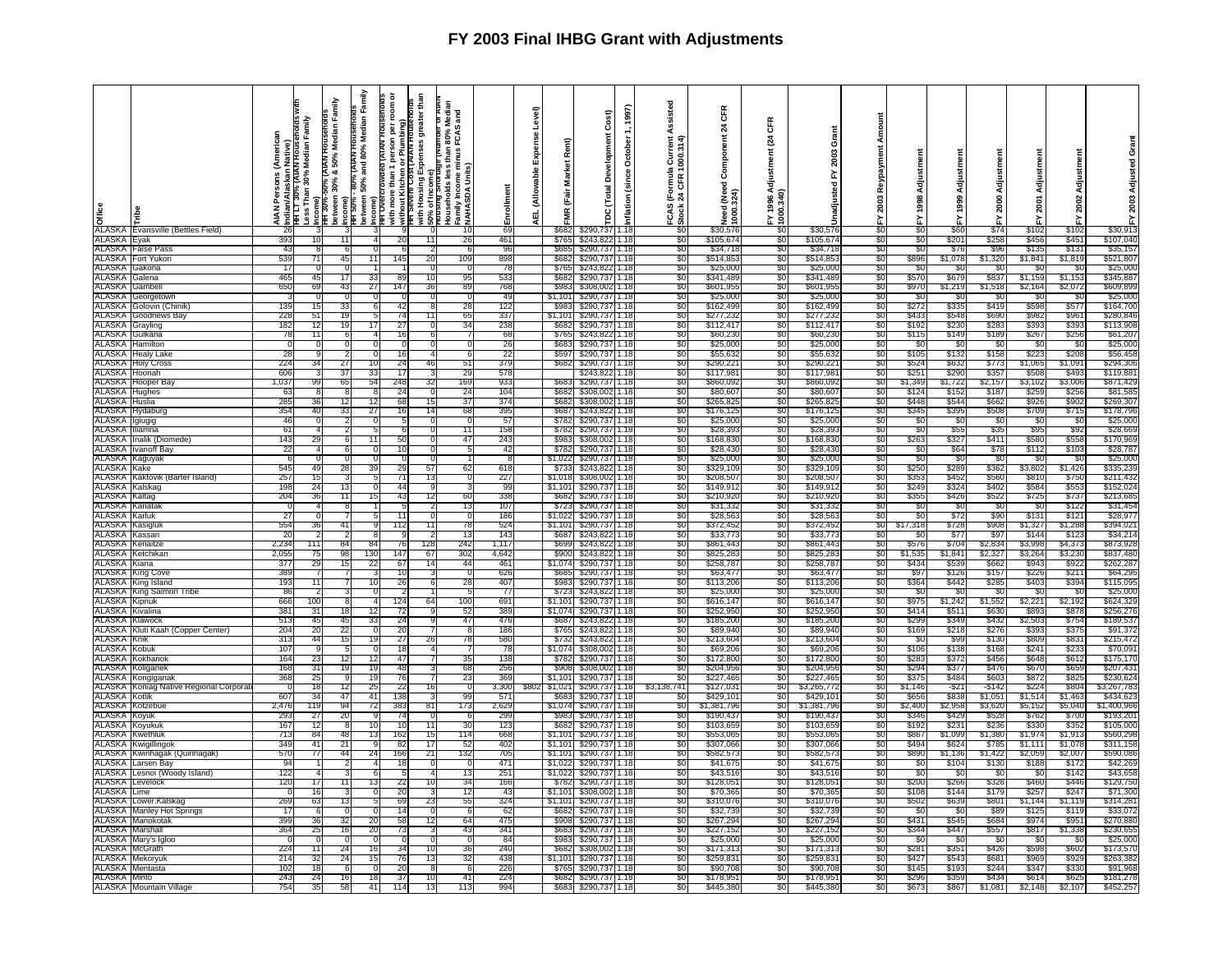| <b>e</b><br><b>G</b><br><b>ALASKA</b><br><b>Naknek</b> |                                                          | <b>American</b><br>ዺ፟<br>℥<br>330 | ∮Indian/Alaskan Native)<br>THT L⊺ 30% (ATAN Housenoids w<br>Less Than 30% Median Family<br>;Income) | Family<br>Hit 30%-30% (AIAN Housenoids<br>between 30% & 50% Median Fam<br>খুhcome)<br>Hit 50% - 80% (AIAN Housenoids<br>$\bar{22}$ | Family<br><b>AIAN HOUSENOIDS</b><br>Median<br>80%<br>htt 50% - 80% (АГАN HG<br>between 50% and 80% I<br>Income)<br>HH Overcrowded (АГАМ | ă<br>ing)<br>Plumbi<br>ă<br>৯ E<br>with more than 1<br>without Kitchen<br>IHT Severe Cost | greater than<br>and<br>80% N<br>FCAS<br>Expenses<br>Households less tl<br>Family Income mir<br>≿NAHASDA Units)<br>with Housing E<br>50% of Income<br>Prousing Short<br>41 | ollment<br>309 | Level)<br>pense<br>ŭ,<br>able<br>₹<br>ᇳ | Rent)<br>Market<br>j<br>Eair<br>¥ | Cost)<br>Ē<br>Developm<br>(Total<br>ă<br>\$290.737 | 1997)<br>October<br>(since<br>nflation<br>1.18 | Assisted<br>1000.314<br>ō<br>rmula<br>CFR<br>$E_{\alpha}$<br>CAS<br>ö<br>SO. | <b>CFR</b><br>$\boldsymbol{z}$<br>Component<br>1(Need)<br>Jeed<br>000<br>\$105,289 | Œ<br>1(24)<br>tment<br>Adjust<br>1996<br>0.340)<br>8 | Grant<br>2003<br>놊<br>ह<br>hadjust<br>\$105,289 | $\overline{50}$ | Adjustmen<br>1998<br>\$157 | Adjustmen<br>1999<br>\$193 | Adjustmen<br>2000<br>\$250 | ន្ត<br>\$344      | Adjustmen<br>2002<br>\$354 | 2003<br>$\frac{1}{2}$<br>\$106,587 |
|--------------------------------------------------------|----------------------------------------------------------|-----------------------------------|-----------------------------------------------------------------------------------------------------|------------------------------------------------------------------------------------------------------------------------------------|-----------------------------------------------------------------------------------------------------------------------------------------|-------------------------------------------------------------------------------------------|---------------------------------------------------------------------------------------------------------------------------------------------------------------------------|----------------|-----------------------------------------|-----------------------------------|----------------------------------------------------|------------------------------------------------|------------------------------------------------------------------------------|------------------------------------------------------------------------------------|------------------------------------------------------|-------------------------------------------------|-----------------|----------------------------|----------------------------|----------------------------|-------------------|----------------------------|------------------------------------|
| ALASKA                                                 | <b>NANA Native Regional Corporati</b>                    | 220                               | 23                                                                                                  | 12                                                                                                                                 |                                                                                                                                         | -38                                                                                       | 35                                                                                                                                                                        | 10,406         | \$933                                   | \$1,07                            | \$308,002                                          | 1.18                                           | \$3,086,233                                                                  | \$135,037                                                                          | -50                                                  | \$3,221,270                                     | \$307,399       | \$428                      | -\$994                     | \$1,075                    | -\$1,611          | \$393                      | \$2,911,013                        |
| ALASKA                                                 | Nanwelek (English Bay)                                   | 172                               |                                                                                                     | -5                                                                                                                                 |                                                                                                                                         | 17                                                                                        | $\Omega$<br>n                                                                                                                                                             | 237            |                                         | \$699                             | \$243.822                                          | 1.18                                           | \$0                                                                          | \$42,494                                                                           | \$0                                                  | \$42,494                                        | S0              | -SC                        | \$11                       | \$141                      | \$204             | \$187                      | \$43,138                           |
| ALASKA                                                 | Napaimute                                                |                                   |                                                                                                     |                                                                                                                                    |                                                                                                                                         |                                                                                           | 0                                                                                                                                                                         | 125            |                                         | \$1,101                           | \$290,737                                          | 1.18                                           | \$0                                                                          | \$25,000                                                                           | \$0                                                  | \$25,000                                        | \$0             | \$0                        | - \$0                      | -SC                        | -S                | - \$0                      | \$25,000                           |
| ALASKA                                                 | ALASKA Napakiak                                          | 360<br>404                        | 44<br>45                                                                                            | 32<br>13                                                                                                                           | 24                                                                                                                                      | -q<br>93                                                                                  | 60<br>17<br>66                                                                                                                                                            | 384<br>372     |                                         | \$1.101                           | \$290,737<br>\$290,737                             | 1.18<br>1.18                                   | 80<br>\$0                                                                    | \$295,50<br>\$344,17                                                               | -80<br>\$0                                           | \$295,50<br>\$344,17                            | -80<br>SO.      | \$469<br>\$543             | \$596<br>\$689             | \$748<br>\$86              | \$1.072<br>\$1,23 | \$1.033<br>\$1,201         | \$299,423<br>\$348,707             |
| ALASKA                                                 | Napaskiak<br>Nelson Lagoon                               | 70                                |                                                                                                     | -6                                                                                                                                 |                                                                                                                                         |                                                                                           | 13<br>6                                                                                                                                                                   | 51             |                                         | \$1,101<br><b>S685</b>            | \$290,737                                          | 1.18                                           | \$0                                                                          | \$58,97                                                                            | \$0                                                  | \$58,97                                         | S0              | \$103                      | \$131                      | \$164                      | \$23'             | \$230                      | \$59,83                            |
| ALASKA                                                 | Nenana                                                   | 9٤                                |                                                                                                     | 24                                                                                                                                 |                                                                                                                                         |                                                                                           | 14                                                                                                                                                                        | 499            |                                         | \$68                              | \$290.73                                           | 1.18                                           | 80                                                                           | \$93,90                                                                            | -90                                                  | \$93,90                                         | 80              | \$16                       | \$200                      | \$242                      | \$34              | \$34                       | \$95,19                            |
|                                                        | <b>ALASKA</b> New Stuyahok                               | 477                               | 6ſ                                                                                                  | 11                                                                                                                                 | 20                                                                                                                                      |                                                                                           | 24<br>68                                                                                                                                                                  | 525            |                                         | \$908                             | \$308.00                                           | 1.18                                           | SO.                                                                          | \$363,028                                                                          | SO.                                                  | \$363,02                                        | .SO             | \$543                      | \$711                      | \$884                      | \$1,268           | \$1,230                    | \$367,663                          |
| <b>ALASKA</b>                                          | Newhalen                                                 | 151                               | 11                                                                                                  | 17                                                                                                                                 |                                                                                                                                         | 29                                                                                        | 14                                                                                                                                                                        | 192            |                                         | \$782                             | \$290,737                                          | 1.18                                           | \$0                                                                          | \$114,503                                                                          | \$0                                                  | \$114,503                                       | SO.             | \$200                      | \$26                       | \$323                      | \$463             | \$439                      | \$116,193                          |
| <b>ALASKA</b> Newtok                                   |                                                          | -328                              | 27                                                                                                  | 15                                                                                                                                 |                                                                                                                                         | -49                                                                                       | 38<br>16                                                                                                                                                                  | 308            |                                         | \$1,099                           | \$290,737                                          | 1.18                                           | 80                                                                           | \$215,188                                                                          | - 30                                                 | \$215.18                                        | -50             | \$336                      | \$428                      | \$536                      | \$766             | \$750                      | \$218,004                          |
| <b>ALASKA</b><br><b>ALASKA Nikolai</b>                 | lightmute                                                | 208<br>83                         | 21<br>20                                                                                            | -3<br>12                                                                                                                           |                                                                                                                                         | 29<br>41                                                                                  | 14<br>29                                                                                                                                                                  | 215<br>13      |                                         | \$1,101<br>\$682                  | \$290,737<br>\$308,002                             | 1.18<br>1.18                                   | \$0<br>SO.                                                                   | \$113,94<br>\$138,55                                                               | \$0<br>SO.                                           | \$113,94<br>\$138.55                            | \$0<br>.SO      | \$187<br>\$227             | \$238<br>\$281             | \$297<br>\$343             | \$430<br>\$478    | \$414<br>\$468             | \$115,50<br>\$140,352              |
| ALASKA                                                 | Nikolsk                                                  | 27                                | 10                                                                                                  | 9                                                                                                                                  |                                                                                                                                         |                                                                                           | 2                                                                                                                                                                         | 58             |                                         | \$584                             | \$290,737                                          | 1.18                                           | \$0                                                                          | \$32,36                                                                            | \$0                                                  | \$32,36                                         | \$0             | \$0                        | \$73                       | \$92                       | \$130             | \$126                      | \$32,784                           |
| ALASKA                                                 | Ninilchil                                                | 905                               | 40                                                                                                  | 30                                                                                                                                 | 36                                                                                                                                      | 51                                                                                        | 20<br>95                                                                                                                                                                  | 526            |                                         | \$699                             | \$243.822                                          | 1.18                                           | \$0                                                                          | \$283,103                                                                          | -90                                                  | \$283,10                                        | SO.             | \$193                      | \$230                      | \$747                      | \$1,045           | \$1,045                    | \$286,364                          |
| ALASKA                                                 | Voatuk                                                   | 430                               | 23                                                                                                  | -8                                                                                                                                 | 13                                                                                                                                      | 94                                                                                        | 11<br>$\cdot$                                                                                                                                                             | 489            |                                         | \$1,074                           | \$308,002                                          | 1.18                                           | \$0                                                                          | \$256,57                                                                           | \$0                                                  | \$256,57                                        | \$0             | \$432                      | \$553                      | \$667                      | \$96              | \$905                      | \$260,094                          |
| ALASKA <sup>1</sup>                                    | Nome                                                     | 2,01'                             | 119                                                                                                 | 69                                                                                                                                 | 103                                                                                                                                     | 266                                                                                       | 246<br>66                                                                                                                                                                 | 1,952          |                                         | \$983                             | \$290,737                                          | 1.18                                           | \$0                                                                          | \$1,152,86                                                                         | SO.                                                  | \$1,152,86                                      | SO.             | \$1,772                    | \$2,149                    | \$2,958                    | \$4,194           | \$4,072                    | \$1,168,008                        |
| <b>ALASKA</b><br><b>ALASKA</b>                         | Nondalto<br>Noorvik                                      | -206<br>630                       | 17<br>17                                                                                            | 13<br>38                                                                                                                           | 11                                                                                                                                      | 39<br>100                                                                                 | 27<br>44<br>-8                                                                                                                                                            | 438            |                                         | \$782                             | \$290,737<br>\$290,737                             | 1.18                                           | \$0                                                                          | \$146,202                                                                          | \$0<br>-90                                           | \$146,20<br>\$317.45                            | \$0<br>SO.      | \$238<br>\$548             | \$31<br>\$677              | \$384<br>\$820             | \$54<br>\$1,175   | \$51.<br>\$1,133           | \$148,20<br>\$321,803              |
| ALASKA                                                 | Vorthway                                                 | 10 <sup>5</sup>                   | 21                                                                                                  | 8                                                                                                                                  | 27                                                                                                                                      | 42                                                                                        | 24<br>-5                                                                                                                                                                  | 723<br>252     |                                         | \$1,074<br>\$597                  | \$290,737                                          | 1.18<br>1.18                                   | \$0<br>\$0                                                                   | \$317,450<br>\$135,553                                                             | \$0                                                  | \$135.55                                        | \$0             | \$214                      | \$272                      | \$346                      | \$49              | \$481                      | \$137,360                          |
| <b>ALASKA Nuiqsut</b>                                  |                                                          | 403                               | 24                                                                                                  | 14                                                                                                                                 | 20                                                                                                                                      | 60                                                                                        | 22<br>17                                                                                                                                                                  | 443            |                                         | \$1,018                           | \$308,002                                          | 1.18                                           | \$0                                                                          | \$264,80                                                                           | -90                                                  | \$264,80                                        | 80              | \$437                      | \$556                      | \$692                      | <b>\$995</b>      | \$1,513                    | \$268,999                          |
| ALASKA Nulato                                          |                                                          | 323                               | 36                                                                                                  | 25                                                                                                                                 | 20                                                                                                                                      | 99                                                                                        | 81                                                                                                                                                                        | 587            |                                         | \$682                             | \$290,737                                          | 1.18                                           | \$0                                                                          | \$307,37                                                                           | -SO                                                  | \$307,37                                        | S0              | \$516                      | \$628                      | \$766                      | \$1,078           | \$1,073                    | \$311,431                          |
| AI ASKA                                                | Nunapitchuk                                              | 472                               | 55                                                                                                  | 27                                                                                                                                 |                                                                                                                                         | 114                                                                                       | 73                                                                                                                                                                        | 473            |                                         | \$1.101                           | \$290,737                                          | 1.18                                           | SO.                                                                          | \$347.77                                                                           | -SO                                                  | \$347,775                                       | SO.             | \$545                      | \$693                      | \$870                      | \$1,245           | \$1,198                    | \$352,326                          |
| <b>ALASKA</b>                                          | Ohogamiut                                                |                                   |                                                                                                     |                                                                                                                                    |                                                                                                                                         |                                                                                           |                                                                                                                                                                           | -26            |                                         | S68.                              | \$290,737                                          | 1.18                                           | \$0                                                                          | \$25,000                                                                           | \$0                                                  | \$25,00                                         | \$0             | -90                        | -\$0                       | -30                        | -31               | -SC                        | \$25,000                           |
|                                                        | ALASKA Old Harbor<br>ALASKA   Orutsararmuit (Bethel)     | 210<br>3,924                      | 29<br>225                                                                                           | 26<br>160                                                                                                                          | 11<br>125                                                                                                                               | 543                                                                                       | 14<br>444<br>125                                                                                                                                                          | 564<br>3,738   |                                         | \$1,022                           | \$290,737<br>\$1,101 \$290,737                     | 1.18<br>1.18                                   | \$0<br>\$0                                                                   | \$132,08<br>\$2,218,162                                                            | \$0<br>-SO                                           | \$132,081<br>\$2,218,162                        | SO.<br>\$0      | \$228<br>\$3,493           | \$293<br>\$4,413           | \$368<br>\$5,539           | \$529<br>\$7,907  | \$511<br>\$7,735           | \$134,009<br>\$2,247,25            |
|                                                        | <b>ALASKA</b> Oscarville                                 | -64                               |                                                                                                     |                                                                                                                                    |                                                                                                                                         | -13                                                                                       |                                                                                                                                                                           | -77            |                                         |                                   | \$1,101 \$290,737                                  | 1.18                                           | \$0                                                                          | \$36,18                                                                            | - 30                                                 | \$36,18                                         | -90             | -50                        | \$74                       | \$93                       | \$134             | \$126                      | \$36,612                           |
| <b>ALASKA</b> Ouzinkie                                 |                                                          | 204                               |                                                                                                     | 17                                                                                                                                 |                                                                                                                                         |                                                                                           | 5<br>0                                                                                                                                                                    | 375            |                                         | \$1,022                           | \$290,737                                          | 1.18                                           | \$0                                                                          | \$58,149                                                                           | \$0                                                  | \$58,149                                        | \$0             | \$105                      | \$136                      | \$169                      | \$243             | \$234                      | \$59,035                           |
| ALASKA Paimiut                                         |                                                          | $\Omega$                          |                                                                                                     | $\Omega$                                                                                                                           |                                                                                                                                         |                                                                                           | 0                                                                                                                                                                         | 66             |                                         | \$683                             | \$290,737                                          | 1.18                                           | \$0                                                                          | \$25,000                                                                           | \$0                                                  | \$25,000                                        | SO.             | -\$0                       | \$0                        | -90                        | - \$0             | \$0                        | \$25,000                           |
|                                                        | <b>ALASKA</b> Pauloff Village<br><b>ALASKA</b> Pedro Bay | 25<br>33                          |                                                                                                     |                                                                                                                                    |                                                                                                                                         |                                                                                           | 5                                                                                                                                                                         | -50<br>115     |                                         | \$685<br>\$782                    | \$290,737<br>\$290,737                             | 1.18<br>1.18                                   | \$0                                                                          | \$25,00                                                                            | \$0<br>-90                                           | \$25,00<br>\$25,000                             | \$0<br>S0       | \$0<br>\$0                 | \$0                        | -960<br>\$0                | - SO<br>-80       | \$0<br>\$0                 | \$25,000<br>\$25,000               |
| <b>ALASKA</b>                                          | Perrvville                                               | 109                               |                                                                                                     |                                                                                                                                    |                                                                                                                                         | 24                                                                                        | 6                                                                                                                                                                         | 253            |                                         | \$782                             | \$290,737                                          | 1.18                                           | \$0<br>\$0                                                                   | \$25,000<br>\$96,300                                                               | \$0                                                  | \$96,30                                         | \$0             | \$169                      | \$0<br>\$228               | \$278                      | \$398             | \$370                      | \$97,742                           |
| <b>ALASKA</b>                                          | Petersburg                                               | 477                               | 64                                                                                                  | 22                                                                                                                                 | 29                                                                                                                                      | 21                                                                                        | -21<br>95                                                                                                                                                                 | 418            |                                         | \$733                             | \$243.82                                           | 1.18                                           | \$0                                                                          | \$232.92                                                                           | -90                                                  | \$232.92                                        | 80              | \$291                      | \$317                      | \$465                      | \$1,208           | \$911                      | \$236,118                          |
| <b>ALASKA</b> IF                                       | Pilot Point                                              | 146                               |                                                                                                     |                                                                                                                                    |                                                                                                                                         | 12                                                                                        | $\Omega$<br>$\Omega$                                                                                                                                                      | 140            |                                         | \$782                             | \$290,737                                          | 1.18                                           | \$0                                                                          | \$32,332                                                                           | \$0                                                  | \$32,33                                         | \$0             | \$0                        | \$C                        | \$93                       | \$135             | \$121                      | \$32,68                            |
|                                                        | <b>ALASKA</b> Pilot Station                              | 574                               | 62                                                                                                  | 37                                                                                                                                 | 23                                                                                                                                      | 117                                                                                       | 113                                                                                                                                                                       | 537            |                                         | \$683                             | \$290,737                                          | 1.18                                           | SO.                                                                          | \$424,573                                                                          | -90                                                  | \$424,57                                        | S0              | \$631                      | \$810                      | \$1,013                    | \$1,474           | \$1,445                    | \$429,946                          |
| <b>ALASKA</b>                                          | <sup>9</sup> itka's Point                                | 125                               | 17                                                                                                  | 18                                                                                                                                 | 13                                                                                                                                      | -52                                                                                       | 32                                                                                                                                                                        | 161            |                                         | \$68.                             | \$290,737                                          | 1.18                                           | \$0                                                                          | \$161,36                                                                           | \$0                                                  | \$161,36                                        | 80              | \$253                      | \$325                      | \$407                      | \$58              | \$564                      | \$163,495                          |
|                                                        | <b>ALASKA Platinum</b><br><b>ALASKA</b> Point Hope       | 40<br>717                         | 23                                                                                                  | 19                                                                                                                                 | 25                                                                                                                                      | 31<br>164                                                                                 | 16<br>0                                                                                                                                                                   | -70<br>795     |                                         | \$1,101<br>\$1,018                | \$290,737<br>\$308,002                             | 1.18<br>1.18                                   | \$0<br>\$0                                                                   | \$111,969<br>\$441,827                                                             | \$0<br>\$0                                           | \$111,969<br>\$441,82                           | \$0<br>\$0      | \$183<br>\$756             | \$235<br>\$967             | \$294<br>\$1,199           | \$42<br>\$1,737   | \$408<br>\$1,596           | \$113,509<br>\$448,081             |
| ALASKA                                                 | Point Lay                                                | 228                               |                                                                                                     |                                                                                                                                    |                                                                                                                                         | 55                                                                                        |                                                                                                                                                                           | 197            |                                         | \$1,018                           | \$308,002                                          | 1.18                                           | \$0                                                                          | \$134,188                                                                          | \$0                                                  | \$134,18                                        | S0              | \$215                      | \$27                       | \$344                      | \$49              | \$456                      | \$135,977                          |
| ALASKA                                                 | Port Graham                                              | 157                               |                                                                                                     |                                                                                                                                    | 21                                                                                                                                      | 10                                                                                        | $\Omega$                                                                                                                                                                  | 287            |                                         | <b>\$699</b>                      | \$243.822                                          | 1.18                                           | \$0                                                                          | \$38,306                                                                           | \$0                                                  | \$38.30                                         | S0              | -90                        | S99                        | \$124                      | \$179             | \$165                      | \$38,872                           |
| ALASKA                                                 | ort Heiden                                               | 96                                |                                                                                                     |                                                                                                                                    |                                                                                                                                         |                                                                                           |                                                                                                                                                                           | 139            |                                         | \$782                             | \$290,737                                          | 1.18                                           | \$0                                                                          | \$27,19                                                                            | \$0                                                  | \$27,19                                         | S0              | -\$C                       | \$63                       | \$0                        | \$110             | \$103                      | \$27,472                           |
| ALASKA                                                 | <b>ALASKA</b> Port Lions                                 | 169<br>33                         | 12                                                                                                  |                                                                                                                                    |                                                                                                                                         |                                                                                           |                                                                                                                                                                           | 325<br>164     |                                         | \$1,022<br>-908                   | \$290,737                                          | 1.18<br>1.18                                   | \$0                                                                          | \$52,99                                                                            | \$0<br>-50                                           | \$52,99                                         | \$0<br>\$0      | \$0<br>-90                 | \$120<br>-30               | \$150<br>- 30              | \$215<br>- \$0    | \$208<br>- 30              | \$53,684                           |
| ALASKA                                                 | Portage Creek<br>Qagan Tayagungin (Sand Point)           | 432                               | 20                                                                                                  | 17                                                                                                                                 | $\Omega$<br>16                                                                                                                          | 14                                                                                        | 12<br>$\mathcal{P}$                                                                                                                                                       | 610            |                                         | \$685                             | \$290,737<br>\$290.737                             | 1.18                                           | \$0<br>\$0                                                                   | \$25,000<br>\$126,052                                                              | \$0                                                  | \$25,000<br>\$126,052                           | \$0             | \$234                      | \$299                      | \$373                      | \$535             | \$507                      | \$25,000<br>\$128,000              |
| ALASKA                                                 | Qawalangin (Unalaska)                                    | 404                               |                                                                                                     |                                                                                                                                    |                                                                                                                                         | -11                                                                                       | 0                                                                                                                                                                         | 524            |                                         | \$584                             | \$290,737                                          | 1.18                                           | \$0                                                                          | \$72,44                                                                            | \$0                                                  | \$72,44                                         | \$0             | \$123                      | \$152                      | \$19'                      | \$27              | \$253                      | \$73,439                           |
| ALASKA                                                 | Rampart                                                  | 42                                |                                                                                                     |                                                                                                                                    |                                                                                                                                         | 34                                                                                        | 19                                                                                                                                                                        | 64             |                                         | \$68.                             | \$290,737                                          | 1.18                                           | \$0                                                                          | \$92,75                                                                            | S0                                                   | \$92,75                                         | \$0             | \$165                      | \$198                      | \$243                      | \$34              | \$327                      | \$94,02                            |
| ALASKA                                                 | <b>Red Devi</b>                                          | 26                                |                                                                                                     |                                                                                                                                    |                                                                                                                                         |                                                                                           | 5                                                                                                                                                                         | 28             |                                         | \$1,101                           | \$290,737                                          | 1.18                                           | \$0                                                                          | \$25,01                                                                            | \$0                                                  | \$25,01                                         | \$0             | -30                        | -\$0                       | -\$0                       | - \$0             | - \$0                      | \$25,011                           |
| ALASKA<br>ALASKA                                       | Ruby<br>Russian Mission (Yukon)                          | 165<br>297                        | 17                                                                                                  | 18<br>23                                                                                                                           | $\Omega$<br>16                                                                                                                          | 34<br>70                                                                                  | 21<br>37                                                                                                                                                                  | 257<br>29      |                                         | \$68<br>\$68                      | \$308,002<br>\$290,73                              | 1.18<br>∏.18                                   | \$0<br>\$0                                                                   | \$118.194<br>\$204,80                                                              | \$0<br>-90                                           | \$118.194<br>\$204,80                           | \$0<br>30       | \$197<br>\$31!             | \$238<br>\$407             | \$290                      | \$406<br>\$746    | \$396<br>\$712             | \$119.72<br>\$207,497              |
| <b>ALASKA</b>                                          | Saint George                                             | 143                               | 11                                                                                                  |                                                                                                                                    | 11                                                                                                                                      |                                                                                           | 17                                                                                                                                                                        | $13^{\circ}$   |                                         | \$58                              | \$290.737                                          | 1.18                                           | \$0                                                                          | \$65.55                                                                            | \$0                                                  | \$65.55                                         | \$0             | \$112                      | \$136                      | \$505<br>\$173             | \$24              | \$23                       | \$66.45                            |
|                                                        | <b>ALASKA Saint Michae</b>                               | 358                               | 29                                                                                                  | 20                                                                                                                                 | 15                                                                                                                                      | 77                                                                                        | 29                                                                                                                                                                        | 313            |                                         | \$983                             | \$290,737                                          | 1.18                                           | \$0                                                                          | \$237,13                                                                           | \$0                                                  | \$237,13                                        | S0              | \$407                      | \$505                      | \$629                      | \$905             | \$850                      | \$240,432                          |
| ALASKA                                                 | Saint Paul                                               | 468                               | 22                                                                                                  | 29                                                                                                                                 | 44                                                                                                                                      | -89                                                                                       | -20<br>24                                                                                                                                                                 | 775            |                                         | \$58                              | \$290,737                                          | 1.18                                           | -90                                                                          | \$324.77                                                                           | -90                                                  | \$324,77                                        | -80             | \$26                       | \$320                      | \$918                      | \$1,315           | \$1,232                    | \$328,825                          |
| ALASKA                                                 | Salamatof                                                | 221                               |                                                                                                     |                                                                                                                                    |                                                                                                                                         |                                                                                           | 16                                                                                                                                                                        | 153            |                                         | \$699                             | \$243,82                                           | 1.18                                           | \$0                                                                          | \$54,41                                                                            | \$0                                                  | \$54,41                                         | \$0             | \$113                      | \$138                      | \$239                      | \$33              | \$33                       | \$55,57                            |
| ALASKA<br>ALASKA                                       | Savoonga<br>Saxman                                       | 642<br>316                        | 90                                                                                                  | 24<br>19                                                                                                                           |                                                                                                                                         | 145<br>12                                                                                 | 78<br>42                                                                                                                                                                  | 648<br>175     |                                         | S98.<br>\$90                      | \$308,002<br>\$243,82                              | 1.18<br>. 18                                   | \$0<br>\$0                                                                   | \$606,14<br>\$60,29                                                                | \$0<br>\$0                                           | \$606,14<br>\$60,29                             | S0<br>\$0       | \$981<br>\$155             | \$1,235<br>\$19            | \$1,536<br>\$21            | \$2,192<br>\$30   | \$2,09<br>\$28             | \$614,182<br>\$61,448              |
| ALASKA                                                 | Scammon Bay                                              | 484                               | 47                                                                                                  | 30                                                                                                                                 | 23                                                                                                                                      | -85                                                                                       | 13<br>61                                                                                                                                                                  | 430            |                                         | S68.                              | \$290.73                                           | 1.18                                           | SO.                                                                          | \$326.92                                                                           | -SO                                                  | \$326.92                                        | SO.             | \$510                      | \$65                       | \$817                      | \$1,176           | \$1,141                    | \$331.222                          |
| ALASKA                                                 | selawik                                                  | 77'                               | 51                                                                                                  | 47                                                                                                                                 | 26                                                                                                                                      | 154                                                                                       | 62                                                                                                                                                                        | 831            |                                         | \$1,07                            | \$290,737                                          | 1.18                                           | \$0                                                                          | \$469,97                                                                           | \$0                                                  | \$469,97                                        | \$0             | \$796                      | \$98                       | \$1,197                    | \$1,71            | \$1,647                    | \$476,310                          |
| <b>ALASKA</b> Seldovia                                 |                                                          | 129                               |                                                                                                     |                                                                                                                                    | - 0                                                                                                                                     |                                                                                           | $\Omega$                                                                                                                                                                  | 386            |                                         | -8699                             | \$243.82                                           | 1.18                                           | -50                                                                          | \$25.00                                                                            | -50                                                  | \$25,00                                         | -80             | - SC                       | - 31                       | -930                       | - 53              | - SC                       | \$25,000                           |
| <b>ALASKA</b>                                          | Shageluk                                                 | 128                               | 16                                                                                                  | 15                                                                                                                                 | 10                                                                                                                                      | 43                                                                                        | 31                                                                                                                                                                        | 173            |                                         | \$68                              | \$290,737                                          | 1.18                                           | SO.                                                                          | \$148,46                                                                           | \$0                                                  | \$148,46                                        | SO.             | \$259                      | \$31                       | \$383                      | \$535             | \$526                      | \$150,47                           |
| ALASKA<br><b>ALASKA</b>                                | Shaktoolil<br>Sheldon's Poin                             | 228<br>165                        | 11                                                                                                  | 15<br>16                                                                                                                           | 5                                                                                                                                       | 30<br>-31                                                                                 | 13<br>з                                                                                                                                                                   | 211<br>13      |                                         | \$983<br>\$68                     | \$290,737                                          | 1.18<br>1.18                                   | SO.<br>80                                                                    | \$105,136                                                                          | -SO                                                  | \$105,136<br>\$111.53                           | S0<br>80        | \$181<br>\$169             | \$224<br>\$22              | \$276<br>\$275             | \$397<br>\$404    | \$375<br>\$39              | \$106,59<br>\$112,99               |
|                                                        | <b>ALASKA</b> Shishmaref                                 | 555                               | 52                                                                                                  | 39                                                                                                                                 | 29                                                                                                                                      | 137                                                                                       | 16<br>52<br>13                                                                                                                                                            | 464            |                                         | \$983                             | \$290,73<br>\$290,737                              | 1.18                                           | \$0                                                                          | \$111,53<br>\$432,190                                                              | -50<br>\$0                                           | \$432,19                                        | SO.             | \$738                      | \$914                      | \$1,139                    | \$1,636           | \$1,539                    | \$438,155                          |
|                                                        | ALASKA Shoonaq' Tribe of Kodiak                          | 1,415                             | 49                                                                                                  | 31                                                                                                                                 | 65                                                                                                                                      | 58                                                                                        | 145<br>41                                                                                                                                                                 | 1,221          |                                         | \$1.022                           | \$243,82                                           | 1.18                                           | \$0                                                                          | \$423,30                                                                           | \$0                                                  | \$423,30                                        | S0              | -90                        | -SC                        | \$0                        | - \$0             | \$1,598                    | \$424,89                           |
| ALASKA                                                 | Shungnak                                                 | 253                               | 14                                                                                                  | 19                                                                                                                                 | 13                                                                                                                                      | 54                                                                                        | 33                                                                                                                                                                        | 266            |                                         | \$1,074                           | \$308,002                                          | 1.18                                           | \$0                                                                          | \$170,53                                                                           | -SO                                                  | \$170,53                                        | S0              | \$267                      | \$338                      | \$412                      | \$586             | \$567                      | \$172,70                           |
| ALASKA                                                 | Skagwav                                                  | 96                                |                                                                                                     |                                                                                                                                    |                                                                                                                                         | 11                                                                                        | 15                                                                                                                                                                        | -48            |                                         |                                   | \$243,82                                           | 1.18                                           | \$0                                                                          | \$42,94                                                                            | \$0                                                  | \$42,94                                         | \$0             | -30                        | \$84                       | \$127                      | \$172             | \$171                      | \$43,49                            |
| ALASKA<br>ALASKA                                       | Sleetmute<br>Solomon                                     | 94                                |                                                                                                     |                                                                                                                                    |                                                                                                                                         | $\mathbf{A}$                                                                              | 28                                                                                                                                                                        | 12<br>67       |                                         | \$983                             | \$290,73<br>\$290,737                              | 1.18<br>1.18                                   | SO.<br>SO.                                                                   | \$138,37<br>\$25,000                                                               | .SO<br>\$0                                           | \$138.37<br>\$25,000                            | .SO<br>S0       | \$217<br>-SC               | \$277<br>-SC               | \$348<br>-\$0              | \$49<br>- \$0     | \$482<br>- SC              | \$140,19<br>\$25,00                |
|                                                        | <b>ALASKA</b> South Naknek                               | 119                               | 11                                                                                                  | 12                                                                                                                                 |                                                                                                                                         | 11                                                                                        | 18<br>6                                                                                                                                                                   | 309            |                                         | \$723                             | \$290,737                                          | 1.18                                           | 80                                                                           | \$74.36                                                                            | - 30                                                 | \$74.36                                         | -80             | \$119                      | \$151                      | \$192                      | \$270             | \$266                      | \$75,363                           |
|                                                        | <b>ALASKA Stebbins</b>                                   | 541                               | 32                                                                                                  | 43                                                                                                                                 | 20                                                                                                                                      | 110                                                                                       | 53                                                                                                                                                                        | 562            |                                         | \$983                             | \$290,737                                          | 1.18                                           | \$0                                                                          | \$344,617                                                                          | \$0                                                  | \$344,617                                       | \$0             | \$585                      | \$721                      | \$900                      | \$1,289           | \$1,220                    | \$349,332                          |
| <b>ALASKA</b> Stevens                                  |                                                          | 85                                | 23                                                                                                  | 10                                                                                                                                 |                                                                                                                                         | 38                                                                                        | 34                                                                                                                                                                        | 196            |                                         |                                   | \$682 \$290,737 1.18                               |                                                | \$0                                                                          | \$137,614                                                                          | \$0                                                  | \$137,614                                       | SO.             | \$236                      | \$284                      | \$349                      | \$484             | \$481                      | \$139,448                          |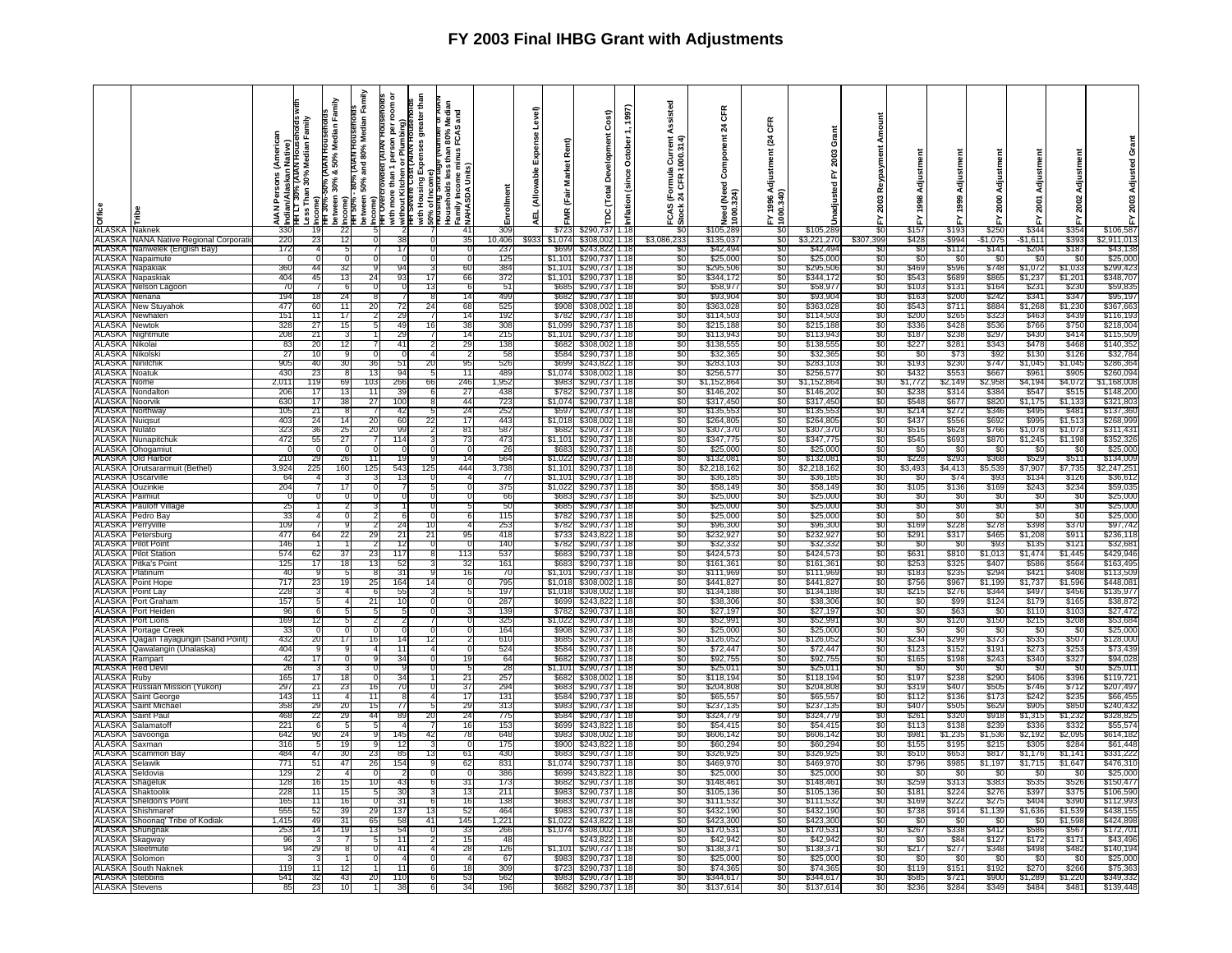| Office                 |                              | <b>AIAN</b>                            | indian/Alaskan Native)<br>HH LT 30% (AIAN Housenoids<br>Less Than 30% Median Family<br>$\widehat{\bullet}$ | Family<br><b>DIOUSSNOH NATK</b><br>Median<br>50%<br>- ಂಶ<br>petween 30%<br>%Dc<br>Income)<br>HH 30% | Family<br>(AIAN HOUSENOIDS<br>and 80% Median<br>Income)<br>HH Overcrowded<br>Income)<br>1HH 50% - 80% I<br>between 50% a | ৯<br><b>AIAN HOUSENOIDS</b><br>room<br>iviti more than 1 person per ro<br>∛without Kitchen or Plumbing)<br>THT Severe Cost (AIAN Housein | fousenoids<br>greater than<br>anore<br>Housing Expenses<br>৳<br>जान<br>बाह्य<br>बाह्य | Median<br>្តូ<br>Households less than 80% N<br>Family Income minus FCAS<br>NAHASDA Units)<br>В | Enrollment | 富<br>ă<br>面  | Rent)<br>ğ<br>s.<br>늚<br>FMR | £,<br>velopm<br>å<br>Total<br>$\mathbf{c}$<br>ĕ | 1997)<br>$\ddotmark$<br>October<br>(since<br>Inflation | ᇴ<br>(Formula Current<br>24 CFR 1000.314)<br>FCAS<br>Stock | CFR<br>24<br>යි<br>P.<br>$rac{6}{23}$<br>Need<br>1000. | 뚠<br>ō<br>હ<br>ti<br>B<br>FY 1996 Av<br>1000.340) | Grant<br>2003<br>≿<br>Unadjusted |           | 등<br>ë<br>> | 름<br>8<br>ల్ల<br>≿ | 듬       | 2001<br>> | Adjustment<br>2002<br>ፚ | 놊                                                                 |
|------------------------|------------------------------|----------------------------------------|------------------------------------------------------------------------------------------------------------|-----------------------------------------------------------------------------------------------------|--------------------------------------------------------------------------------------------------------------------------|------------------------------------------------------------------------------------------------------------------------------------------|---------------------------------------------------------------------------------------|------------------------------------------------------------------------------------------------|------------|--------------|------------------------------|-------------------------------------------------|--------------------------------------------------------|------------------------------------------------------------|--------------------------------------------------------|---------------------------------------------------|----------------------------------|-----------|-------------|--------------------|---------|-----------|-------------------------|-------------------------------------------------------------------|
|                        | <b>ALASKA Stoney River</b>   | 55                                     | 28                                                                                                         |                                                                                                     |                                                                                                                          | 28                                                                                                                                       |                                                                                       | 22                                                                                             | 59         |              | \$1,101                      | \$308,002                                       | 1.18                                                   | \$0                                                        | \$117,883                                              | -90                                               | \$117,883                        | \$0       | \$173       | \$227              | \$284   | \$406     | \$394                   | \$119,366                                                         |
|                        | ALASKA Takotna               | 211                                    |                                                                                                            |                                                                                                     |                                                                                                                          |                                                                                                                                          |                                                                                       |                                                                                                | 66         |              | \$682                        | \$308,002 1.18                                  |                                                        | \$0                                                        | \$25,000                                               | \$0                                               | \$25,000                         | \$0       | \$0         | \$0                | -90     | -30       | -80                     | \$25,000                                                          |
|                        | <b>ALASKA Tanacross</b>      | 129                                    |                                                                                                            | 10                                                                                                  |                                                                                                                          | 24                                                                                                                                       |                                                                                       | 27                                                                                             | 97         |              | \$597                        | \$290,737 1.18                                  |                                                        | \$0                                                        | \$96,715                                               | -90                                               | \$96,715                         | \$0       | \$149       | \$184              | \$237   | \$331     | \$327                   | \$97,943                                                          |
| ALASKA Tanana          |                              | 256                                    | 42                                                                                                         | 28                                                                                                  | 17 <sup>1</sup>                                                                                                          | 99                                                                                                                                       |                                                                                       | 79                                                                                             | 903        |              | \$682                        | \$308,002 1.18                                  |                                                        | \$0                                                        | \$337,707                                              | \$0                                               | \$337,707                        | \$0       | \$540       | \$668              | \$816   | \$1,140   | \$1,123                 | \$341,994                                                         |
| <b>ALASKA</b> Tatitlek |                              | 94                                     |                                                                                                            |                                                                                                     |                                                                                                                          | 11                                                                                                                                       |                                                                                       |                                                                                                | 89         |              | \$765                        | \$243,822 1.18                                  |                                                        | \$0                                                        | \$30,445                                               | -80                                               | \$30,445                         | \$0       | -90         | \$82               | \$104   | \$148     | \$137                   | \$30,916                                                          |
| ALASKA Tazlina         |                              | 90                                     |                                                                                                            |                                                                                                     |                                                                                                                          | 18                                                                                                                                       |                                                                                       |                                                                                                | 64         |              | \$765                        | \$243,822 1.18                                  |                                                        | \$0                                                        | \$44,137                                               | -90                                               | \$44,137                         | <b>SO</b> | \$0         | \$105              | \$134   | \$190     | \$179                   | \$44,745                                                          |
| <b>ALASKA</b> Telida   |                              |                                        |                                                                                                            |                                                                                                     |                                                                                                                          |                                                                                                                                          |                                                                                       |                                                                                                | 20         |              | \$682                        | \$308,002 1.18                                  |                                                        | \$0                                                        | \$25,000                                               | -90                                               | \$25,000                         | \$0       | \$0         | \$0                | \$0     | -SC       | -\$0                    | \$25,000                                                          |
| <b>ALASKA</b> Teller   |                              | 259                                    | 11                                                                                                         | 22                                                                                                  | 5                                                                                                                        | 51                                                                                                                                       |                                                                                       | 171                                                                                            | 184        |              | \$983                        | \$290,737 1.18                                  |                                                        | \$0                                                        | \$157,37                                               | -80                                               | \$157,371                        | -80       | \$257       | \$321              | \$399   | \$575     | \$539                   | \$159,464                                                         |
| ALASKA Tetlin          |                              | 118                                    |                                                                                                            |                                                                                                     |                                                                                                                          | 25                                                                                                                                       |                                                                                       |                                                                                                | 130        |              | \$597                        | \$290,737 1.18                                  |                                                        | \$0                                                        | \$72,358                                               | \$0                                               | \$72,358                         | \$0       | \$121       | \$149              | \$190   | \$270     | \$253                   | \$73,340                                                          |
|                        | ALASKA Tlingit and Haida     | 4,734                                  | 176                                                                                                        | 191                                                                                                 | 106                                                                                                                      | 154                                                                                                                                      | 134                                                                                   | 395                                                                                            | 3,735      | \$757        | \$1,089                      | \$243,822 1.18                                  |                                                        | \$3,732,570                                                | \$1,296,278                                            | \$0                                               | \$5,028,848                      | \$233,059 | \$3,252     | \$1,451            | \$1,921 |           | \$6,183 - \$235,165     | \$4,573,431                                                       |
| ALASKA Togiak          |                              | 791                                    | $\prime\prime$                                                                                             | 51                                                                                                  | 27                                                                                                                       | 125                                                                                                                                      | 21                                                                                    | 138                                                                                            | 761        |              | \$908                        | \$290,737 1.18                                  |                                                        | \$0                                                        | \$532,91                                               | -80                                               | \$532,917                        | -50       | \$827       | \$1,032            | \$1,298 | \$1,842   | \$1,802                 | \$539,718                                                         |
| ALASKA                 | Toksook Bay                  | 548                                    | 48                                                                                                         | 28                                                                                                  | 12                                                                                                                       | 80                                                                                                                                       |                                                                                       | 64                                                                                             | 644        |              | \$1,101                      | \$290,737 1.18                                  |                                                        | \$0                                                        | \$280,554                                              | -90                                               | \$280,554                        | \$0       | \$433       | \$549              | \$690   | \$986     | \$956                   | \$284,168                                                         |
|                        | <b>ALASKA</b> Tuluksak       | 425                                    | 37                                                                                                         | 24                                                                                                  | 111                                                                                                                      | 80                                                                                                                                       | 16                                                                                    | 70                                                                                             | 377        |              | \$1,101                      | \$290,737 1.18                                  |                                                        | \$0                                                        | \$312,191                                              | -90                                               | \$312,191                        | \$0       | \$478       | \$611              | \$764   | \$1,105   | \$1,084                 | \$316,232                                                         |
| ALASKA T               | Tuntutuliak                  | 386                                    |                                                                                                            | 17                                                                                                  |                                                                                                                          | 88                                                                                                                                       | 16                                                                                    | 431                                                                                            | 384        |              | \$1,101                      | \$290,737 1.18                                  |                                                        | \$0                                                        | \$307,51                                               | -90                                               | \$307,511                        | \$0       | \$494       | \$632              | \$790   | \$1,135   | \$1,093                 | \$311,654                                                         |
|                        | ALASKA Tununak               | 332                                    | 41                                                                                                         | 21                                                                                                  |                                                                                                                          | 90                                                                                                                                       |                                                                                       | 69                                                                                             | 243        |              |                              | \$1,101 \$290,737 1.18                          |                                                        | \$0                                                        | \$282,398                                              | \$0                                               | \$282,398                        | \$0       | \$431       | \$550              | \$689   | \$996     | \$1,520                 | \$286,584                                                         |
| ALASKA                 | Twin Hills                   | 69                                     |                                                                                                            |                                                                                                     |                                                                                                                          | 16                                                                                                                                       |                                                                                       | 21                                                                                             | 70         |              | \$908                        | \$290,737 1.18                                  |                                                        | \$0                                                        | \$69,869                                               | -90                                               | \$69,869                         | \$0       | \$102       | \$130              | \$164   | \$232     | \$228                   | \$70,726                                                          |
| <b>ALASKA</b> Tyonek   |                              | 191                                    | 31                                                                                                         | 20                                                                                                  |                                                                                                                          |                                                                                                                                          | 16                                                                                    | 40                                                                                             | 572        |              | \$699                        | \$290,737 1.18                                  |                                                        | \$0                                                        | \$144,352                                              | \$0                                               | \$144,352                        | \$0       | \$217       | \$271              | \$344   | \$482     | \$494                   | \$146,160                                                         |
| ALASKA                 | Ugashik                      |                                        |                                                                                                            |                                                                                                     |                                                                                                                          |                                                                                                                                          |                                                                                       |                                                                                                | -62        |              | \$782                        | \$290,737 1.18                                  |                                                        | \$0                                                        | \$25,000                                               | -80                                               | \$25,000                         | -80       | \$0         | \$0                | -90     | - 30      | -80                     | \$25,000                                                          |
| <b>ALASKA</b>          | Jmkumiute                    | 13                                     |                                                                                                            |                                                                                                     |                                                                                                                          | 11                                                                                                                                       |                                                                                       |                                                                                                | 31         |              | \$1,101                      | \$290,737 1.18                                  |                                                        | \$0                                                        | \$34,885                                               | -90                                               | \$34,885                         | \$0       | \$0         | \$85               | \$82    | \$117     | \$117                   | \$35,286                                                          |
| ALASKA                 | Unalakleet                   | 684                                    | 44                                                                                                         | 19                                                                                                  | 43                                                                                                                       | 93                                                                                                                                       | 22                                                                                    | 481                                                                                            | 1,262      |              | \$983                        | \$290,737 1.18                                  |                                                        | \$0                                                        | \$376,305                                              | \$0                                               | \$376,305                        | \$0       | \$652       | \$800              | \$995   | \$1,422   | \$1,353                 | \$381,527                                                         |
| ALASKA Unga            |                              | 44                                     |                                                                                                            |                                                                                                     | 5                                                                                                                        |                                                                                                                                          |                                                                                       |                                                                                                | -87        |              | \$685                        | \$290,737 1.18                                  |                                                        | \$0                                                        | \$25,000                                               | -80                                               | \$25,000                         | \$0       | \$0         | \$0                | 80      | -SC       | -50                     | \$25,000                                                          |
| <b>ALASKA</b> Venetie  |                              | 199                                    | 28                                                                                                         | 17                                                                                                  |                                                                                                                          | 47                                                                                                                                       |                                                                                       | 47                                                                                             | 233        |              | \$682                        | \$290,737 1.18                                  |                                                        | \$0                                                        | \$181,722                                              | -90                                               | \$181,722                        | \$0       | \$308       | \$368              | \$453   | \$628     | \$626                   | \$184,105                                                         |
| <b>ALASKA</b>          | Wainwright                   | 531                                    | 23                                                                                                         | 46                                                                                                  | 19                                                                                                                       | 141                                                                                                                                      | 13 <sup>l</sup>                                                                       | 45                                                                                             | 593        |              | \$1,018                      | \$308,002 1.18                                  |                                                        | \$0                                                        | \$429,405                                              | \$0                                               | \$429,405                        | \$0       | \$701       | \$889              | \$1,109 | \$1,596   | \$4,331                 | \$438,031                                                         |
| <b>ALASKA Wales</b>    |                              | 143                                    |                                                                                                            | 17                                                                                                  |                                                                                                                          | 48                                                                                                                                       |                                                                                       | 27                                                                                             | 180        |              | \$9831                       | \$290,737 1.18                                  |                                                        | \$0                                                        | \$151,200                                              | -80                                               | \$151,200                        | \$0       | \$255       | \$315              | \$394   | \$563     | \$536                   | \$153,264                                                         |
|                        | <b>ALASKA White Mountain</b> | 183                                    | 30                                                                                                         | 15                                                                                                  |                                                                                                                          | 57                                                                                                                                       |                                                                                       | 18                                                                                             | 270        |              | \$983                        | \$290,737 1.18                                  |                                                        | \$0                                                        | \$171,783                                              | \$0                                               | \$171,783                        | \$0       | \$294       | \$367              | \$456   | \$656     | \$615                   | \$174,171                                                         |
| ALASKA Wrange          |                              | 566                                    | 47                                                                                                         | 36                                                                                                  | 731                                                                                                                      | 40                                                                                                                                       | 24                                                                                    | 138                                                                                            | 483        |              |                              | \$733 \$243,822 1.18                            |                                                        | \$0                                                        | \$313,191                                              | -90                                               | \$313,191                        | \$0       | \$438       | \$478              | \$539   | \$2,262   | \$1,213                 | \$318,121                                                         |
| <b>ALASKA</b> Yakutat  |                              | 384                                    |                                                                                                            | 13                                                                                                  |                                                                                                                          | 21                                                                                                                                       |                                                                                       |                                                                                                | 349        |              |                              | \$243,822 1.18                                  |                                                        | \$0                                                        | \$89,776                                               | <b>SO</b>                                         | \$89,776                         | \$0       | \$184       | \$214              | \$255   | \$495     | \$360                   | \$91,283                                                          |
| <b>ALASKA Total</b>    |                              | 119,005 8,521 6,093 5,074 13,633 4,414 |                                                                                                            |                                                                                                     |                                                                                                                          |                                                                                                                                          |                                                                                       | 14.932                                                                                         | 159,993    | <b>S8531</b> |                              | \$855 \$285,150                                 |                                                        |                                                            | \$39,467,496 \$65,580,632                              |                                                   | \$0 \$105,048,128                | \$901,644 |             |                    |         |           |                         | -\$26,128 \$110,005 \$140,985 \$189,500 - \$222,484 \$104,338,362 |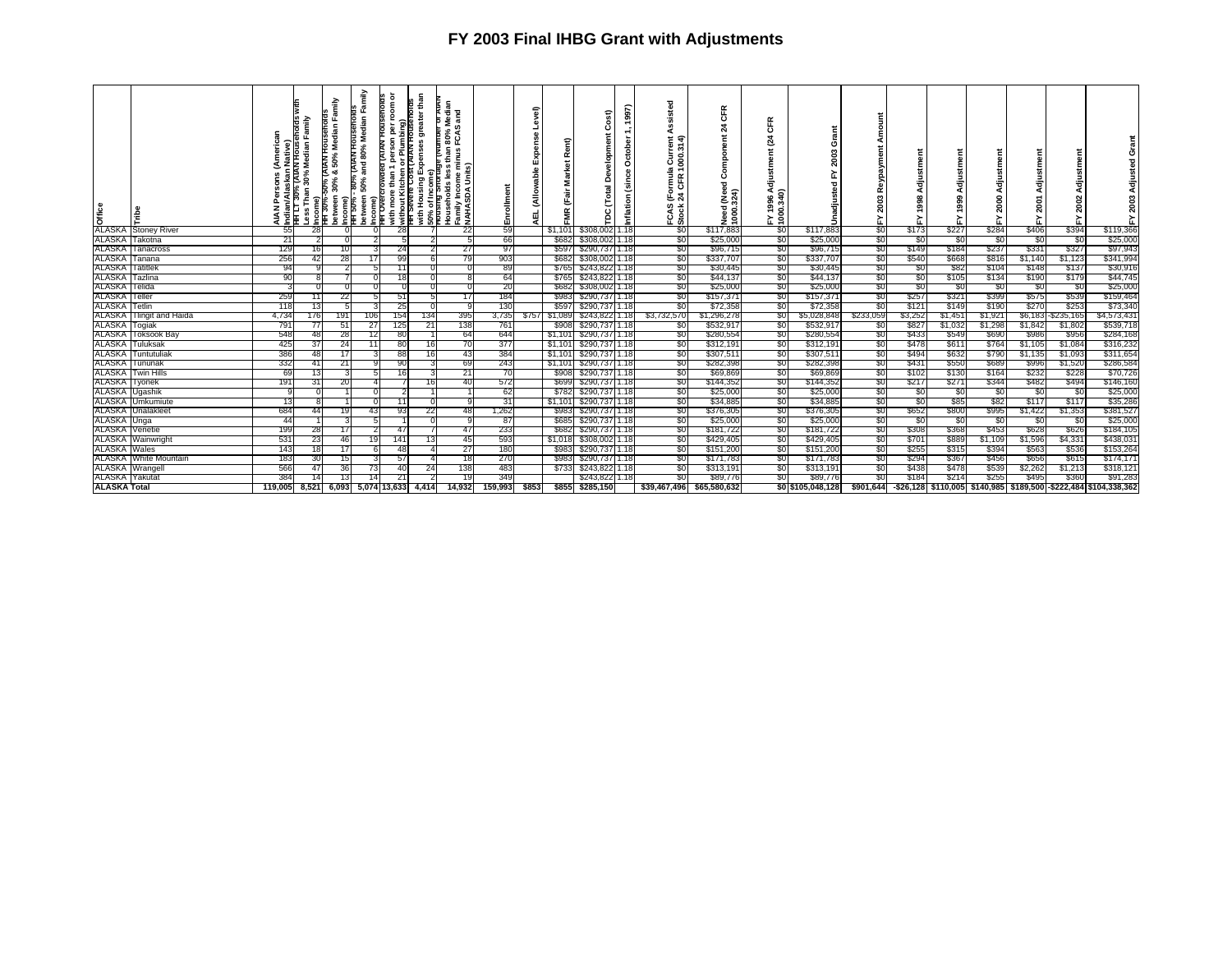| Office                   |                                                                    | rican<br>≤<br>å<br>₹<br>ď | ו <del>ד</del> בד 3ט% (אוימי ה-----<br>ess Than 30% Median Family<br>ian/Ala<br>⊏T30° | Family<br>Median<br>50%<br><b>DU% (AIAN</b><br>య<br>etween 30% | Family<br>80% (AIAN HOUSENOIDS<br>Median<br>80%<br>and<br>50%<br>oetween!<br>ncome)<br><b>HTH 50%</b> | ō<br>Ĕ<br>ō<br>ă<br>with more than<br>without Kitchen | than<br>greater<br>Expenses<br>with Housing E<br>50% of Income<br>Prousing Short | and<br>FCAS<br>nus<br>្ល ∈ <u>ទ</u><br>Income<br>₾<br>g<br>amily Inco<br>IAHASDA | ollmen         | evel)<br>ň,<br>ื<br>듟<br>₹ | Rent)<br>ğ<br>Mar<br>(Fair<br>Ĕ | ost)<br>Devel<br>(Total                | 1997)<br>October<br>8<br>Š<br>nflation | Assisted<br>ت<br>으<br>CFR<br>亡き<br>FCAS<br>Stock | <b>CFR</b><br>$\overline{a}$<br>Ĕ<br>ēa<br>රි<br>(Need<br>324)<br><b>Teed</b><br>$\frac{8}{2}$ | Œ<br>24<br>4 1996<br>0.340<br>gi | O<br>2003<br>≿<br>sted<br>Jnadju | 2003       | 1998             | Adjust<br>1999       | Adjust<br>2000   | 2001                | Adjustmen<br>2002<br>놊 | r.                         |
|--------------------------|--------------------------------------------------------------------|---------------------------|---------------------------------------------------------------------------------------|----------------------------------------------------------------|-------------------------------------------------------------------------------------------------------|-------------------------------------------------------|----------------------------------------------------------------------------------|----------------------------------------------------------------------------------|----------------|----------------------------|---------------------------------|----------------------------------------|----------------------------------------|--------------------------------------------------|------------------------------------------------------------------------------------------------|----------------------------------|----------------------------------|------------|------------------|----------------------|------------------|---------------------|------------------------|----------------------------|
|                          | CHICAGO Aroostook Band of Micmac                                   | 942                       | 56                                                                                    | 46                                                             | 78                                                                                                    | 31                                                    | 49                                                                               | 84                                                                               | 1,180          | \$193                      | \$509                           | \$156,920                              | 1.18                                   | \$396,959                                        | \$240,528                                                                                      | \$ſ.                             | \$637,488                        | SO.        | \$425            | \$509                | \$753            | \$978               | \$914                  | \$641,067                  |
|                          | <b>CHICAGOBad River Band</b><br>CHICAGO Bay Mills Indian Community | 2.11<br>778               | 181                                                                                   | 153                                                            | 96<br>52<br>43                                                                                        | -68<br>16                                             | -88<br>23                                                                        | 229                                                                              | 6,266          | \$204<br>\$194             | \$432                           | \$170,953 1.18                         |                                        | \$866,131<br>\$639,053                           | \$577,379                                                                                      | -50<br>-90                       | \$1,443,510                      | -80<br>S0  | \$1,021          | \$844<br>\$105       | \$1,178          | \$1,618             | \$2,268<br>\$485       | \$1,450,439                |
|                          | CHICAGO Boise Forte Band of Minnesota (                            | 489                       |                                                                                       | 36<br>42                                                       | 38<br>20                                                                                              | 17                                                    | -5                                                                               | 28                                                                               | 1,372<br>2,767 | \$23                       | \$483                           | \$441 \$156,569 1.18<br>\$176,302 1.18 |                                        | \$312,262                                        | \$127,756<br>\$99,930                                                                          | \$617,770                        | \$766,80<br>\$1,029,96           | \$0        | \$211<br>-\$0    | -96                  | $-$ \$54<br>-SO  | $-$103$<br>- \$0    | -SC                    | \$767,452<br>\$1,029,961   |
|                          | CHICAGO Catawba Indian Tribe                                       | 5,160                     | 345                                                                                   | 307                                                            | 523                                                                                                   | 271                                                   | 230                                                                              | 1,101                                                                            | 2,580          |                            | \$57                            | \$134,558                              | 1.18                                   | \$262,401                                        | 51,393,34                                                                                      | -50                              | \$1,655,74                       | -80        | \$2,124          | \$2.819              | \$3,745          | \$5,035             | \$5,296                | \$1,674,766                |
|                          | CHICAGO Cayuga Nation                                              | 932                       | 113                                                                                   |                                                                | 58<br>81                                                                                              | 14                                                    | 106                                                                              | 252                                                                              | 466            |                            | \$608                           | \$187,867                              | 1.18                                   | -SO                                              | \$494.16                                                                                       | -90                              | \$494.160                        | S0         | \$893            | \$1,051              | \$1,422          | \$1,892             | \$1,964                | \$501,382                  |
| CHICAGO                  | I Coharie State Tribe                                              | 2,029                     | 125                                                                                   | 169                                                            | 151                                                                                                   | 11                                                    | 110                                                                              | 425                                                                              | 1,600          | \$17                       | <b>\$446</b>                    | \$144,928                              | 1.18                                   | \$85,318                                         | \$531,67                                                                                       | \$0                              | \$616,996                        | S0         | \$499            | \$897                | -SO              | \$1,67              | \$1,90                 | \$621,973                  |
| CHICAG(                  | Eastern Cherokee                                                   | 7.14                      | 511                                                                                   | 371                                                            | 515                                                                                                   | 173                                                   | 133                                                                              | 477                                                                              | 12,139         | \$21                       | \$463                           | \$136,808                              | 1.18                                   | \$2,606,208                                      | \$1,145,59                                                                                     | -90                              | \$3,751,807                      | \$230,813  | \$2,121          | \$1,53               | \$2,096          | \$2,70              | \$4,295                | \$3,533,753                |
| CHICAGO                  | Fond Du Lac Band of Minnesota                                      | 7,557                     | 612                                                                                   | 358                                                            | 451                                                                                                   | 92                                                    | 362                                                                              | 1,070                                                                            | 3,847          | \$203                      | <b>\$472</b>                    | \$179,483                              | 1.18                                   | \$1,499,873                                      | \$2.130.48                                                                                     | SO.                              | \$3,630,35                       | SO.        | \$3,190          | \$2,979              | \$4,362          | \$5,947             | \$8,136                | \$3,654,972                |
| <b>HICAGO</b>            | <b>Forest County Potawatami</b>                                    | 786                       | 98                                                                                    |                                                                | 36<br>34                                                                                              | 51                                                    | 37                                                                               | 92                                                                               | 1,158          | \$195                      | \$432                           | \$168,814 1.18                         |                                        | \$254,364                                        | \$253,85                                                                                       | -90                              | \$508,21                         | \$0        | \$332            | \$300                | \$461            | \$629               | \$966                  | \$510,90                   |
| CHICAGO                  | Grand Portage Band of Minn. Ch                                     | 499                       | 21                                                                                    | 24                                                             | 43                                                                                                    | 12                                                    | 13                                                                               | -52                                                                              | 1.097          | \$175                      | \$445                           | \$179,483 1.18                         |                                        | \$131,405                                        | \$114,13                                                                                       | -90                              | \$245,54                         | -90        | \$144            | \$130                | \$196            | \$248               | \$409                  | \$246.66                   |
| CHICAGO                  | <b>Grand Traverse Band</b>                                         | 5,202                     | 260                                                                                   | 175                                                            | 291                                                                                                   | 98                                                    | 162                                                                              | 643                                                                              | 3,606          | \$175                      | \$503                           | \$157,364 1.18                         |                                        | \$344,558                                        | \$1,019,92                                                                                     | \$0                              | \$1,364,484                      | \$0        | \$1,487          | \$1,175              | \$1,947          | \$2,753             | \$3,753                | \$1,375,59                 |
|                          | CHICAGO Haliwa-Saponi State Tribe                                  | 2,660                     | 219                                                                                   | 201                                                            | 161                                                                                                   | 236                                                   | 142                                                                              | 537                                                                              | 3,719          | \$17                       | \$424                           | \$145,670 1.18                         |                                        | \$160,743                                        | \$890,20                                                                                       | -90                              | \$1,050,95                       | \$0        | \$1,475          | \$1,758              | \$2,370          | \$3,27              | \$3,372                | \$1,063,20                 |
|                          | <b>CHICAGOHannahville Community</b>                                | 274                       |                                                                                       |                                                                | 13<br>16                                                                                              | 23                                                    | -4                                                                               | -22                                                                              | 703            |                            | \$441                           | \$162,713 1.18                         |                                        | \$67,528                                         | \$60,11                                                                                        | SO.                              | \$127,644                        | \$0        | \$4              | \$100                | \$151            | \$199               | \$223                  | \$128,32                   |
|                          | CHICAGOHo-Chunk Nation                                             | 12,123                    | 558                                                                                   | 442                                                            | 563                                                                                                   | 273                                                   | 435                                                                              | 1,389                                                                            | 6,075          | \$23                       | \$513                           | \$169,609                              | 1.18                                   | \$815,402                                        | \$2,632,41                                                                                     | \$0                              | \$3,447,81                       | \$0        | \$3,544          | \$3,65               | -\$1,617         | \$337               | \$2,01                 | \$3,455,750                |
| :HICAG                   | Houlton Band of Maliseets                                          | 471                       | 28                                                                                    |                                                                | 23<br>39                                                                                              | 16                                                    | 24                                                                               | 40                                                                               | 756            | \$19                       | \$509                           | \$156,920                              | 1.18                                   | \$237,19'                                        | \$119.33                                                                                       | SO.                              | \$356,52                         | \$0        | \$188            | \$112                | \$81             | \$68                | \$442                  | \$357,414                  |
| <b>CHICAG</b>            | Huron Band of Potawatomi                                           | 894                       |                                                                                       | 91                                                             | 60<br>61                                                                                              | 15                                                    | 109                                                                              | 211                                                                              | 447            |                            | \$563                           | \$166,139                              | 1.18                                   |                                                  | \$410.64                                                                                       | SO.                              | \$410.641                        | S0         | \$718            | \$850                | \$1,161          | \$1,545             | \$1.63                 | \$416.55                   |
| <b>CHICAG</b>            | Keweenaw Bav Indian Commur                                         | 1,032                     |                                                                                       | 48                                                             | 56<br>69                                                                                              | 21                                                    | -30                                                                              | - 0                                                                              | 3,156          | \$16                       | \$441                           | \$163,754                              | 1.18                                   | \$1,154,749                                      | \$177,73                                                                                       | -90                              | \$1,332,48                       | -90        | \$590            | \$55                 | \$135            | -892                | \$64                   | \$1,334,49                 |
| CHICAG                   | Lac Courte Oreilles                                                | 2.857                     | 261                                                                                   | 197                                                            | 191                                                                                                   | 81                                                    | 77                                                                               | 209                                                                              | 5,474          | \$15                       | \$432                           | \$170.953                              | 1.18                                   | \$1,798.65                                       | \$681.52                                                                                       | SO.                              | \$2,480,172                      | SO.        | -\$2,627         | -\$2,90:             | -\$2,439         | -\$4,594            | \$28.26                | \$2,439,343                |
| CHICAGO                  | Lac Du Flambeau Banc                                               | 1,857                     | 160                                                                                   | 178                                                            | 113                                                                                                   | 60                                                    | 55                                                                               | 140                                                                              | 3,056          | \$160                      | \$432                           | \$168,814                              | 1.18                                   | \$1,211,546                                      | \$468,04                                                                                       | \$0                              | \$1,679,590                      | \$0        | \$836            | \$738                | \$986            | \$1,160             | \$1,739                | \$1,685,050                |
| <b>CHICAG</b><br>CHICAGO | Lac Vieux Desert Band<br>1 Leech Lake Band of Minnesota (          | $12^{\circ}$<br>5.050     | 17<br>490                                                                             | 222                                                            | 17<br>271                                                                                             | -22<br>204                                            | -12<br>167                                                                       | -0<br>513                                                                        | 406<br>8.219   | \$18<br>\$196              | \$441<br>\$448                  | \$162.959<br>\$169.884                 | 1.18<br>1.18                           | \$178,928<br>\$1,899,178                         | \$64,20<br>51.304.65                                                                           | -80<br>SO.                       | \$243,129<br>\$3,203,82          | \$0<br>SO. | \$106            | -869<br>\$1,843      | \$107<br>\$2,686 | \$14<br>\$3.482     | \$27<br>\$5,073        | \$243,82<br>\$3.219.07     |
| CHICAGO                  | Little River Band of Ottawa                                        | 1,194                     | 84                                                                                    |                                                                | 44<br>77                                                                                              | 37                                                    | 84                                                                               | 204                                                                              | 2,675          |                            | \$447                           | \$157,364 1.18                         |                                        | S0                                               | \$367,26                                                                                       | \$0                              | \$367,268                        | \$0        | \$2,157<br>\$571 | \$57                 | \$1,044          | \$1,44              | \$1,414                | \$372,31                   |
| CHICAG                   | Little Traverse Bay Band                                           | 1,566                     | 78                                                                                    |                                                                | 53<br>87                                                                                              | 29                                                    | -49                                                                              | 219                                                                              | 3,167          |                            | \$466                           | \$157.364                              | 1.18                                   | \$0                                              | \$318,24                                                                                       | -80                              | \$318,24                         | \$0        | \$445            | \$447                | \$766            | \$1,03              | \$1,137                | \$322,07                   |
| <b>CHICAG</b>            | <b>Lower Sioux</b>                                                 | 395                       | 30                                                                                    |                                                                | 26<br>19                                                                                              | 24                                                    | 11                                                                               | -43                                                                              | 930            | \$23                       | \$438                           | \$162.135                              | 1.18                                   | \$151.715                                        | \$101.48                                                                                       | SO.                              | \$253.204                        | S0         | \$145            | -S89                 | \$140            | \$21                | \$40                   | \$254,19                   |
| <b>CHICAG</b>            | Lumbee State Tribe                                                 | 64,152                    | 2.279                                                                                 | 1,816                                                          | 2,444                                                                                                 | 1,277                                                 | 1,379                                                                            | 6,335                                                                            | 32,076         | \$17                       | \$435                           | \$144,928                              | 1.18                                   | \$860,393                                        | \$9,386,61                                                                                     | <b>SOT</b>                       | \$10,247,005                     | \$0        | \$11,634         | \$13,81              | \$18,71'         | \$25,85             | \$26,98                | \$10,344,00                |
| ЭНІСАС                   | Match-e-be-nash-she-wish Band                                      | 44                        | -35                                                                                   | -28                                                            | 44                                                                                                    | -11                                                   | -27                                                                              | 107                                                                              | -22            |                            | \$605                           | \$157.899                              | 1.18                                   | SC.                                              | \$148,72                                                                                       | -80                              | \$148,72                         | \$0        | -30              | -80                  | \$409            | \$55                | \$57                   | \$150,27                   |
| CHICAGO                  | Menominee Indian Tribe                                             | 3,191                     | 323                                                                                   | 294                                                            | 160                                                                                                   | 179                                                   | 116                                                                              | 374                                                                              | 7,991          | \$159                      | \$432                           | \$170,953                              | 1.18                                   | \$1,635,614                                      | \$984,65                                                                                       | \$0                              | \$2,620,268                      | \$0        | \$1,665          | \$1,376              | \$2,017          | \$2,640             | \$3,858                | \$2,631,82                 |
| CHICAGO                  | Miccosukee Tribe                                                   |                           |                                                                                       |                                                                | -4                                                                                                    | 15                                                    | - 0                                                                              | - 6                                                                              | 400            |                            | \$767                           | \$144,424                              | 1.18                                   | 80                                               | \$50,00                                                                                        | \$0                              | \$50,000                         | \$0        | -SC              | -SC                  | \$0              | - S                 | -SC                    | \$50,00                    |
| ЭНІСАС                   | Mille Lacs Band of Minnesota C                                     | 2,908                     | 178                                                                                   | 128                                                            | 99                                                                                                    | 103                                                   | 109                                                                              | 275                                                                              | 3,292          | \$22                       | \$499                           | \$172,558                              | 1.18                                   | \$607,888                                        | \$688,89                                                                                       | -50                              | \$1,296,779                      | \$0        | \$1,094          | \$985                | \$1,405          | \$1,985             | \$2,643                | \$1,304,89                 |
|                          | CHICAGO Mississippi Choctaw Tribe                                  | 8,572                     | 318                                                                                   | 351                                                            | 401                                                                                                   | 565                                                   | 160                                                                              | 203                                                                              | 8,570          | \$152                      | \$386                           | \$124,630                              | 1.18                                   | \$2,368,341                                      | \$1,223,13                                                                                     | \$0                              | \$3,591,477                      | \$0        | \$2,081          | \$1,718              | \$2,490          | \$3,15              | -\$8,512               | \$3,592,412                |
| CHICAGO                  | MOWA Band of Choctaw Indians                                       | 1,460                     | 153                                                                                   |                                                                | 73<br>81                                                                                              | 55                                                    | 75                                                                               | 235                                                                              | 3,011          | \$16'                      | \$359                           | \$136,568                              | 1.18                                   | \$238,807                                        | \$374,13                                                                                       | \$0                              | \$612,943                        | \$0        | \$599            | \$59                 | \$860            | \$1,15              | \$1,465                | \$617,612                  |
| CHICAGO                  | Narragansett Tribe                                                 | 1,94                      | -97                                                                                   |                                                                | 63<br>163                                                                                             | 19                                                    | -85                                                                              | 323                                                                              | 2,66           |                            | \$702                           | \$192,013                              | 1.18                                   | -96                                              | \$557,28                                                                                       | -80                              | \$557,285                        | \$0        | \$834            | \$1,00               | \$1,372          | \$1,87              | \$1,98                 | \$564,360                  |
|                          | CHICAGO Oneida Nation of New York                                  | 3,786                     | 354                                                                                   | 245                                                            | 358                                                                                                   | 59                                                    | 320                                                                              | 926                                                                              | 1,893          | \$25                       | \$571                           | \$166,146 1.18                         |                                        | \$154,317                                        | \$1,484,55                                                                                     | \$0                              | \$1,638,86                       | \$0        | \$1,457          | \$1,42               | \$2,021          | \$2,778             | \$6,046                | \$1,652,59                 |
| CHICAGO                  | CHICAGO Oneida Tribe                                               | 10,09<br>-84              | 722                                                                                   | 409                                                            | 575                                                                                                   | 257                                                   | 421                                                                              | 1,404                                                                            | 14,543         | \$184                      | \$551                           | \$171,749 1.18                         | 1.18                                   | \$1,321,159<br>SC.                               | \$2,638,42                                                                                     | \$0                              | \$3,959,586                      | \$0        | \$3,67           | \$3,491              | \$5,103<br>-96   | \$7,004<br>- 33     | \$2,035                | \$3,980,890<br>\$50,00     |
|                          | <b>Onondaga Nation</b><br>CHICAGO Passamaquody Indian Tribe        | 626                       | 39                                                                                    |                                                                | 50<br>57                                                                                              | 16                                                    | 17                                                                               |                                                                                  | 1,60<br>1,271  | \$193                      | \$588<br>\$509                  | \$166,146<br>\$161,644 1.18            |                                        | \$723,675                                        | \$50,00<br>\$122,23                                                                            | -50<br>\$0                       | \$50,00<br>\$845,91              | -90<br>\$0 | -30<br>\$210     | -30<br>\$32          | \$94             | \$75                | -30<br>\$482           | \$846,80                   |
|                          | <b>CHICAGO Penobscot Tribe</b>                                     | 2,159                     | 114                                                                                   |                                                                | 80<br>122                                                                                             | 30                                                    | -83                                                                              | 223                                                                              | 2,146          | \$181                      | \$569                           | \$161,644 1.18                         |                                        | \$382,526                                        | \$445,340                                                                                      | \$0                              | \$827,866                        | \$15,497   | \$217            | \$69                 | \$145            | \$178               | \$562                  | \$813,540                  |
|                          | <b>CHICAGO Pleasant Point</b>                                      | 1.184                     |                                                                                       | 59                                                             | 50<br>78                                                                                              | 34                                                    | 32                                                                               | 69                                                                               | 1,951          | \$18'                      | \$509                           | \$161,644 1.18                         |                                        | \$435,462                                        | \$225,04                                                                                       | \$0                              | \$660,50                         | \$0        | \$372            | \$287                | \$429            | \$592               | \$862                  | \$663,046                  |
|                          | CHICAGO Poarch Band of Creek Indians                               | 4,424                     | 312                                                                                   | 270                                                            | 369                                                                                                   | 135                                                   | 226                                                                              | 748                                                                              | 2,212          | \$15                       |                                 | \$486 \$135,586                        | 1.18                                   | \$690,950                                        | \$1,092,150                                                                                    | \$0                              | \$1,783,100                      | \$0        | \$1,845          | \$1,672              | \$2,371          | \$3,286             | \$4,423                | \$1,796,696                |
|                          | CHICAGO Pokagon Band of Potawatomi                                 | 5,082                     | 399                                                                                   | 323                                                            | 513                                                                                                   | 125                                                   | 313                                                                              | 1,235                                                                            | 2,54           |                            | \$540                           | \$175,124 1.18                         |                                        | SO.                                              | \$1,905,21                                                                                     | \$0                              | \$1,905,218                      | \$0        | \$3,204          | \$3,975              | \$4,854          | \$6,40              | \$7,360                | \$1,931,01                 |
|                          | CHICAGO Red Cliff Band of Lake Superior                            | 966                       | 88                                                                                    |                                                                | 45<br>75                                                                                              | 43                                                    | -42                                                                              | -67                                                                              | 3,940          | \$144                      | \$432                           | \$170,953 1.18                         |                                        | \$599,614                                        | \$270,896                                                                                      | \$0                              | \$870,510                        | \$0        | \$484            | \$410                | \$586            | \$729               | \$1,050                | \$873,769                  |
|                          | CHICAGORed Lake Band of Chippewa                                   | 5,343                     | 466                                                                                   | 200                                                            | 203                                                                                                   | 338                                                   | 159                                                                              | 423                                                                              | 9,264          | \$186                      |                                 | \$478 \$169,884                        | 1.18                                   | \$1,849,782                                      | \$1,355,850                                                                                    | -80                              | \$3,205,631                      | -90        | \$2,23           | -\$281               | -\$11,323        | -\$17,81.           | \$48,528               | \$3,129,923                |
|                          | CHICAGO Sac & Fox Tribe                                            | 635                       |                                                                                       | 46                                                             | 21<br>51                                                                                              | 83                                                    | -13                                                                              | 98                                                                               | 1,244          | \$19                       | \$430                           | \$160,010 1.18                         |                                        | \$87,384                                         | \$199,786                                                                                      | \$0                              | \$287,171                        | \$0        | \$284            | \$278                | \$414            | \$59                | \$795                  | \$289,536                  |
|                          | CHICAGO Saginaw Chippewa                                           | 5,508                     |                                                                                       |                                                                | 32                                                                                                    | 123                                                   | 215                                                                              |                                                                                  | 2,754          | \$188                      | \$484                           | \$168,554                              |                                        | \$465,254                                        | \$707,053                                                                                      | SO.                              | \$1,172,307                      | 80         | \$1,941          | \$1,896              | \$2,85           | \$2,11              | \$2,785                | \$1,183,902                |
|                          | CHICAGO Saint Croix Chippewa                                       | 462                       | 66                                                                                    | 48                                                             | 27                                                                                                    | 15                                                    | -24                                                                              |                                                                                  | 1,044          | \$17                       | \$434                           | \$170,953                              |                                        | \$893,09                                         | \$140,30                                                                                       | -80                              | \$1,033,400                      | -90        | \$225            | $-$ 56.              | -\$36,844        | -\$37,55.           | \$38,599               | \$920,564                  |
|                          | CHICAGO Sault Ste. Marie Tribe                                     | 13,623                    | 635                                                                                   | 746                                                            | 914                                                                                                   | 282                                                   | 399                                                                              | 1,839                                                                            | 30,324         | \$23                       | \$441                           | \$161,012                              |                                        | \$2,069,180                                      | \$2,911,91                                                                                     | \$0                              | \$4,981,099                      | SO.        | \$3,919          | \$4,853              | \$5,31           | \$7,44              | \$10,504               | \$5,013,14                 |
|                          | CHICAGO Seminole Tribe                                             | 5,678<br>3,665            | 441<br>296                                                                            | 349<br>228                                                     | 544<br>290                                                                                            | 446<br>185                                            | 385                                                                              | 961                                                                              | 2,839          | \$196<br>\$159             | \$692<br>\$551                  | \$143,077 1.18                         | 1.18                                   | \$1,442,904<br>\$1,455,065                       | \$1,902,39<br>\$1,179,90                                                                       | \$0<br>-80                       | \$3,345,295<br>\$2,634,966       | 80<br>-90  | \$2,637          | -\$22,722<br>\$1,299 | $-$ \$55,314     | \$106,88<br>\$2,795 | \$140,575              | \$3,022,434<br>\$2,647,485 |
|                          | CHICAGO Seneca Nation of New York<br><b>CHICAGO</b> Shakopee Sioux | 207                       |                                                                                       |                                                                |                                                                                                       |                                                       | 127                                                                              | 503<br>12                                                                        | 6,99<br>301    | \$23                       | \$862                           | \$187,867<br>\$189,877 1.18            |                                        | \$0                                              | \$50,00                                                                                        |                                  | \$50,000                         | S0         | \$1,761<br>SC    | \$C                  | \$2,018<br>\$0   | -S                  | \$4,646<br>-\$C        | \$50,000                   |
|                          | CHICAGO Sokagoan Chippewa Tribe                                    | 501                       |                                                                                       | 63                                                             | 22<br>23                                                                                              | -32                                                   | 24                                                                               |                                                                                  | 1,187          | \$205                      | \$432                           | \$168,814 1.18                         |                                        | \$623,286                                        | \$142,00                                                                                       | \$0<br>\$0                       | \$765,295                        | \$0        | \$329            | \$165                | \$221            | \$299               | \$25,154               | \$791,462                  |
| CHICAGO                  | St. Regis Mohawk Tribe                                             | 4,924                     | 31C                                                                                   | 230                                                            | 267                                                                                                   | 94                                                    | 201                                                                              | 472                                                                              | 9,020          | \$22                       | \$496                           | \$173,604                              |                                        | \$1,218,520                                      | \$1,168,61                                                                                     | -80                              | \$2,387,140                      | -90        | \$997            | \$67                 | \$2,203          | \$2,79              | \$4,431                | \$2,398,244                |
|                          | CHICAGQ Stockbridge-Munsee Tribe                                   | 832                       |                                                                                       | 36<br>43                                                       | 72                                                                                                    | 27                                                    |                                                                                  | -89                                                                              | 1,513          | \$162                      | \$432                           | \$167,451                              |                                        | \$220,439                                        | \$160,978                                                                                      | \$0                              | \$381,417                        | \$51,488   | \$261            | \$238                | \$328            | \$38                | \$496                  | \$331,63                   |
| CHICAGO                  | Tonawanda Band of Senecas                                          | 226                       | 38                                                                                    |                                                                | 45<br>45                                                                                              | 89                                                    | 13                                                                               | 127                                                                              | 448            |                            | \$626                           | \$188,402 1.18                         |                                        | S0                                               | \$244,705                                                                                      | \$0                              | \$244,705                        | S0         | \$434            | \$526                | \$704            | \$956               | \$964                  | \$248,290                  |
| <b>CHICAGO</b>           | <b>Tuscarora Nation</b>                                            | 345                       | 32                                                                                    | 39                                                             | 72                                                                                                    | 32                                                    | -26                                                                              | 143                                                                              | 35.            |                            | \$608                           | \$186,827                              |                                        | \$0                                              | \$222,40                                                                                       | -50                              | \$222,40                         | \$0        | \$352            | \$420                | \$579            | \$782               | \$837                  | \$225,379                  |
| CHICAG                   | Jpper Sioux Indian Community                                       | 738                       | 72                                                                                    |                                                                | 28<br>66                                                                                              | 23                                                    | -33                                                                              | 150                                                                              | 369            | \$23.                      | \$583                           | \$182.721                              |                                        | \$48,556                                         | \$252,85                                                                                       | -50                              | \$301,40                         | \$0        | \$394            | \$464                | \$679            | \$88                | \$978                  | \$304,804                  |
| <b>CHICAGO</b>           | Waccamaw Siouan State Tribe                                        | 1,521                     |                                                                                       | 92                                                             | 56                                                                                                    | 75                                                    | 59                                                                               | 215                                                                              | 1,45           | \$17                       | \$424                           | \$144,928                              |                                        | \$49,962                                         | \$351,34                                                                                       | \$0                              | \$401,30                         | \$0        | <b>\$57</b>      | \$694                | \$941            | \$1,31              | \$1,34                 | \$406,172                  |
|                          | CHICAGO Wampanoag Tribe                                            | 416                       |                                                                                       |                                                                | 34                                                                                                    | -11                                                   | 39                                                                               | -52                                                                              | 95             | \$64                       | \$922                           | \$237,54                               |                                        | \$278,65                                         | \$213,93                                                                                       | -50                              | \$492,59                         | 30         | \$31             | \$38                 | \$540            | \$77                | \$90.                  | \$495,509                  |
|                          | CHICAGO White Earth Band of Minnesota (                            | 5,715                     | 443                                                                                   | 338                                                            | 311                                                                                                   | 238                                                   | 188                                                                              | 655                                                                              | 21,08          | \$19                       | \$442                           | \$159,735                              | 1.18                                   | \$1,658,868                                      | \$1,394,992                                                                                    | \$0                              | \$3,053,860                      | SO.        | \$1,57           | \$2,050              | \$2,960          | \$3,91              | \$5,604                | \$3,069,962                |
| <b>CHICAGO Total</b>     |                                                                    | 226,300                   | 13,003                                                                                |                                                                | 9,985 12,562                                                                                          | 6,915                                                 | 7,832                                                                            | 26,250                                                                           | 258,328        | \$200                      |                                 | \$510 \$165,088                        |                                        | \$37,453,856                                     | \$49,970,988                                                                                   | \$617,770                        | \$88,042,614                     | \$297,798  | \$68,200         | \$41,959             | -\$19,177        | $-$ \$47,145        | -\$95,940              | \$87,692,713               |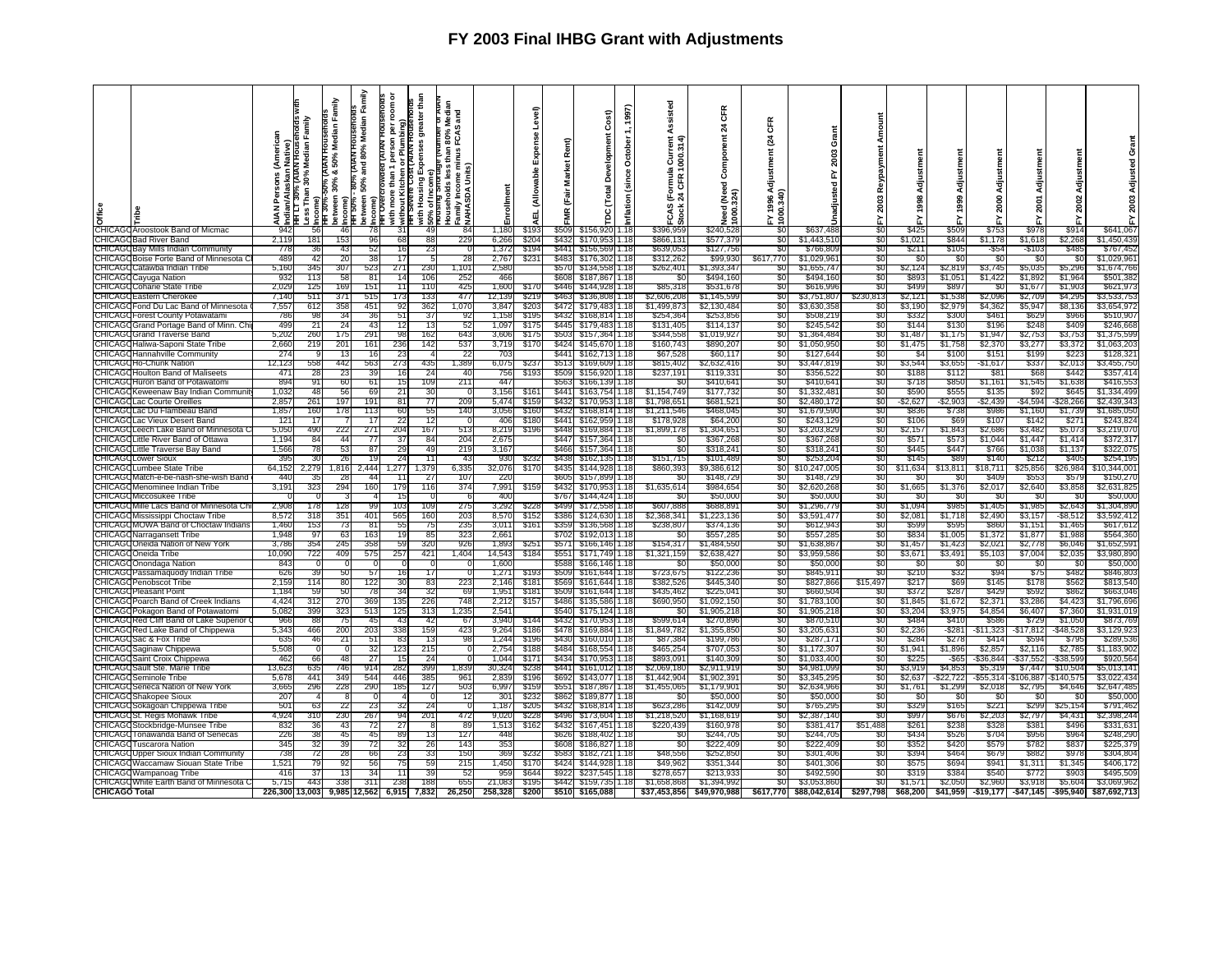| Dffice              |                                                                         | 은<br>Native)<br>ndian<br>z | Median<br>ఙ<br>ా<br>듦<br>จ<br>$\omega$ | ਵੇ<br>จ   | amily<br>ang<br>etween<br>ame<br>50% | ō<br>Ε<br>ã<br>ith | than<br>without Kitchen or Plumbing)<br>1H Severe Cost (AIAN Housenolds<br>greate<br>Expenses<br>sing<br>ţ | and<br>9<br>ပူ<br>အ<br>Ü<br>ढ<br>Family Inc<br>NAHASD <i>I</i><br>đ<br>50% | ᄇ<br>Enrollme   | ទ              | Rent)<br>Σ<br>늚 | ost)<br>ρ                        | <b>S97)</b><br>음<br>ัต<br>Έ | ठ<br>ਵ ਵ<br>言忘<br>OOC.<br>÷<br>Ē œ<br>દ જ્<br>FCAS<br>Stock | $\alpha$<br>ზ<br>$\boldsymbol{z}$<br>Need<br>1000. | Æ<br>ō<br>$\overline{a}$<br>98 A<br>340)<br>FY 190.<br>1900. | ō<br>ຕ<br>່ຊຶ່                                                                             |                        | diust<br>ං       | 릉<br>8<br>Ö      |                       | 2001             | Adjustment<br>2002 | ន<br>놊                   |
|---------------------|-------------------------------------------------------------------------|----------------------------|----------------------------------------|-----------|--------------------------------------|--------------------|------------------------------------------------------------------------------------------------------------|----------------------------------------------------------------------------|-----------------|----------------|-----------------|----------------------------------|-----------------------------|-------------------------------------------------------------|----------------------------------------------------|--------------------------------------------------------------|--------------------------------------------------------------------------------------------|------------------------|------------------|------------------|-----------------------|------------------|--------------------|--------------------------|
|                     | <b>DENVER Blackfeet Tribe</b>                                           | 8.985                      | 751                                    | 467       | 392                                  | 511                |                                                                                                            | 298<br>483                                                                 | 15,100          | \$148          |                 | \$474 \$150,343                  | 1.18                        | \$4,247,698                                                 | \$2,000,383                                        | SO I                                                         | \$6,248,082                                                                                | \$0                    | \$3,839          | \$3,252          | \$4,48'               | \$5,272          | \$8,076            | \$6,273,002              |
|                     | <b>DENVER Cheyenne River Sioux</b>                                      | 6,620<br>2.036             | 658<br>124                             | 354       | 248<br>94                            | 688                | 132                                                                                                        | 409<br>409<br>40<br>-69                                                    | 13,270          | \$153          | \$446           | \$442 \$152,810 1.18             |                             | \$3,450,090                                                 | \$2,160,707                                        | -50<br>SO.                                                   | \$5,610,797                                                                                | -50                    | \$3,89           | \$3,843<br>\$463 | \$5,26<br>\$701       | \$6,872<br>\$672 | \$8,669            | \$5,639,345              |
|                     | <b>DENVER Crow Creek Sioux</b><br><b>DENVER Crow Tribe</b>              | 6,306                      | 526                                    | 89<br>338 | 343                                  |                    | 503                                                                                                        | 629<br>184                                                                 | 3,429<br>10,083 | \$158<br>\$206 | \$476           | \$150,425 1.18<br>\$151,114 1.18 |                             | \$964,186<br>\$1,870,466                                    | \$384,470<br>\$1,611,456                           | SO.                                                          | \$1,348,657<br>\$3,481,922                                                                 | \$439,040<br>\$132,164 | \$685<br>\$2,802 | \$2,629          | \$3,658               | \$4,860          | \$1,401<br>\$6,423 | \$913,539<br>\$3,370,130 |
|                     | DENVER Flandreau Santee Sioux                                           | 1,380                      |                                        |           |                                      |                    |                                                                                                            |                                                                            | 690             | \$204          | \$442           | \$153,605 1.18                   |                             | \$286,753                                                   | \$76,900                                           | 30                                                           | \$363,65                                                                                   | \$18,309               | \$160            | \$86             | \$128                 | \$143            | \$334              | \$346,195                |
|                     | <b>DENVER</b> Fort Belknap Indian Community                             | 2,920                      | 218                                    | 179       | 130                                  |                    | 129                                                                                                        | 63                                                                         | 5,281           | \$184          | \$474           | \$150,343 1.18                   |                             | \$1,938,701                                                 | \$509,762                                          | \$0                                                          | \$2,448,463                                                                                | \$66,104               | \$1,096          | \$720            | \$1,029               | \$1,095          | \$2,030            | \$2,388,329              |
|                     | DENVER Fort Peck Assiniboine and Sioux                                  | 6,87                       | 565                                    | 489       | 351                                  |                    | 290                                                                                                        | 342<br>527                                                                 | 11,070          | \$145          | \$474           | \$151,114 1.18                   |                             | \$3,321,407                                                 | \$1,752,48                                         | SO I                                                         | \$5,073,888                                                                                | SO.                    | $-$7,900$        | $-$ \$8,301      | $-$7,533$             | $-$6,930$        | $-$5,159$          | \$5,038,066              |
|                     | DENVER IFt. Berthold Affiliated Tribes                                  | 4,272                      | 363                                    | 186       | 136                                  |                    | 239                                                                                                        | 141                                                                        | 10,500          | \$159          | \$387           | \$152,275 1.18                   |                             | \$2,350,33                                                  | \$863,018                                          | 30                                                           | \$3,213,349                                                                                | 50                     | \$1,701          | \$1,411          | \$1,964               | \$2,415          | \$3,458            | \$3,224,298              |
|                     | <b>DENVER</b> Goshute Reservation                                       | 100                        | 24                                     | 12        |                                      |                    | 18                                                                                                         | -23                                                                        | 426             | \$402          | \$555           | \$151,175 1.18                   |                             | \$63,660                                                    | \$41,28                                            | \$0                                                          | \$104,948                                                                                  | SO.                    | \$9              | \$71             | \$95                  | \$127            | \$158              | \$105,407                |
|                     | <b>DENVER Lower Brule Sioux</b>                                         | 1,317                      | 89                                     | 42        | 52                                   |                    | 86                                                                                                         | 17                                                                         | 2,527           | \$177          | \$442           | \$150,425 1.18                   |                             | \$842,006                                                   | \$216,07                                           | SO.                                                          | \$1,058,078                                                                                | \$74,500               | \$439            | \$354            | \$500                 | \$535            | \$802              | \$986,209                |
|                     | <b>DENVER</b> Northern Arapahoe                                         | 4,64                       | 438                                    | 295       | 246                                  |                    | 300                                                                                                        | 591<br>160                                                                 | 6,560           |                | \$45            | \$149,624 1.18                   |                             | \$1,296,438                                                 | \$1,228,76                                         | <b>SOT</b>                                                   | \$2,525,199                                                                                | 80                     | \$2,104          | \$1,974          | \$2,690               | \$3,592          | \$4,822            | \$2,540,380              |
|                     | <b>DENVER Northern Cheyenne</b>                                         | 3,526                      | 294                                    | 189       | 192                                  |                    | 281                                                                                                        | 138<br>103                                                                 | 7,473           | \$148          | \$474           | \$151,114 1.18                   |                             | \$1,950,499                                                 | \$838,30                                           | SO I                                                         | \$2,788,807                                                                                | \$199,338              | \$1,83           | \$1,625          | \$2,184               | \$2,57'          | -90                | \$2,597,681              |
|                     | DENVER NW Band of Shoshone Nation                                       | 596                        | 44                                     | 15        | 40                                   |                    | 43                                                                                                         | 40<br>-84                                                                  | 408             |                | \$48            | \$154,263 1.18                   |                             | \$68,670                                                    | \$192.58                                           | SO.                                                          | \$261.257                                                                                  | 80                     | S0               | \$ſ              | \$579                 | \$770            | \$785              | \$263,391                |
|                     | DENVER Oglala Sioux of Pine Ridge Rese                                  | 13,734                     | 1,254                                  | 573       | 649                                  | 1.641              |                                                                                                            | 861<br>609                                                                 | 40,873          | \$15'          | <b>\$442</b>    | \$149,369                        |                             | \$6,150,599                                                 | \$4,101,92                                         | SO.                                                          | \$10,252,521                                                                               | SO.                    | -\$17,902        | -\$43,315        | $-$ \$65,976          | $-$ \$149,68     | -\$60,371          | \$9,915,277              |
|                     | <b>DENVER</b> Omaha Tribe                                               | 2.487                      | 167                                    | 158       | 85                                   |                    | 175                                                                                                        | 39<br>146                                                                  | 5,441           | \$194          | \$410           | \$161.123 1.18                   |                             | \$1,048.36                                                  | \$535.22                                           | SO I                                                         | \$1,583,586                                                                                | SO.                    | \$923            | \$831            | \$1,179               | \$1,599          | \$2,157            | \$1,590,275              |
|                     | DENVER Ponca Tribe of Nebraska                                          | 4,000                      | 461                                    | 241       | 337                                  | 171                |                                                                                                            | 329<br>966                                                                 | 2,000           | \$256          | \$563           | \$161,123 1.18                   |                             | \$294,74                                                    | \$1,639,80                                         | <b>SOT</b>                                                   | \$1,934,548                                                                                | SO.                    | \$2,636          | \$3,050          | \$4,449               | \$5,97           | \$6,506            | \$1,957,160              |
|                     | DENVER Rocky Boy Chippewa-Cree                                          | 3,040                      | 363                                    | 124       | 82                                   | 338                |                                                                                                            | 37<br>134                                                                  | 5,008           | \$21           | \$474           | \$150,343 1.18                   |                             | \$1,695,443                                                 | \$730,36                                           | SO I                                                         | \$2,425,806                                                                                | \$90,444               | \$872            | \$1,095          | \$1,56                | \$1,886          | \$2,834            | \$2,343,610              |
|                     | <b>DENVER Rosebud Sioux</b>                                             | 24,507                     | 1,027                                  | 492       | 475                                  | 837                |                                                                                                            | 495<br>835                                                                 | 22,870          | \$127          | \$442           | \$150,42511.18                   |                             | \$4,487,27                                                  | \$3,319,966                                        | 80                                                           | \$7,807,236                                                                                | 80                     | \$5,322          | \$5,018          | \$3,082               | \$5,538          | \$8,774            | \$7,834,970              |
|                     | DENVER Salish and Kootenai Tribes                                       | 8,215                      | 506                                    | 491       | 448                                  |                    | 279                                                                                                        | 813<br>203                                                                 | 6,902           | \$21           |                 | \$478 \$152,029 1.18             |                             | \$2,490,436                                                 | \$1,644,564                                        | SO.                                                          | \$4,135,000                                                                                | \$0                    | \$2,675          | \$2,269          | $-$ \$18,254          | -\$64,309        | -\$130,345         | \$3,927,036              |
|                     | <b>DENVER Santee Sioux Tribe</b>                                        | 600                        | 88                                     | 31        | 37                                   |                    | 24                                                                                                         | 35                                                                         | 2,662           | \$169          | \$410           | \$152,564 1.18                   |                             | \$608,044                                                   | \$162,776                                          | \$178,890                                                    | \$949,710                                                                                  | \$0                    | \$0              | SC.              |                       | -50              | S0                 | \$949,710                |
|                     | DENVER Shoshone Tribe of the Wind Rive                                  | 2,488                      | 235                                    | 158       | 132                                  |                    | 161                                                                                                        | 86<br>222                                                                  | 3,241           | \$149          | \$451           | \$151,986                        | 1.18                        | \$1,035,133                                                 | \$640,716                                          | 30                                                           | \$1,675,849                                                                                | \$0                    | \$1,158          | \$1,053          | $-$ \$25,798          | $-525,916$       | $-$ \$26,866       | \$1,599,480              |
|                     | <b>DENVER Sisseton-Wahpeton Sioux</b>                                   | 3,773                      | 398                                    | 214       | 230                                  |                    | 148                                                                                                        | 149<br>151                                                                 | 10,357          | \$133          | \$442           | \$152,015 1.18                   |                             | \$2,736,050                                                 | \$879,85                                           | \$0                                                          | \$3,615,903                                                                                | \$0                    | \$1,542          | \$1,080          | \$1,630               | \$1,942          | \$3,433            | \$3,625,530              |
|                     | DENVER Skull Valley Band of Goshute<br><b>DENVER</b> Southern Ute Tribe | -31<br>1,711               | 93                                     | 86        | 86                                   |                    | 50                                                                                                         | 34<br>-58                                                                  | 118<br>1,361    | \$160          | \$586<br>\$761  | \$151,947 1.18<br>\$150,10611.18 |                             | \$0<br>\$937,834                                            | \$25,00<br>\$268,48                                | \$0<br><b>SOT</b>                                            | \$25,000<br>\$1,206,31                                                                     | \$0<br>80              | \$0<br>\$458     | \$0<br>\$283     | -90<br>\$422          | -SO<br>\$500     | \$0<br>\$1,010     | \$25,000<br>\$1,208,989  |
|                     | <b>DENVER Spirit Lake Sioux Tribe</b>                                   | 3,520                      | 264                                    | 151       | 164                                  |                    | 254                                                                                                        | 168<br>88                                                                  | 4,705           | \$166          | \$387           | \$151,206                        |                             | \$1,547,324                                                 | \$758,770                                          | SO.                                                          | \$2,306,094                                                                                | <sup>SO</sup>          | \$1,377          | \$1,227          | \$1,680               | \$2,096          | \$2,943            | \$2,315,417              |
|                     | <b>DENVER Standing Rock Sioux</b>                                       | 6,298                      | 658                                    | 226       | 248                                  | 539                |                                                                                                            | 282<br>127                                                                 | 8,890           | \$164          | \$410           | \$153,071 1.18                   |                             | \$3,171,749                                                 | \$1,449,09                                         | \$0                                                          | \$4,620,845                                                                                | SO.                    | -\$17,074        | $-$17,346$       | $-$17,430$            | $-$ \$74,177     | -\$109,826         | \$4,384,992              |
|                     | DENVER Turtle Mountain Band of Chippev                                  | 5,872                      | 923                                    | 503       | 278                                  |                    | 550                                                                                                        | 392<br>328                                                                 | 28,027          | \$188          | \$397           | \$151,206 1.18                   |                             | \$4,656,949                                                 | \$2,039,15                                         | 20                                                           | \$6,696,107                                                                                | \$393,601              | $-$ \$125,841    |                  | -\$113,113 -\$110,839 | -\$112,469       | \$18,544           | \$5,858,788              |
|                     | DENVER Uintah & Ouray Ute Indian Tribe                                  | 3,282                      | 322                                    | 123       | 212                                  | 240                |                                                                                                            | 157<br>473                                                                 | 3,174           | \$136          |                 | \$477 \$151,947 1.18             |                             | \$690,81                                                    | \$985,931                                          | \$0                                                          | \$1,676,748                                                                                | SO.                    | $-$ \$16,868     | -\$20,935        | $-$ \$23,702          | -\$23,442        | $-$ \$25,939       | \$1,565,862              |
|                     | <b>DENVER</b> Utah Paiute Tribe                                         | 1,466                      | 101                                    |           | 93                                   |                    | 147                                                                                                        | 62<br>-31                                                                  | 733             | \$218          | \$562           | \$150,404 1.18                   |                             | \$1,233,476                                                 | \$405,34                                           | SO I                                                         | \$1,638,820                                                                                | SO.                    | \$702            | \$561            | \$963                 | \$1,239          | \$1,736            | \$1,644,021              |
|                     | DENVER Ute Mountain Tribe                                               | 1,712                      | 165                                    | 88        | 87                                   |                    | 168                                                                                                        | 41<br>-76                                                                  | 2,000           | \$16           | \$512           | \$150,641 1.18                   |                             | \$1,008,363                                                 | \$426,93                                           | \$0                                                          | \$1,435,297                                                                                | 80                     | \$772            | \$575            | \$83                  | \$1,174          | \$1,687            | \$1,440,335              |
|                     | <b>DENVER Winnebago Tribe</b>                                           | 1,542                      | 120                                    | 103       |                                      |                    | 137                                                                                                        | 108<br>28                                                                  | 4,104           | \$140          | \$410           | \$161,123                        |                             | \$892,972                                                   | \$401,32                                           | SO I                                                         | \$1,294,297                                                                                | SO.                    | \$664            | \$519            | \$782                 | \$1,02           | \$1,616            | \$1,298,902              |
|                     | <b>DENVER Yankton Sioux</b>                                             | 2,919                      | 331                                    | 154       | 135                                  |                    | 158                                                                                                        | 317<br>93                                                                  | 7,343           | \$189          | \$442           | \$151,290                        | 1.18                        | \$1,222,726                                                 | \$733,92                                           | SO I                                                         | \$1,956,648                                                                                | SO.                    | -\$12,877        | \$1,021          | \$1,558               | \$2,031          | $-$15,014$         | \$1,933,367              |
| <b>DENVER Total</b> |                                                                         |                            | 40,768 11,584  6,696  6,133            |           |                                      | 9,251              | 4.744                                                                                                      | 8.999                                                                      | 246.626         | \$180          |                 | \$471 \$152,267                  |                             | \$58,559,1951                                               | \$33,025,346                                       |                                                              | \$178,890  \$91,763,431 \$1,413,500 -\$160,798 -\$168,001 -\$228,119 -\$402,997 -\$285,323 |                        |                  |                  |                       |                  |                    | \$89,104,692             |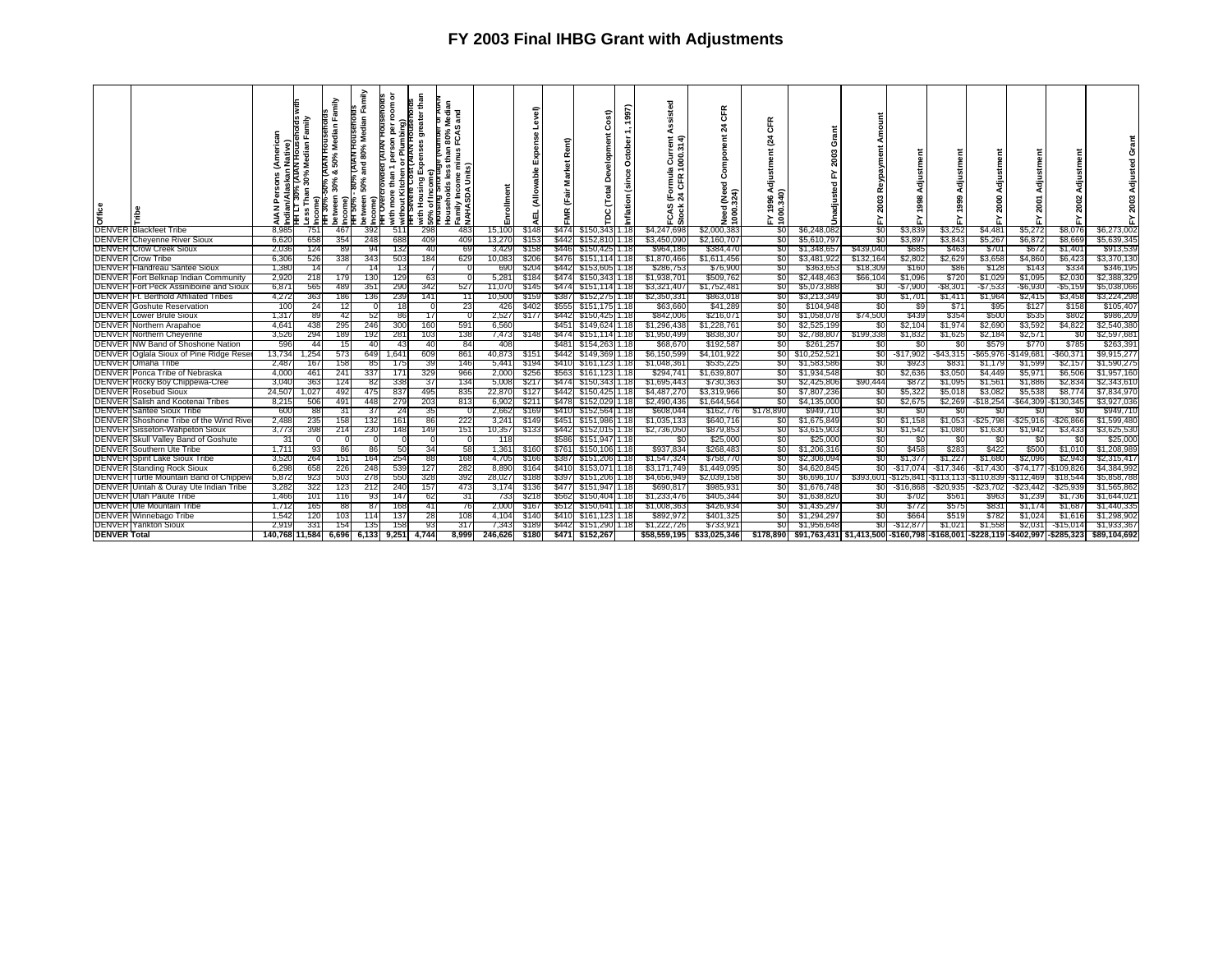|                       |                                                                |                |                                                                 | Family<br>高<br>Vedi<br>2       | amily<br>inin<br>Median<br>HOUSA                                    | ō           | than<br>ater<br>৯      | and<br>9<br>မဲ့                                                       |                 | ွေ             |                   | ost)                               | (1997)<br><b>Del</b> | sted                           | <b>CFR</b><br>$\boldsymbol{z}$<br>Ĕ | ठ<br>ह्य                           | Ĕ<br>O                                 |                |                |                  |                   |                     |                   |                        |
|-----------------------|----------------------------------------------------------------|----------------|-----------------------------------------------------------------|--------------------------------|---------------------------------------------------------------------|-------------|------------------------|-----------------------------------------------------------------------|-----------------|----------------|-------------------|------------------------------------|----------------------|--------------------------------|-------------------------------------|------------------------------------|----------------------------------------|----------------|----------------|------------------|-------------------|---------------------|-------------------|------------------------|
|                       |                                                                | z              | HOUS<br>Median<br>30%<br>Than<br>가<br>ORLITH<br>ORLITH<br>ORLIT | 50%<br>య<br>30%<br>etween<br>Ŗ | 80%<br>E<br>ng<br>ang<br>50%<br>Ĕ<br>between<br>Income)<br>HH Overc | without Kit | ŵ<br>Housing<br>≞<br>ㅎ | inus<br>ທີ່ E<br>₾<br>٩s<br>Househol<br>Family Inc<br>NAHASD <i>I</i> | Enrollme        | ú<br>₫         | è<br>ar<br>⊠<br>늚 | তূ<br>$\overline{a}$<br>ठ          | රි                   | $\sim$<br>1000<br>ە<br>ō<br>্ম | n<br>Po<br>පි<br>$(Need)$<br>$324$  | ment<br>g<br>S<br>1996 A<br>0.340) | 2003<br>≿<br>ъ                         | ≃              | Adjust<br>1998 | Adjus            |                   | ₹ã<br>2001          | Adjustmen<br>2002 | O<br>등<br>2003         |
| Office                |                                                                | <b>AIAN</b>    |                                                                 | F                              | HH 50%                                                              | €           |                        |                                                                       |                 |                | Ĕ                 | $\mathbf c$                        | nflati               | CAS<br>ck                      | Need<br>1000                        | 1000.                              |                                        | λ,             |                |                  | r.                |                     | 놊                 | 겺                      |
|                       | OKLAHOI Absentee-Shawnee                                       | 960            | 38                                                              | 38                             | 50                                                                  | 19          | -29                    | 0                                                                     | 2,886           | \$138          | \$566             | \$134,790                          | 1.18                 | ä<br>\$2,633,281               | \$125,636                           | SO.                                | \$2.758.917                            | SO.            | \$303          | -\$44            | -\$276            | -\$995              | \$257             | \$2,758,162            |
|                       | <b>OKLAHOI Alabama-Coushatta</b>                               |                | 41                                                              | 21                             | 35                                                                  |             |                        | 47                                                                    | 99 <sup>.</sup> |                |                   | \$410 \$139,209                    | 1.18                 | \$120,468                      | \$109,22                            | -90                                | \$229,690                              | \$77,852       | \$172          | \$86             | \$143             | \$19'               | \$452             | \$152,883              |
|                       | OKLAHOI Alabama-Quassarte Tribal Town                          | 158            |                                                                 |                                |                                                                     |             |                        | 24                                                                    | 145             |                | \$578             | \$130,576                          |                      | SС                             | \$27,58                             | \$0                                | \$27,58                                | SC.            | \$131          | \$155            | \$69              | \$97                | \$101             | \$28,13                |
|                       | <b>OKLAHOI Apache Tribe</b>                                    | 1.976          | 165                                                             | 127                            | 141                                                                 | 89          | 108                    | 292                                                                   | 1,536           |                | \$372             | \$129,281                          | 1.18                 | \$316,833                      | \$495,929                           | \$334,050                          | \$1,146,81                             | SO.            | 80             | -50              | -SC               | S0                  | -50               | \$1,146,81             |
|                       | <b>OKLAHOI</b> Caddo Tribe                                     | 866            |                                                                 |                                | 23                                                                  |             |                        | -23                                                                   | 3,307           | \$14.          | \$389             | \$129,281                          | 1.18                 | \$79,548                       | \$57,30                             | -90                                | \$136,85                               | `SO            | \$46           | $ $118$          | -\$122            | \$147               | \$167             | \$136,972              |
| OKLAHOI               | <b>Cherokee Nation</b>                                         | 100,882        | 4.762                                                           | 4.958                          | 6.471                                                               | 2.644       | 3,263                  | 12,108                                                                | 200,628         | \$163          | \$432             | \$130,576                          | 1.18                 | \$12,250,741                   | \$17,709,08                         | \$0                                | \$29,959,82                            | \$0            | \$24,337       | \$21,538         | \$33,541          | \$47,976            | \$65,050          | \$30,152,266           |
|                       | OKLAHOI Cheyenne-Arapaho Tribes                                | 10.709         | 710                                                             | 382                            | 594                                                                 | 392         | 479                    | 1.43                                                                  | 10.903          |                | <b>\$448</b>      | \$131,040                          | 1٤ ا                 | \$579,49                       | \$2,219,159                         | SO.                                | \$2,798.65                             | SO.            | \$3.257        | \$3,368          | \$4,695           | \$125,266           | \$134.808         | \$2,549.90             |
|                       | <b>OKLAHOI</b> Chickasaw                                       | 33,61          | 1.638                                                           | 1,881                          | 2,014                                                               | 732         | 1,312                  | 3,035                                                                 | 43,410          | \$171          | \$387             | \$128,790                          | 1.18                 | \$7,202,20                     | \$5,823,34                          | 30                                 | \$13,025,54                            | \$358,163      | \$8,69         | \$6,70           | \$9,871           | \$14,212            | \$22,766          | \$12,729,63            |
| OKLAHOI               | Chitimacha Tribe                                               | 30             |                                                                 | 23                             | 40                                                                  |             |                        | 35                                                                    | 966             |                | \$414             | \$129,103                          |                      | \$102,18                       | \$66,24                             | \$0                                | \$168,42                               |                | \$10           | \$63             | \$100             | \$13                | $-$ \$3,707       | \$165,12               |
|                       | <b>OKLAHOI</b> Choctaw Nation                                  | 41.419         | 2,253                                                           | 2,295                          | 3,016                                                               | 1,190       | 1,260                  | 5,337                                                                 | 152,595         | \$137          | \$372             | \$131,067                          | 1.18                 | \$5,426,75                     | \$7,669,74                          | <b>SO</b>                          | \$13,096,49                            | \$168,264      | \$11,542       | \$10,45          | \$14,582          | \$20,385            | \$29,636          | \$13,014,827           |
|                       | <b>OKLAHOI Citizen Band Potawatomi Tribe</b>                   | 19,92.         | 780                                                             | 779                            | 1,035                                                               | 404         | 610                    | 2,56                                                                  | 24,829          |                | \$566             | \$134,790                          | 1.18                 | \$117,95                       | \$3,339,783                         | 30                                 | \$3,457,736                            |                | \$2,62         | \$5,57           | \$8,494           | \$11,770            | \$12,263          | \$3,498,456            |
| OKLAHOI               | Comanche Tribe                                                 | 5,626          | 470                                                             | 361                            | 401                                                                 | 254         | 308                    | 714                                                                   | 9,462           |                | \$372             | \$128,790                          | 1.18                 | \$1,351,79                     | \$1,365,82                          | SO I                               | \$2,717,62                             | \$0            | \$2,499        | \$719            | \$88              | \$1,820             | $-$ \$2,028       | \$2,721,51             |
|                       | <b>OKLAHOI</b> Coushatta Tribe                                 | 21             |                                                                 |                                |                                                                     |             |                        |                                                                       | 676             |                | \$376             | \$129,103                          | 1٤ ا                 | \$35.98                        | \$50.00                             | SO.                                | \$85,980                               | SO.            | S4             | -\$4             | -\$5              | $-516$              | -\$7              | \$85.95                |
|                       | <b>OKLAHOI Delaware Tribe</b>                                  | 305            |                                                                 |                                |                                                                     |             | 3                      | 16                                                                    | 1,222           |                | \$372             | \$129,281                          | 1.18                 | \$0                            | \$25,00                             | \$0                                | \$25,000                               | \$0            | \$0            | \$0              | -\$0              | \$0                 | \$0               | \$25,000               |
| OKLAHO<br>OKLAHOI     | Delaware Tribe of Indians (Easte                               | 2,634<br>1.416 | 124<br>61                                                       | 129<br>57                      | 169<br>102                                                          | 69<br>21    | 85<br>34               | 237                                                                   | 10,500          | \$158          | \$578             | \$130,576                          | 1.18                 | \$631,215<br>\$26,672          | \$442,70<br>\$222.22                | \$0                                | \$1,073,91<br>\$248.89                 | \$0            | \$2,560        | \$2,554<br>\$201 | \$892<br>\$229    | \$1,198<br>\$312    | \$1,701<br>\$855  | \$1,082,82<br>\$250.63 |
|                       | Eastern Shawnee Tribe<br><b>OKLAHOI Fort Sill Apache Tribe</b> | 461            | 39                                                              | 30                             | 33                                                                  | 21          | 25                     | <b>209</b><br>86                                                      | 2,075<br>443    |                | \$372             | \$127,576<br>\$372 \$129,281       | 1.18<br>1.18         | \$33,706                       | \$120,550                           | SO.<br>\$0                         | \$154,256                              | \$0<br>\$0     | \$147<br>\$0   | \$71             | \$773             | \$1,08              | \$474             | \$156,65               |
| OKLAHOI               | Iowa Tribe of Kansas and Nebras                                | -792           | 47                                                              | 42                             | 70                                                                  |             | 29                     | 92                                                                    | 2,476           | \$170          |                   | \$411 \$147,869                    | 1.18                 | \$267,659                      | \$160,174                           | -80                                | \$427,83                               | \$36,715       | \$27           | -\$49            | $-554$            | \$282               | \$622             | \$391,947              |
| OKLAHOI               | Iowa Tribe of Oklahoma                                         | 538            | 20                                                              | 13                             | 48                                                                  |             |                        | 81                                                                    | 483             | \$13'          | \$396             | \$133,317                          | 1.18                 | SO.                            | \$77.19                             | \$0                                | \$77,197                               | \$0            | \$112          | \$13             | \$178             | \$24                | \$281             | \$78,142               |
|                       | OKLAHOI Jena Band of Choctaw                                   | 476            | 11                                                              | 17                             | 68                                                                  | 30          |                        | 96                                                                    | 238             |                |                   | \$417 \$132,049                    | 1.18                 | \$0                            | \$102,82                            | \$0                                | \$102,822                              | \$0            | \$154          | \$183            | \$25              | \$340               | \$380             | \$104,129              |
| OKLAHO                | Kaw Tribe                                                      | 819            | 47                                                              | 13                             | 63                                                                  | 25          | 21                     | 11                                                                    | 2,539           |                | \$400             | \$130,549                          | 1.18                 | \$257,045                      | \$114,23                            | \$254,558                          | \$625,84                               | -90            | \$0            | - \$0            | - 30              | -30                 | -30               | \$625,84               |
| OKLAHOI               | Kialegee Tribal Town                                           | 210            |                                                                 | 10                             | 13                                                                  |             | -6                     | 32                                                                    | 432             |                | \$578             | \$132,540                          | 1.18                 | SC.                            | \$37.20                             | 80                                 | \$37,209                               | SO.            | \$113          | \$136            | \$79              | \$110               | \$135             | \$37,782               |
|                       | OKLAHOI Kickapoo Tribe                                         | 791            | 36                                                              | 16                             | 38                                                                  | 19          | 18                     | 19                                                                    | 1,443           | \$128          |                   | \$412 \$142,959                    | 1.18                 | \$289,410                      | \$104,55                            | \$426,452                          | \$820,415                              | \$0            | \$0            | \$0              | -\$0              | \$0                 | \$0               | \$820,41               |
| OKLAHOI               | Kickapoo Tribe of Oklahoma                                     | 4,58           | 179                                                             | 179                            | 238                                                                 | 93          | 140                    | 597                                                                   | 2,594           |                | \$520             | \$129,540                          | 1.18                 | SC.                            | \$740,122                           | -90                                | \$740,122                              | \$0            | \$692          | \$1,477          | \$1,444           | \$1,992             | \$2,716           | \$748,442              |
| OKLAHOI               | Kiowa Tribe                                                    | 5.533          | 462                                                             | 355                            | 394                                                                 | 250         | 303                    | 1.061                                                                 | 10.182          |                | \$422             | \$129.28                           | 1.18                 | \$344,107                      | \$1,440.29                          | SO.                                | \$1.784.399                            | \$0            | \$2.398        | \$2,364          | \$2,881           | \$4,139             | \$5,805           | \$1.801.987            |
| <b>OKLAHOI</b>        | Loyal Shawnee                                                  | 453            | 21                                                              | 22                             | 29                                                                  | 12          | 15                     | -73                                                                   | 1,286           |                |                   | \$372 \$130,576                    | 1.18                 | \$0                            | \$85,24                             | \$0                                | \$85,242                               | \$0            | \$0            | \$0              | - SC              | \$0                 | \$327             | \$85,57                |
| OKLAHOI               | Miami Tribe                                                    | 1,526          | 66                                                              | 62                             | 110                                                                 | 22          | 36                     | 238                                                                   | 2,120           |                | \$372             | \$127,576                          | 1.18                 | \$0                            | \$242,926                           | -80                                | \$242,926                              | -90            | \$108          | \$148            | \$370             | \$505               | \$932             | \$244,990              |
|                       | OKLAHOI Modoc Tribe                                            | 111            |                                                                 |                                |                                                                     |             |                        | -17                                                                   | 189             | \$152          | \$372             | \$127,576                          | 1.18                 | \$54,884                       | \$25.00                             | \$0                                | \$79.88                                | SO.            | S0             | \$46             | <b>S67</b>        | \$82                | -\$7              | \$80.07                |
|                       | OKLAHOI Muskogee (Creek) Nation                                | 78,554         | 3,312                                                           | 3,584                          | 4,999                                                               | 1,531       | 2,397                  | 10,579                                                                | 52,937          | \$144          |                   | \$504 \$130,576                    | 1.18                 | \$3,763,195                    | \$13,239,89                         | \$0 <sub>1</sub>                   | \$17,003,09                            | \$0            | \$18,525       | \$18,221         | \$26,355          | \$38,008            | \$49,789          | \$17,153,98            |
| OKLAHOI               | <b>Osage Tribe</b>                                             | 9,432          | .576                                                            | 363                            | 613                                                                 | 189         | 229                    | 1,231                                                                 | 17,879          |                | \$578             | \$128,06                           | 1.18                 | \$781,45                       | \$1,522,76                          | -90                                | \$2,304,21                             | SC.            | \$2,318        | \$2,14           | \$3,13            | \$4,31              | $-$ \$66          | \$2,315,464            |
|                       | OKLAHOI Otoe-Missouria Tribe                                   | 417            | 66                                                              | 31                             | 40                                                                  | 50          | 16                     | 89                                                                    | 1.462           | \$146          | \$372             | \$130,549                          | 1.18                 | \$176.23                       | \$142.82                            | SO.                                | \$319,059                              | SO.            | $-$ \$5.67     | $-$ \$5.783      | -\$5,895          | $-$ \$2,765         | -\$2,745          | \$296.19               |
|                       | <b>OKLAHOI Ottawa Tribe</b>                                    | 496            | 21                                                              | 20                             | 36                                                                  |             | 12                     | 77                                                                    | 2,236           |                |                   | \$372 \$127,576                    | 1.18                 | \$0                            | \$78,95                             | \$0                                | \$78,951                               | \$0            | \$146          | \$199            | \$197             | \$269               | \$303             | \$80,064               |
| OKLAHOI               | Pawnee Tribe                                                   | 2,755          | 98                                                              | 121                            | 172                                                                 | 69          | -63                    | 327                                                                   | 2,583           | \$138          | \$386             | \$129,567                          | 1.18                 | \$180,686                      | \$420,79                            | -90                                | \$601,481                              | -80            | \$586          | \$540            | \$786             | \$1,122             | \$1,618           | \$606,133              |
|                       | OKLAHOI Peoria Tribe                                           | 1.132          | 49                                                              | 46                             | 82                                                                  | 17          | 27                     |                                                                       | 2.803           | \$13           |                   | \$372 \$127,576                    | 1.18                 | \$1,214.01                     | \$132,77                            | SO.                                | \$1,346,783                            | SO.            | \$130          | $-$ \$259        | $-$ \$329         | $-$ \$61            | \$475             | \$1,346,187            |
|                       | <b>OKLAHOI Ponca Tribe</b>                                     | 1,601          | 214                                                             | 173                            | 164                                                                 | 91          | 124                    | 500                                                                   | 2,52'           | \$129          | \$400             | \$130,549                          | 1.18                 | \$167,25'                      | \$607,80                            | \$0                                | \$775,054                              | \$0            | -\$14,409      | -\$14,590        | -\$14,716         | $-$ \$14,770        | -\$14,790         | \$701,778              |
| OKLAHOI               | Prairie Band of Potawatomi                                     | $57^{\circ}$   | 46                                                              | 58                             | 33                                                                  | 36          | 27<br>26               | -43                                                                   | 4,312           | \$166          | \$412             | \$142,959                          | ा १                  | \$282,65                       | \$152,09                            | -90                                | \$434,746                              | SC.            | \$270          | \$239            | \$34<br>\$98      | \$45                | \$642<br>\$644    | \$436,69<br>\$204.584  |
| OKLAHOI               | <b>OKLAHOI Quapaw Tribe</b><br>Sac and Fox of Missouri         | 1.078<br>53    | 47                                                              | 43                             | 78                                                                  | 16          |                        | 153                                                                   | 2.53<br>362     |                | \$372             | \$127,576<br>\$411 \$142,959       | 1.18                 | \$33.34<br>\$127,664           | \$167.57<br>\$25,00                 | \$0<br>\$0                         | \$200.91<br>\$152,664                  | SO.<br>\$0     | \$304<br>\$9   | \$41<br>$-517$   |                   | \$1,326             | -\$20             | \$152,564              |
| OKLAHOI               | Sac and Fox Tribe                                              | 5,848          | 460                                                             | 345                            | 417                                                                 | 158         | 266                    | 874                                                                   | 2,924           | \$163<br>\$13' |                   |                                    | 1.18<br>1.18         | \$1,002,943                    | \$1,335,67                          | \$0                                | \$2,338,61                             | \$0            | \$1,718        | \$1,888          | $-519$<br>\$2,256 | $-$ \$53<br>\$3,798 | \$5,219           | \$2,353,497            |
|                       | <b>OKLAHOI Seminole Nation</b>                                 | 7,141          | 301                                                             | 326                            | 454                                                                 | 139         | 218                    | 775                                                                   | 14.868          | \$157          |                   | \$512 \$134,790<br>\$372 \$129,540 | 1.18                 | \$800.88                       | \$1,142.04                          | -SOT                               | \$1,942,93                             | <sup>SO</sup>  | \$1,819        | \$1,556          | \$1,974           | \$2,906             | \$4,382           | \$1,955.56             |
| <b>OKLAHOI</b>        | Seneca-Cayuga                                                  | 895            | 39                                                              | 36                             | 65                                                                  | 13          | 21                     | 140                                                                   | 3,493           |                | \$372             | \$127,576                          | 1.18                 | \$0                            | \$142,54                            | \$0                                | \$142,547                              | \$0            | \$33           | \$45             | \$458             | \$62                | \$547             | \$144,97               |
| OKLAHOI               | Texas Band of Kickapoo Indians                                 | 746            | 224                                                             | 106                            | 87                                                                  | 488         | - 0                    | 397                                                                   | 419             | \$180          | \$402             | \$128,393                          | 1٤ ا                 | \$75,669                       | \$636,16                            | \$0                                | \$711,836                              | \$0            | \$1,067        | \$1,128          | \$1,544           | \$2,215             | \$2,599           | \$720,38               |
|                       | <b>OKLAHOI Thiopthlocco Tribal Town</b>                        | 636            | -27                                                             | 29                             | 40                                                                  | -12         | 19                     | -96                                                                   | -623            |                | \$578             | \$132,540                          | 1.18                 | 30                             | \$112,53                            | -90                                | \$112,53                               | -90            | \$193          | \$23             | \$27              | \$37                | \$409             | \$114,01               |
| <b>OKLAHOI</b>        | Tonkawa Tribe                                                  | 511            | 55                                                              | 44                             | 51                                                                  | 17          | 25                     | 65                                                                    | 335             | \$169          | \$400             | \$130,549                          | 1.18                 | \$270,543                      | \$130,46                            | \$0                                | \$401,006                              | \$0            | \$224          | \$158            | \$23              | \$304               | \$551             | \$402,47               |
| OKLAHOI               | Tunica-Biloxi Tribe                                            | 1.408          | 64                                                              | 33                             | 35                                                                  | 44          | 44                     | 132                                                                   | 860             |                | \$436             | \$132,049                          | 1.18                 | SO.                            | \$218,15                            | \$0                                | \$218,151                              | \$0            | \$0            | \$379            | \$53'             | \$749               | \$789             | \$220,600              |
|                       | <b>OKLAHOI United Keetoowah</b>                                | 5,088          | 240                                                             | 250                            | 326                                                                 | 133         | 165                    | 816                                                                   | 7,953           |                | \$578             | \$130,576                          | 1.18                 | 30                             | \$956,178                           | -90                                | \$956,178                              | <sup>\$0</sup> | \$1,483        | \$1,755          | \$2,395           | \$3,332             | \$3,584           | \$968,727              |
|                       | <b>OKLAHOI</b> Wichita Tribe                                   | 1,18           | 24                                                              |                                | 32                                                                  |             | 12                     |                                                                       | 2,052           |                | \$372             | \$129,281                          | 1.18                 | \$279,909                      | \$70,39                             | \$0                                | \$350,300                              | \$0            | \$10           | <b>\$59</b>      | \$8               | \$64                | \$182             | \$350,699              |
|                       | <b>OKLAHOI</b> Wyandotte                                       | 1.474          | 64                                                              | 59                             | 107                                                                 | 22          | 35                     | 215                                                                   | 3.820           |                | \$408             | \$127,576                          | 1.18                 | \$33,915                       | \$230,595                           | \$0                                | \$264,510                              | SO.            | \$55C          | \$746            | \$742             | \$1,012             | \$886             | \$268,446              |
| <b>OKLAHOMA Total</b> |                                                                | 358,604        |                                                                 | 17,965 17,513 23,062           |                                                                     |             | 9,411 11,866           | 44,995                                                                | 617,535         | \$150          |                   | \$430 \$131,412                    |                      | \$41,312,3011                  |                                     |                                    | \$64,464,301 \$1,015,061 \$106,791,663 | \$640,994      | \$69,629       | \$65,214         | \$100,409         | \$23,420            |                   | \$58,761 \$106,468,103 |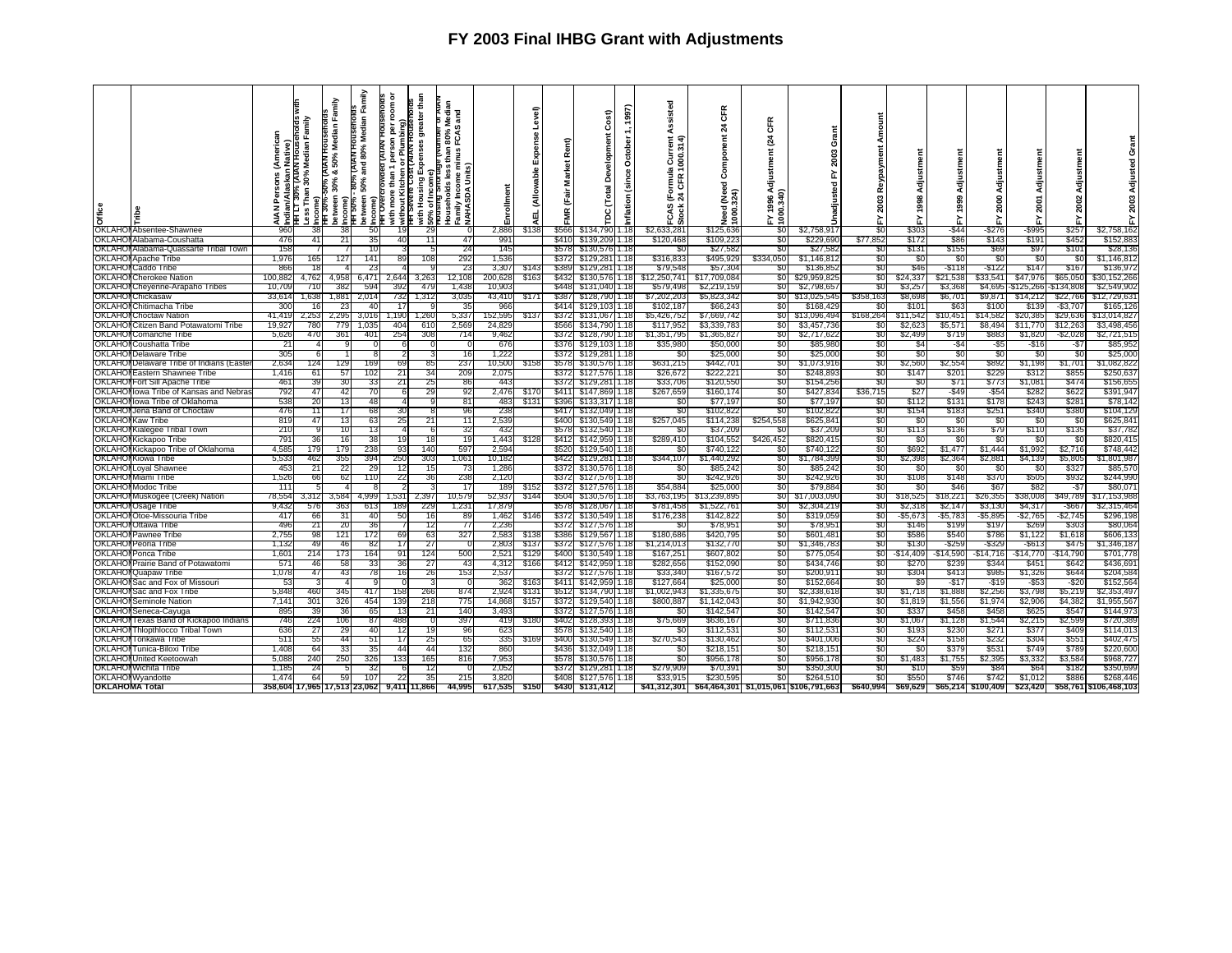| <u>e</u><br>UE PHOENIX Acoma Pueblo        | ዺ<br>℥         | (AIAN Housenoids<br>0% Median Family<br>Indian/Alaskan  <br>HH L T 30% (AIAM<br>Less Than 30% M<br>Income) | Family<br>Median<br>50%<br>ಟೆ<br>30%<br>HH 30%-!<br>ween | Family<br>Median<br><b>AIAN HOUSE</b><br>80%<br>and<br>50%<br>B<br>petween<br>ncome)<br>ă,<br>F. | Ĕ<br>$\mathbf{a}$<br>৯<br>ore than<br>Kitchen<br>with mor<br>without M<br>HH Sevel | greater that<br>9<br>ទី កូ<br>шì<br>with Housing E<br>50% of Income<br>Prousing Short | and<br>Households less ti<br>,Family Income mir<br>}NAHASDA Units) | ᇹ              | evel)<br>ű<br>able<br>ш | Rent)<br><b>Market</b><br>(Fair<br>¥ | Cost)<br>툽<br>nag<br>G<br>Devel<br>$\overline{a}$<br>Ë | 1997)<br>Tecto<br>ë<br>غ.<br>قا<br>5<br>nflati | Assisted<br>1000.314<br>으<br>ठ<br>. ম<br>CAS | <b>CFR</b><br>$\boldsymbol{z}$<br>ဒီ<br>1(Need<br>324)<br>eed<br>g | Œ<br>প্ৰ<br>men<br>Adjust<br>3,34<br>នី | ō<br>2003<br>놊<br>꿈<br>nadjus |                 |              | ई<br>1999 | Adjust<br>2000 | ន្ត្រ       | Adjustmen<br>2002 |             |
|--------------------------------------------|----------------|------------------------------------------------------------------------------------------------------------|----------------------------------------------------------|--------------------------------------------------------------------------------------------------|------------------------------------------------------------------------------------|---------------------------------------------------------------------------------------|--------------------------------------------------------------------|----------------|-------------------------|--------------------------------------|--------------------------------------------------------|------------------------------------------------|----------------------------------------------|--------------------------------------------------------------------|-----------------------------------------|-------------------------------|-----------------|--------------|-----------|----------------|-------------|-------------------|-------------|
|                                            | 2.84           | 221                                                                                                        | 114                                                      | 141                                                                                              | 251                                                                                | -86                                                                                   | 269                                                                | 6,344          |                         |                                      | \$413 \ \$142.441                                      | 1.18                                           | <u>ö</u><br>\$562.129                        | \$679.366                                                          |                                         | \$1,241,496                   | $\overline{50}$ | \$1,254      | -\$4.504  | $-$4,260$      | \$364       | \$721             | \$1,235,070 |
|                                            |                |                                                                                                            |                                                          |                                                                                                  |                                                                                    |                                                                                       |                                                                    |                |                         |                                      |                                                        |                                                |                                              |                                                                    |                                         |                               |                 |              |           |                |             |                   |             |
| PHOENIX Agua Caliente Band of Cahuilla     | 298            | 13                                                                                                         | -11                                                      |                                                                                                  |                                                                                    |                                                                                       | 29                                                                 | 360            |                         | \$656                                | \$170,39                                               | 1.18                                           | \$0                                          | \$42,836                                                           | -20                                     | \$42,83                       | -90             | -80          | \$7       | \$100          | \$14'       | \$146             | \$43,300    |
| PHOENIX Ak-Chin                            | 681            | 14                                                                                                         | 34                                                       | 35                                                                                               | 4:                                                                                 |                                                                                       | 51                                                                 | 659            | \$32                    | \$760                                | \$158,244                                              | 1.18                                           | \$191,004                                    | \$108,100                                                          | \$0                                     | \$299.104                     | S0              | \$170        | \$115     | \$165          | \$249       | \$391             | \$300,193   |
| PHOENIX Alturas Rancheria                  |                |                                                                                                            |                                                          |                                                                                                  |                                                                                    |                                                                                       |                                                                    |                |                         | \$503                                | \$180,04                                               | 1.18                                           | \$0                                          | \$50.00                                                            | \$0                                     | \$50,00                       | \$0             | - \$0        | - \$0     | -SC            | - \$0       | -SC               | \$50,00     |
| PHOENIX Auburn Rancheria                   | 456            | 31                                                                                                         | 24                                                       | 45                                                                                               | 20                                                                                 |                                                                                       | 101                                                                | 22             |                         | <b>\$709</b>                         | \$181.64                                               | 1.18                                           | 80                                           | \$195,93                                                           | -80                                     | \$195.93                      | -80             | \$32.        | \$405     | \$550          | \$74        | \$775             | \$198.73    |
| PHOEN<br>Augustine Band of Cahuilla        |                |                                                                                                            |                                                          |                                                                                                  |                                                                                    |                                                                                       |                                                                    |                |                         | \$65                                 | \$170.39                                               | 1.18                                           | SO.                                          | \$25,00                                                            | SO.                                     | \$25,00                       | SO.             | \$0          | -SC       | \$0            | ୍ୟା         | -\$0              | \$25,00     |
|                                            |                |                                                                                                            |                                                          |                                                                                                  |                                                                                    |                                                                                       |                                                                    |                |                         |                                      |                                                        |                                                |                                              |                                                                    |                                         |                               |                 |              |           |                |             |                   |             |
| PHOENI<br>Barona Group of Capitan Grand    | 405            |                                                                                                            |                                                          |                                                                                                  | 21                                                                                 | 17                                                                                    | $\Omega$                                                           | 348            | \$39                    | \$1,01                               | \$180,469                                              | 1.18                                           | \$193.460                                    | \$71,058                                                           | -SO                                     | \$264.51                      | SO.             | \$202        | \$180     | \$252          | \$209       | \$293             | \$265.65    |
| PHOENIX<br>Berry Creek Rancheria           | 890            | 62                                                                                                         | 78                                                       | 81                                                                                               | 50                                                                                 | 62                                                                                    | 181                                                                | 445            | \$38                    | <b>S60</b>                           | \$180.04                                               | 1.18                                           | \$209.296                                    | \$374.06                                                           | -90                                     | \$583,36                      | 80              | \$466        | \$42      | \$598          | \$858       | \$1,47            | \$587.18    |
| PHOENIX Big Lagoon Rancheria               | 21             |                                                                                                            |                                                          |                                                                                                  |                                                                                    |                                                                                       |                                                                    |                |                         | \$598                                | \$193.40                                               | 1.18                                           | SΩ.                                          | \$25,000                                                           | -SO                                     | \$25.00                       | .SO             | -Sr          | \$ſ       | -90            | ୍ୟା         | -80               | \$25,00     |
| PHOENIX Big Pine Band                      | 323            | 33                                                                                                         | 13                                                       | 22                                                                                               |                                                                                    | 14                                                                                    |                                                                    | 398            | \$23                    | \$57                                 | \$181.649                                              | 1.18                                           | \$437,459                                    | \$72,45                                                            | \$0                                     | \$509,91                      | SO.             | \$164        | \$82      | \$124          | \$10        | \$285             | \$510,67    |
| PHOENIX Big Sandy Rancheria                | -88            | 17                                                                                                         |                                                          |                                                                                                  |                                                                                    | -8                                                                                    | 25                                                                 | 331            |                         | \$535                                | \$174.932                                              | 1.18                                           | -80                                          | \$49,28                                                            | - 30                                    | \$49.28                       | -50             | - SC         | \$57      | - \$77         | \$189       | \$194             | \$49,80     |
| PHOENIX Big Valley Rancheria               | 1,042          | 51                                                                                                         | 68                                                       | 45                                                                                               | 34                                                                                 | 45                                                                                    | 164                                                                | 588            |                         | \$611                                | \$192,34                                               | 1.18                                           | \$0                                          | \$319,50                                                           | \$0                                     | \$319,50                      | \$0             | \$353        | \$420     | \$751          | \$1,037     | \$1,149           | \$323,21    |
|                                            | 43             |                                                                                                            |                                                          |                                                                                                  |                                                                                    |                                                                                       |                                                                    |                |                         | \$598                                | \$193,409                                              | 1.18                                           | S0                                           | \$25,00                                                            | SO.                                     | \$25,00                       | .SO             | .sr          | \$ſ.      | -SC            | ୍କ          | -80               | \$25,00     |
| PHOENIX Blue Lake Rancheria                |                |                                                                                                            |                                                          |                                                                                                  |                                                                                    |                                                                                       |                                                                    |                |                         |                                      |                                                        |                                                |                                              |                                                                    |                                         |                               |                 |              |           |                |             |                   |             |
| PHOENI.<br>Bridgeport Paiute Indian Colony | 26             |                                                                                                            |                                                          |                                                                                                  |                                                                                    |                                                                                       | 0                                                                  | 72             |                         | \$777                                | \$181,649                                              | 1.18                                           | \$134,689                                    | \$25,000                                                           | \$0                                     | \$159,68                      | \$0             | \$5          | -\$21     | -\$22          | $-$ \$5'    | $-$ \$14          | \$159,586   |
| <b>PHOFNI</b><br>Buena Vista Rancheria     | 24             |                                                                                                            |                                                          |                                                                                                  |                                                                                    |                                                                                       |                                                                    | 12             |                         | \$648                                | \$181.649                                              | 1.18                                           | \$0                                          | \$25,000                                                           | -90                                     | \$25,00                       | SO.             | \$0          | -SC       | -90            | - \$0       | -SC               | \$25,000    |
| PHOENIX Cabazon Band                       | 19             |                                                                                                            | $\Omega$                                                 | 11                                                                                               |                                                                                    |                                                                                       | 11                                                                 | 48             |                         | \$656                                | \$170,39                                               | 1.18                                           | \$0                                          | \$50,000                                                           | -SO                                     | \$50,00                       | \$0             | -\$0         | \$0       | \$0            | -\$0        | \$0               | \$50,00     |
| PHOENIX Cahuilla Band                      | 122            |                                                                                                            |                                                          | 11                                                                                               |                                                                                    |                                                                                       | 22                                                                 | 298            |                         | \$656                                | \$170,39                                               | 1.18                                           | \$43,293                                     | \$41.69                                                            | -SO                                     | \$84.98                       | .SO             | Sε           | \$63      | \$86           | \$12        | \$153             | \$85,41     |
| PHOENIX Campo Band                         | 268            | 22                                                                                                         |                                                          | 11                                                                                               |                                                                                    |                                                                                       |                                                                    | 293            | \$39                    | \$1.012                              | \$176.050                                              | 1.18                                           | \$326,879                                    | \$43,88                                                            | 5297,491                                | \$668,25                      | \$0             | 'SC          | \$0       | \$0            | -Si         | -90               | \$668,25    |
| PHOENIX Cedarville Rancheria               | -24            |                                                                                                            |                                                          | $\Omega$                                                                                         |                                                                                    |                                                                                       |                                                                    | $\overline{2}$ |                         | \$503                                | \$180.044                                              | 1.18                                           | \$0                                          | \$25,000                                                           | - \$0                                   | \$25,00                       | SO.             | \$0          | \$0       | \$0            | -96         | -\$0              | \$25,000    |
| PHOENIX Chemehuevi                         | 171            | 15                                                                                                         | 17                                                       | 11                                                                                               |                                                                                    |                                                                                       | $\Omega$                                                           | 662            | \$37                    | <b>S656</b>                          | \$170,395                                              | 1.18                                           | \$467,847                                    | \$31,722                                                           | \$363,720                               | \$863,28                      | \$0             | \$0          | \$0       | \$0            | -S0         | \$0               | \$863,28    |
|                                            |                |                                                                                                            |                                                          | n                                                                                                |                                                                                    |                                                                                       |                                                                    |                |                         |                                      |                                                        |                                                | \$48,249                                     |                                                                    |                                         |                               |                 | -SC          |           |                | -S          |                   |             |
| PHOENIX Chicken Ranch Rancheria            |                |                                                                                                            | $\Omega$                                                 |                                                                                                  |                                                                                    |                                                                                       | 0                                                                  |                |                         | \$643                                | \$176,83                                               | 1.18                                           |                                              | \$25,00                                                            | 80                                      | \$73,24                       | 80              |              | -SC       | -\$2           |             | -52               | \$73,24     |
| PHOENIX Chico Rancheria                    | 678            | 47                                                                                                         | 59                                                       | 62                                                                                               |                                                                                    | 47                                                                                    | 169                                                                | 339            |                         | \$604                                | \$180,044                                              | 1.18                                           | \$0                                          | \$298,42                                                           | S0.                                     | \$298,42                      | S0              | \$496        | \$594     | \$871          | \$1,180     | \$1,133           | \$302,69    |
| PHOENIX Cloverdale Rancheria               | 736            | 46                                                                                                         | 48                                                       | 56                                                                                               | 33                                                                                 | 45                                                                                    | 150                                                                | 368            |                         | \$1,020                              | \$196.977                                              | 1.18                                           | S0                                           | \$301,09                                                           | -SO                                     | \$301,094                     | SO.             | \$394        | \$386     | \$855          | \$1,207     | \$1.228           | \$305,165   |
| PHOENIX Cochiti Pueblo                     | 739            | 59                                                                                                         | 51                                                       | -61                                                                                              | 58                                                                                 | 44                                                                                    | 143                                                                | 1.18           |                         | \$654                                | \$142,441                                              | 1.18                                           | \$76,072                                     | \$241.53                                                           | \$0                                     | \$317.60                      | \$0             | \$423        | \$434     | \$605          | \$84        | \$1,009           | \$320.92    |
| PHOENIX Cocopah Tribe                      | 549            | 53                                                                                                         | 32                                                       | -47                                                                                              | 79                                                                                 |                                                                                       | 57                                                                 | 880            |                         | \$603                                | \$154,201                                              | 1.18                                           | \$462,143                                    | \$167,90                                                           | \$0                                     | \$630.04                      | \$78.633        | \$306        | \$114     | \$162          | \$26        | \$700             | \$552,964   |
| PHOENIX Cold Springs Rancheria             | 196            |                                                                                                            | 31                                                       |                                                                                                  |                                                                                    |                                                                                       | 6                                                                  | 271            | \$37                    | \$535                                | \$174,932                                              | 1.18                                           | \$218,041                                    | \$39,74                                                            | S0.                                     | \$257,78                      | S0              | \$31         | S19       | \$27           | \$4.        | \$173             | \$258,08    |
| PHOENIX Colorado River Indian Tribes       | 2.580          | 202                                                                                                        | 101                                                      | 139                                                                                              | 172                                                                                | 108                                                                                   | 30                                                                 | 3.444          | \$194                   | \$504                                | \$170,395                                              | 1.18                                           | \$1,654,689                                  | \$668.30                                                           | -50                                     | \$2,322.99                    | -90             | -\$25,663    | \$25,950  | \$26,425       | -\$27,377   | $-$ \$27,399      | \$2,190,176 |
| PHOENIX Colusa Rancheria                   | 66             |                                                                                                            | 2                                                        |                                                                                                  |                                                                                    | $\Omega$                                                                              | 2                                                                  | 100            |                         | \$503                                | \$180,044 1.18                                         |                                                | \$0                                          | \$25,000                                                           | \$0                                     | \$25,000                      | \$0             | SC.          | \$0       | \$0            | - \$0       | -SC               | \$25,000    |
|                                            |                |                                                                                                            | 17                                                       | 24                                                                                               |                                                                                    |                                                                                       | 64                                                                 | 136            |                         |                                      |                                                        |                                                |                                              |                                                                    | SO.                                     |                               | SO.             | \$234        |           | \$407          | \$55        | \$472             | \$121,50    |
| PHOENIX Cortina Rancheria                  | 272            | 22                                                                                                         |                                                          |                                                                                                  |                                                                                    | 22                                                                                    |                                                                    |                |                         | \$512                                | \$181,649 1.18                                         |                                                | \$0                                          | \$119,563                                                          |                                         | \$119,563                     |                 |              | \$277     |                |             |                   |             |
| PHOENIX Coyote Valley Band                 | 684            | 30                                                                                                         | 31                                                       | 36                                                                                               |                                                                                    | 29                                                                                    | 67                                                                 | 342            |                         | \$65                                 | \$192,347                                              | 1.18                                           | \$178.232                                    | \$184,38                                                           | SO.                                     | \$362,61                      | \$0             | \$180        | \$27      | \$332          | \$484       | \$759             | \$364.64    |
| PHOENIX Cuyapaipe Communit                 |                |                                                                                                            | - 0                                                      |                                                                                                  |                                                                                    |                                                                                       | $\Omega$                                                           |                |                         | \$1,012                              | \$180,469                                              | 1.18                                           | \$0                                          | \$25,000                                                           | SO.                                     | \$25,000                      | .SO             | -SC          | -SC       | - \$0          | -80         | -SC               | \$25,000    |
| PHOENIX<br>Death Valley Timba-Sha          | 540            | 37                                                                                                         | 24                                                       | 41                                                                                               |                                                                                    | 24                                                                                    | 102                                                                | <b>270</b>     |                         | \$57                                 | \$181,649                                              | 1.18                                           | \$0                                          | \$154,056                                                          | \$0                                     | \$154,05                      | SO.             | \$243        | \$289     | \$395          | \$53]       | \$554             | \$156,074   |
| PHOENIX Dry Creek Rancheria                | 1.166          |                                                                                                            | 76                                                       | -87                                                                                              |                                                                                    | -71                                                                                   | 236                                                                | 583            | \$38                    | \$1,020                              | \$196,97                                               | 1.18                                           | -SC                                          | \$473.49                                                           | -50                                     | \$473.49                      | 80              | \$638        | \$569     | \$1,239        | \$1,749     | \$1.930           | \$479,61    |
| PHOENIX Duck Valley Shoshone-Paiute        | 1,041          | 142                                                                                                        | 69                                                       | 68                                                                                               | 59                                                                                 | 33                                                                                    | 59                                                                 | 1.818          | \$377                   | \$599                                | \$163,348 1.18                                         |                                                | \$949,760                                    | \$290,96                                                           | \$0                                     | \$1,240,72                    | \$0             | \$658        | \$517     | \$674          | \$869       | \$1,230           | \$1,244,67  |
| PHOENIX Duckwater Shoshone                 | 120            | 1 C                                                                                                        | 8                                                        | 17                                                                                               |                                                                                    |                                                                                       | 17                                                                 | 337            | \$402                   | \$783                                | \$168.52                                               | 1.18                                           | \$146,820                                    | \$43,708                                                           | SO.                                     | \$190.52                      | S0              | - \$0        | -SC       | \$0            | - \$0       | \$177             | \$190,705   |
| PHOENIX Elk Valley Rancheria               | 46             |                                                                                                            |                                                          | 14                                                                                               |                                                                                    |                                                                                       | 14 <sub>1</sub>                                                    | -87            |                         | \$595                                | \$186,463                                              | 1.18                                           | -SC                                          | \$25,00                                                            | -50                                     | \$25,00                       | 80              | \$0          | SC.       | -90            | -50         | -30               | \$25,00     |
| <b>PHOENIX Ely Shoshone</b>                | 109            |                                                                                                            |                                                          | 10                                                                                               |                                                                                    |                                                                                       |                                                                    | 294            | \$40                    | \$621                                | \$161,03                                               | 1.18                                           | \$249,074                                    | \$25,00                                                            | \$16,217                                | \$276,37                      | \$0             | \$38         | \$0       | \$0            | -Si         | -\$C              | \$276,412   |
|                                            |                |                                                                                                            | 77                                                       |                                                                                                  | 49                                                                                 |                                                                                       |                                                                    |                |                         |                                      |                                                        |                                                |                                              | \$384,302                                                          |                                         |                               |                 | <b>\$445</b> |           |                |             |                   | \$388,78    |
| <b>PHOENIX Enterprise Rancheria</b>        | 838            | 61                                                                                                         |                                                          | 80                                                                                               |                                                                                    | 61                                                                                    | 218                                                                | 419            |                         | \$604                                | \$180,044 1.18                                         |                                                | \$0                                          |                                                                    | \$0                                     | \$384,30                      | \$0             |              | \$522     | \$860          | \$1,188     | \$1,464           |             |
| PHOENIX<br>Fallon Paiute-Shoshone          | 691            | 90                                                                                                         | 28                                                       | 53                                                                                               | 14                                                                                 | 29                                                                                    |                                                                    | 1.002          | \$33                    | \$622                                | \$161,866                                              | 1.18                                           | \$666,126                                    | \$163,84                                                           | \$148,077                               | \$978,04                      | S0              | -SC          | -SC       | \$0            | - SO        | -SC               | \$978,047   |
| PHOENI)<br>Fort Bidwell                    | 460            | 42                                                                                                         | 24                                                       | 31                                                                                               | 24                                                                                 | 20                                                                                    | 73                                                                 | -230           | <b>\$38</b>             | \$503                                | \$181,588                                              | 1.18                                           | \$102.961                                    | \$155.82                                                           | -90                                     | \$258.78                      | \$12,993        | \$272        | \$266     | \$0            | \$535       | \$595             | \$247.458   |
| <b>PHOENI</b><br>Fort Independence         | 4 <sup>c</sup> |                                                                                                            |                                                          |                                                                                                  |                                                                                    |                                                                                       |                                                                    | 118            | \$23                    | \$573                                | \$181,64                                               | 1.18                                           | \$47,043                                     | \$25,00                                                            | \$0                                     | \$72,04                       | SO.             | S.           | -\$5      | -\$6           | $-$ \$2     | -Sa               | \$72,007    |
| PHOENIX Fort McDermitt Paiute and Shos     | 309            | 65                                                                                                         | 48                                                       | -61                                                                                              | 50                                                                                 | 17                                                                                    | 119                                                                | 875            |                         | \$629                                | \$169.23                                               | 1.18                                           | \$0                                          | \$189,990                                                          | \$0                                     | \$189,99                      | \$0             | \$325        | \$389     | \$524          | \$709       | \$734             | \$192,67    |
| PHOENIX Fort McDowell Mohave Apache        | 816            | 50                                                                                                         | 64                                                       | 41                                                                                               | 80                                                                                 |                                                                                       | 104                                                                | 904            | \$31                    | \$760                                | \$158,244                                              | 1.18                                           | \$195.937                                    | \$208.69                                                           | -50                                     | \$404.63                      | \$0             | \$298        | \$235     | \$358          | \$52        | \$794             | \$406.84    |
| <b>PHOENIX Fort Moiave Tribe</b>           | 395            | 72                                                                                                         | 64                                                       | 41                                                                                               | <b>19</b>                                                                          | 24                                                                                    | $\Omega$                                                           | 1.041          | \$35                    | \$736                                | \$161.323                                              | 1.18                                           | \$953,898                                    | \$148.61                                                           | S <sub>0</sub>                          | \$1,102.50                    | S0              | \$337        | \$38      | \$62           | \$105       | \$704             | \$1.103.753 |
| PHOENIX Gila River                         | 18,031         |                                                                                                            | 217                                                      | 19                                                                                               | 1,081                                                                              | 213                                                                                   | 395                                                                | 20,479         | \$18                    | \$760                                | \$156,63                                               | 1.18                                           | \$5,179,095                                  | \$2,691,13                                                         | \$0                                     | \$7,870,23                    | \$0             | \$12,12      | \$13,256  | \$13,059       | -\$11,51    | -\$9,499          | \$7,810,77  |
| <b>PHOENIX Graton Rancheria</b>            | 79             |                                                                                                            |                                                          | 39                                                                                               |                                                                                    | 32                                                                                    | 106                                                                | 52             |                         | \$1,74                               | \$245.13                                               | 1.18                                           |                                              | \$278.18                                                           | 80                                      | \$278.18                      | SO.             |              | S)        | 80             |             | \$1.07            | \$279.26    |
| PHOEN                                      |                | 26                                                                                                         |                                                          |                                                                                                  |                                                                                    |                                                                                       |                                                                    |                |                         |                                      |                                                        | 1.18                                           |                                              |                                                                    |                                         |                               | SO.             |              |           |                |             |                   |             |
| ¶Greenville Rancheria                      | 350            |                                                                                                            | 45                                                       | 37                                                                                               |                                                                                    | 27                                                                                    | 108                                                                | 175            |                         | \$50                                 | \$180,044                                              |                                                | S0                                           | \$177,88                                                           | \$0                                     | \$177,88                      |                 | \$31.        | \$367     | \$494          | \$669       | \$688<br>\$58     | \$180,416   |
| PHOENIX<br>Grindstone Rancheria            | 300            |                                                                                                            | 36                                                       | 49                                                                                               | 24                                                                                 | 21                                                                                    | 66                                                                 | 150            | \$38                    | \$503                                | \$181.588                                              | 1.18                                           | \$210,475                                    | \$145.62                                                           | \$0                                     | \$356.09                      | S0              | \$270        | \$192     | \$267          | \$372       |                   | \$357.783   |
| <b>PHOENI</b><br>Guidiville Rancheria      | 126            |                                                                                                            | 38                                                       | 12                                                                                               |                                                                                    |                                                                                       | -51                                                                | 113            | \$38                    | \$65                                 | \$192,34                                               | .18                                            | \$129,04                                     | \$118,37                                                           | -90                                     | \$247,41                      | 30              | \$19         | \$23      | \$33           | \$41        | \$45              | \$249,06    |
| PHOENIX Havasupai                          | 474            | 3.                                                                                                         | 24                                                       | 39                                                                                               | 80                                                                                 |                                                                                       | 100                                                                | 66             |                         | \$808                                | \$265.57                                               | 1.18                                           |                                              | \$284.65                                                           | S0                                      | \$284.65                      | S0              | \$287        | \$59      | \$797          | \$1.10      | \$1.07            | \$288.51    |
| PHOENIX Hoopa Valley                       | 2,393          | 169                                                                                                        | 152                                                      | 164                                                                                              | 128                                                                                | 63                                                                                    | 251                                                                | 1,893          | \$38                    | \$598                                | \$193,409                                              | 1.18                                           | \$1,007,909                                  | \$707,02                                                           | \$0                                     | \$1,714,93                    | S0              | \$1,232      | \$982     | \$1,383        | \$1,895     | \$2,818           | \$1,723,24  |
| <b>PHOENIX</b><br>Honi                     | 6,763          | 694                                                                                                        | 331                                                      | 391                                                                                              | 1.347                                                                              | 179                                                                                   | 1,138                                                              | 11.354         | <b>\$31</b>             | \$55                                 | \$156.21                                               | 1.18                                           | \$899.122                                    | \$2.702.16                                                         | -80                                     | \$3.601.28                    | 80              | $-536.24$    | 11.02     | 127.862        | \$128.73    | 128,90            | \$3.068.51  |
| PHOENI<br>Hopland Rancheria                | 548            | 92                                                                                                         | 75                                                       | 45                                                                                               | 26                                                                                 | 70                                                                                    | 192                                                                | 692            | \$38                    | \$65                                 | \$192.34                                               | 1.18                                           | \$134,73                                     | \$381,36                                                           | SO.                                     | \$516,09                      | \$0             | \$57         | \$55      | \$799          | \$1.15      | \$1,499           | \$520,67    |
| <b>PHOENIX Hualapai</b>                    | 1,324          | 194                                                                                                        | 63                                                       | 57                                                                                               | 307                                                                                | 43                                                                                    |                                                                    | 2,210          | \$35                    | \$78                                 | \$165,786                                              | 1.18                                           | \$1,182,548                                  | \$591.95                                                           | S0.                                     | \$1,774,49                    | S0              | \$1,140      | \$1,00    | \$1,34         | \$1,83      | \$2,248           | \$1,782,06  |
| PHOENI<br>Inaia Band                       |                |                                                                                                            |                                                          |                                                                                                  |                                                                                    |                                                                                       |                                                                    | $\overline{2}$ |                         | \$1.01                               | \$180,46                                               | 1.18                                           | -SC                                          | \$25,00                                                            | -90                                     | \$25,00                       | -90             |              |           | -930           | ক           | - 33              | \$25,00     |
| PHOEN                                      |                |                                                                                                            |                                                          |                                                                                                  |                                                                                    |                                                                                       |                                                                    |                |                         | <b>S64</b>                           |                                                        | 1.18                                           |                                              | \$141.84                                                           |                                         | \$141.84                      |                 | \$190        |           | \$326          |             | \$460             | \$143.49    |
| Ione Band of Miwok Indians                 | 1.059          |                                                                                                            | 33                                                       | 37                                                                                               | 29                                                                                 |                                                                                       | 86                                                                 | 536            |                         |                                      | \$181.64                                               |                                                | -SO                                          |                                                                    | -SO                                     |                               | S0              |              | \$22      |                | \$45        |                   |             |
| PHOENI.<br>sleta Pueblo                    | 2,98           | 27 <sub>4</sub>                                                                                            | 150                                                      | 235                                                                                              | 225                                                                                | 52                                                                                    | 543                                                                | 4,917          |                         | \$654                                | \$145.52                                               | 1.18                                           | \$382,789                                    | \$767.52                                                           | SO.                                     | \$1.150.3'                    | \$50,101        | \$1,257      | \$1,262   | \$1,78         | \$2,44      | \$2,992           | \$1,109,95  |
| <b>PHOENIX Jackson Rancheria</b>           |                |                                                                                                            | -6                                                       |                                                                                                  |                                                                                    |                                                                                       |                                                                    | -25            |                         | \$648                                | \$181.64                                               | 1.18                                           | -SC                                          | \$50.00                                                            | -50                                     | \$50.00                       | SG C            | -51          |           | - 350          | -81         | -50               | \$50.00     |
| PHOENIX Jamul Indian Village               |                |                                                                                                            | 0                                                        |                                                                                                  |                                                                                    |                                                                                       |                                                                    | -57            |                         | \$1.01                               | \$180.46                                               | 1.18                                           | SO.                                          | \$50,00                                                            | SO.                                     | \$50,00                       | SO.             | SC           | \$        | \$0            |             | SC                | \$50,00     |
| PHOENIX Jemez Pueblo                       | 2.01           | 124                                                                                                        | 89                                                       | 115                                                                                              | 225                                                                                | 51                                                                                    | 249                                                                | 3,131          |                         | \$654                                | \$142.44                                               | 1.18                                           | \$214,579                                    | \$516,104                                                          | \$0                                     | \$730,68                      | SO.             | \$911        | \$944     | \$1,311        | \$1,834     | \$2,138           | \$737,82    |
| <b>PHOENI</b><br>Jicarilla Reservatio      | 2,592          | 89                                                                                                         | 107                                                      | 165                                                                                              | 197                                                                                | -58                                                                                   | 122                                                                | 3,320          |                         | \$42                                 | \$142.44                                               | 1.18                                           | \$863.41                                     | \$488.36                                                           | \$0                                     | \$1,351,77                    | 80              | \$1,01.      | \$84      | \$1,152        | \$1,56      | \$2,10            | 51.358.45   |
| PHOENIX Kaibab Band of Paiute              | 144            |                                                                                                            |                                                          |                                                                                                  |                                                                                    |                                                                                       |                                                                    | 242            | \$34                    | \$783                                | \$156,21                                               | 1.18                                           | \$343,693                                    | \$25,000                                                           | SO.                                     | \$368,69                      | SO.             | \$3.         | -\$3      | $-548$         | $-$ \$98    | $-$ \$41          | \$368,50    |
| PHOENIX<br><b>Karuk</b>                    | 6,879          | 346                                                                                                        | 262                                                      | 310                                                                                              | 157                                                                                | 328                                                                                   | 771                                                                | 3.835          | \$38                    | <b>\$59</b>                          | \$193,409                                              | 1.18                                           | \$923,338                                    | \$1,892,73                                                         | SO.                                     | \$2,816,06                    | SO.             | \$3,413      | \$3.40    | \$4,479        | \$6,302     | \$7,199           | 52,840,86   |
| PHOENIX<br>La Jolla Band                   | 326            |                                                                                                            |                                                          |                                                                                                  | -11                                                                                |                                                                                       |                                                                    | 652            | S39.                    | \$1,012                              | \$180,469                                              | 1.18                                           | \$212,410                                    | \$35,86                                                            | -SO                                     | \$248,27                      |                 | \$28         | \$37      | $$5^{\circ}$   | \$34        | S98               | \$248.518   |
|                                            |                |                                                                                                            |                                                          | 11                                                                                               |                                                                                    |                                                                                       | n                                                                  |                |                         |                                      |                                                        |                                                |                                              |                                                                    |                                         |                               | SO.             |              |           |                |             |                   |             |
| PHOENIX<br>La Posta Band                   |                |                                                                                                            |                                                          |                                                                                                  |                                                                                    |                                                                                       | 0                                                                  | $\overline{2}$ |                         | \$1,012                              | \$169,66                                               | 1.18                                           | S0                                           | \$25,00                                                            | \$0                                     | \$25,00                       | \$0             | SC.          | \$ſ       | \$0            | - \$0       | -SC               | \$25,00     |
| PHOENIX<br>Laguna Pueblo                   | 3.860          |                                                                                                            |                                                          | 329                                                                                              |                                                                                    | 115                                                                                   | 525                                                                | 7,696          |                         | \$41                                 | \$145.52                                               | 1.18                                           | \$522,284                                    | 015,53                                                             | -90                                     | \$1.537.82                    | SO              | \$1,902      | \$1,869   | 52,842         | \$3,80      | \$4,027           | .552.26     |
| PHOENIX Las Vegas Colony                   | 109            |                                                                                                            |                                                          |                                                                                                  |                                                                                    |                                                                                       | 15                                                                 | 55             |                         | \$78                                 | \$168,521                                              | 1.18                                           | \$0                                          | \$50,000                                                           | \$0                                     | \$50,00                       | SO.             | SC.          | -SC       | \$0            | <b>\$95</b> | -SC               | \$50,09     |
| PHOENIX Laytonville Rancheria              | 190            |                                                                                                            | 15                                                       | 17                                                                                               | 10                                                                                 | 14                                                                                    | 14                                                                 | -95            | \$38                    | \$653                                | \$192.34                                               | 1.18                                           | \$216.690                                    | \$77.17                                                            | - 30                                    | \$293.86                      | -80             | \$25         | \$158     | \$123          | \$177       | \$319             | \$294.900   |
| PHOENIX Lone Pine Paiute-Shoshone          | 491            | 51                                                                                                         | 28                                                       | 28                                                                                               | 36                                                                                 |                                                                                       | 52                                                                 | 282            | \$23.                   |                                      | \$714 \$183,192                                        | 1.18                                           | \$311,021                                    | \$159,84                                                           | \$0                                     | \$470,86                      | \$0             | \$163        | \$145     | \$201          | \$183,628   | ያ189,870          | \$844,870   |
|                                            | 61             |                                                                                                            | 22                                                       |                                                                                                  | 4 <sup>1</sup>                                                                     |                                                                                       | 31                                                                 | 274            |                         |                                      |                                                        |                                                | \$0                                          | \$70,65                                                            | \$0                                     | \$70,65                       | SO.             |              | \$145     | \$198          | \$27        |                   | \$71,672    |
| PHOENIX Los Coyotes Band of Cahuilla       |                |                                                                                                            |                                                          |                                                                                                  |                                                                                    |                                                                                       |                                                                    |                |                         |                                      | \$1,012 \$180,469 1.18                                 |                                                |                                              |                                                                    |                                         |                               |                 | \$120        |           |                |             | \$274             |             |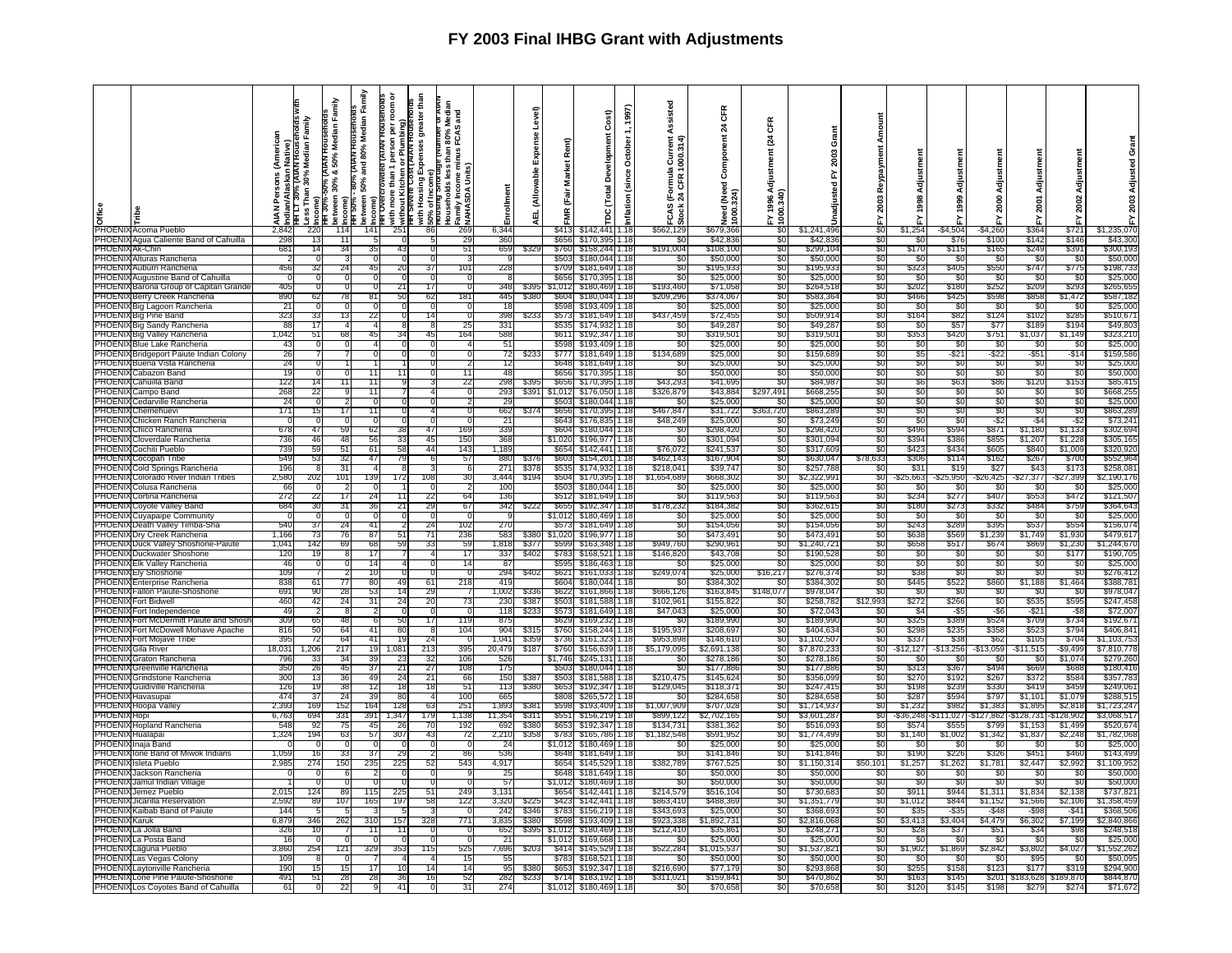|                 | <b>B</b><br><del>C</del><br>PHOENIX Lovelock Colony | ዺ<br>℥         | ∮Indian/Alaskan Native)<br>1πH L ι 30% (ΑΙΑΝ Housenoids w<br> Less Than 30% Median Family<br>; Income) | Family<br>Median<br>50%<br><b>50%1AB</b><br>۰ŏ<br>30%<br>Income)<br>FIFI 30%-२<br>between | Family<br>Median<br><b>AIAN HOUSE</b><br>80%<br>and<br>50%<br>в<br>petween<br>ncome)<br>Income)<br>HH 30%- | <b>AIA</b><br>$\mathbf{a}$<br>৯<br>ore than 1<br>Kitchen<br>with mor<br>without M<br>HH Sevel | greater that<br>ing)<br>шì<br>with Housing E<br>50% of Income<br>Pousing Short | and<br>2<br>ទី កូ<br>Households less ti<br>Family Income mir<br>XNAHASDA Units) | ᇹ               | evel)<br>ű<br>able<br>₹<br>ᇳ | Rent)<br><b>Market</b><br>(Fair<br>g | Cost)<br>툽<br>lopin<br>Devel<br>(Total | 1997)<br>Tector<br>ë<br>غ.<br>قا<br>5<br>nflati | Assisted<br>1000.314<br>으<br>ठ<br>. ম<br>CAS | <b>CFR</b><br>$\boldsymbol{z}$<br>ဒီ<br>1(Need<br>324)<br>eed<br>$\overline{\mathbf{8}}$ | Œ<br>$\frac{1}{2}$<br>men<br>Adjust<br>3,34<br>g | ō<br>2003<br>놊<br>꿈<br>nadjus |                 | 1998             | Adjustm<br>1999 | Adjustmen<br>2000 | ន្ត្      | Adjustmen<br>2002 |                     |
|-----------------|-----------------------------------------------------|----------------|--------------------------------------------------------------------------------------------------------|-------------------------------------------------------------------------------------------|------------------------------------------------------------------------------------------------------------|-----------------------------------------------------------------------------------------------|--------------------------------------------------------------------------------|---------------------------------------------------------------------------------|-----------------|------------------------------|--------------------------------------|----------------------------------------|-------------------------------------------------|----------------------------------------------|------------------------------------------------------------------------------------------|--------------------------------------------------|-------------------------------|-----------------|------------------|-----------------|-------------------|-----------|-------------------|---------------------|
|                 |                                                     |                |                                                                                                        |                                                                                           |                                                                                                            |                                                                                               |                                                                                |                                                                                 |                 |                              |                                      |                                        |                                                 | <u> v</u>                                    |                                                                                          |                                                  |                               |                 | ۷<br>اگ          |                 |                   | s112      | $rac{2}{122}$     |                     |
|                 |                                                     |                |                                                                                                        |                                                                                           |                                                                                                            |                                                                                               |                                                                                |                                                                                 | 330             |                              |                                      | \$162.63                               | 1.18                                            | \$12,020                                     | \$32.40                                                                                  |                                                  | \$44.42                       | $\overline{50}$ |                  | \$70            | \$85              |           |                   | \$44,815            |
|                 | PHOENIX Lower Lake Rancheria                        | 67             |                                                                                                        |                                                                                           |                                                                                                            |                                                                                               |                                                                                |                                                                                 | 44              |                              | \$1,020                              | \$199,737                              | 1.18                                            | \$C                                          | \$50,000                                                                                 | -20                                              | \$50,000                      | -90             | \$0              | -\$0            | \$0               | - 33      | - \$1             | \$50,000            |
| PHOENI          | Lytton Rancheria of California                      | 472            | 30                                                                                                     | 31                                                                                        | 35                                                                                                         | 21                                                                                            | 29                                                                             | 96                                                                              | 236             |                              | \$1,020                              | \$196.97                               | 1.18                                            | S0                                           | \$191.67                                                                                 | \$0                                              | \$191.67                      | S0              | \$288            | \$283           | \$478             | \$67      | \$781             | \$194,176           |
| PHOENI          | Manchester Point Arena Ranch                        | 1,242          | 92                                                                                                     | 95                                                                                        | 110                                                                                                        | 64                                                                                            | 89                                                                             | 248                                                                             | 621             | \$380                        | S65                                  | \$192.34                               | 1.18                                            | \$295,760                                    | \$550,387                                                                                | \$0                                              | \$846,14                      | \$0             | \$41             | \$5             | \$440             | \$625     | \$966             | \$848,22            |
|                 | PHOENIX Manzanita Band                              | 58             |                                                                                                        | -6                                                                                        |                                                                                                            |                                                                                               |                                                                                | 14                                                                              | -96             |                              | \$1.012                              | \$180,469                              | 1.18                                            | -50                                          | \$25.00                                                                                  | -80                                              | \$25,00                       | -80             | -80              | SC.             | -80               | - Si      | - SC              | \$25,000            |
| PHOEN           | Mesa Grande Band                                    | 67             |                                                                                                        |                                                                                           | 11                                                                                                         |                                                                                               |                                                                                |                                                                                 | 630             |                              | \$1.01                               | \$180,46                               | 1.18                                            | \$165,381                                    | \$25,00                                                                                  | SO.                                              | \$190,38                      | S0              | \$13             | \$16            | -\$31             | -\$55     | $-$ \$15          | \$190,31            |
| PHOENI          | Mescalero Reservation                               | 3.080          |                                                                                                        |                                                                                           | 196                                                                                                        | 176                                                                                           |                                                                                |                                                                                 |                 |                              |                                      |                                        |                                                 |                                              |                                                                                          | -SO                                              |                               |                 | \$0              | -SC             | -90               | - \$0     | \$2,068           |                     |
|                 |                                                     |                | 202                                                                                                    | 141                                                                                       |                                                                                                            |                                                                                               | 27                                                                             | 161                                                                             | 3,716           | \$287                        | \$413                                | \$141,196                              | 1.18                                            | \$1,755,755                                  | \$512,91                                                                                 |                                                  | \$2,268,67                    | SO.             |                  |                 |                   |           |                   | \$2,270,742         |
| PHOEN           | Middletown Rancheria                                |                |                                                                                                        |                                                                                           |                                                                                                            |                                                                                               |                                                                                | 27                                                                              |                 |                              | \$61                                 | \$192.34                               | 1.18                                            |                                              | \$51.03                                                                                  | 80                                               | \$51.03                       | 80              | S10 <sup>.</sup> | \$122           | \$158             | \$21      | \$18              | \$51.82             |
|                 | PHOENIX Moapa Band of Paiute                        | 178            |                                                                                                        | 24                                                                                        |                                                                                                            |                                                                                               |                                                                                |                                                                                 | 28:             | \$38                         | \$783                                | \$168.52                               | 1.18                                            | \$287.868                                    | \$66.37                                                                                  | .SO                                              | \$354.24                      | .SO             | \$164            | \$11            | \$149             | \$19      | \$289             | \$355,156           |
| <b>PHOENI</b>   | Mooretown Rancheria                                 | 2,394          | 167                                                                                                    | 209                                                                                       | 218                                                                                                        | 134                                                                                           | 167                                                                            | 544                                                                             | 1,197           | \$380                        | \$604                                | \$180.044                              | 1.18                                            | \$296,660                                    | \$1,024,056                                                                              | SO.                                              | \$1,320,716                   | S0              | \$1,665          | \$1,640         | \$1,592           | \$2,296   | \$4,002           | \$1,331,91          |
|                 | PHOENIX Morongo Band of Cahuilla                    | 611            |                                                                                                        | - 0                                                                                       | - 0                                                                                                        | -24                                                                                           | 14                                                                             |                                                                                 | -871            | \$39                         | \$656                                | \$171.851                              | 1.18                                            | \$306,252                                    | \$70,56                                                                                  | -80                                              | \$376.81                      | -80             | - \$36           | - \$33          | \$238             | \$206     | \$286             | \$378.23            |
| PHOENIX         | Nambe Pueblo                                        | 533            |                                                                                                        | 39                                                                                        | 35                                                                                                         | 13                                                                                            | 10                                                                             | $\Omega$                                                                        | 643             |                              | \$775                                | \$152.06                               | 1.18                                            | \$442,564                                    | \$87,74                                                                                  | \$0                                              | \$530,31                      | \$0             | \$183            | \$14            | \$196             | \$20      | \$321             | \$531,36            |
|                 | PHOENIX Navajo Nation                               | 156,668        | 9 40 P                                                                                                 | .099                                                                                      | .040                                                                                                       |                                                                                               | 327                                                                            | 3,559                                                                           | 43,51           |                              | \$524                                | \$156,21                               | 1.18                                            | \$28.844.681                                 | 33.237.39                                                                                | .SO                                              | \$92,082,07                   | SΩ.             | \$37             | 18,55٠          | \$3,07            | 43,76°;   | 19.968            | <sup>2.530.69</sup> |
| <b>PHOENI</b>   | North Fork Rancheria                                | 1,362          | 65                                                                                                     | 96                                                                                        | 124                                                                                                        | 105                                                                                           | 70                                                                             | 284                                                                             | 68'             |                              | \$535                                | \$174.160                              | 1.18                                            | SC.                                          | \$512,702                                                                                | SO.                                              | \$512,70                      | \$0             | \$42             | \$68            | \$679             | \$2,03    | \$2,020           | \$518,544           |
| PHOFN           | Paiute-Shoshone of Bishop Colo                      | 1,057          | 430                                                                                                    | 202                                                                                       | 228                                                                                                        | 125                                                                                           | 125                                                                            | 699                                                                             | 914             | \$23                         | \$573                                | \$181.649                              | 1.18                                            | \$588.574                                    | \$1,100,24                                                                               | -SO                                              | \$1,688.81                    | \$99,079        | \$1,706          | \$1,538         | \$2,242           | \$3,204   | \$4,119           | \$1.602.548         |
|                 | PHOENIX Pala Bank                                   | 748            | 38                                                                                                     | 48                                                                                        | 69                                                                                                         | 31                                                                                            | 12                                                                             | 82                                                                              | 881             | \$39                         | \$1,012                              | \$176,050                              | 1.18                                            | \$312,345                                    | \$178,30                                                                                 | -SO                                              | \$490,65                      | S0              | \$32             | \$28            | \$395             | \$508     | \$653             | \$492,81            |
|                 |                                                     |                |                                                                                                        |                                                                                           |                                                                                                            |                                                                                               |                                                                                |                                                                                 |                 |                              |                                      |                                        |                                                 |                                              |                                                                                          |                                                  |                               |                 |                  |                 |                   |           |                   |                     |
|                 | PHOENIX Pascua Yaqui Tribe                          | 3,169          | 340                                                                                                    | 264                                                                                       | 185                                                                                                        | 323                                                                                           | 170                                                                            | 27                                                                              | 12,749          | \$35                         | \$706                                | \$152,956                              | 1.18                                            | \$3,412,414                                  | \$1,001,38                                                                               | s٥                                               | \$4,413.79                    | SO.             | \$12,82          | \$14,09         | \$20,63           | \$28,909  | \$4,567           | \$4.494.82          |
| <b>PHOENIXE</b> | Paskenta Band of Nomlaki India                      | 242            | 10                                                                                                     | 18                                                                                        | 15                                                                                                         |                                                                                               | 11                                                                             | 43                                                                              | 28.             |                              | \$503                                | \$180,044 1.18                         |                                                 | SC.                                          | \$74,47                                                                                  | 80                                               | \$74,47                       | 80              | \$30             | \$36            | \$68              | \$92      | \$271             | \$77,02             |
|                 | PHOENIX Pauma Band                                  | 171            | 12                                                                                                     | 10                                                                                        | 14                                                                                                         | 27                                                                                            | $\Omega$                                                                       | 17                                                                              | 135             | \$39                         | \$1,012                              | \$180,469                              | 1.18                                            | \$69,243                                     | \$57,473                                                                                 | \$0                                              | \$126,716                     | 30              | \$98             | \$91            | \$128             | \$174     | \$216             | \$127,423           |
| PHOENIX         | Payson Tonto Apache                                 | 122            |                                                                                                        |                                                                                           | 13                                                                                                         |                                                                                               | $\Omega$                                                                       | 23                                                                              | 108             |                              | \$503                                | \$154,614                              | 1.18                                            | SC.                                          | \$26,542                                                                                 | \$0                                              | \$26,542                      | \$0             | -SC              | \$48            | \$66              | \$90      | \$95              | \$26,84             |
|                 | PHOENIX Pechanga Band                               | -371           | 45                                                                                                     | 22                                                                                        | 30                                                                                                         | 32                                                                                            | 12                                                                             | 97                                                                              | 1,372           |                              | \$656                                | \$170,395                              | 1.18                                            | 80                                           | \$144,37                                                                                 | -80                                              | \$144,37                      | 80              | \$229            | \$279           | \$370             | \$52      | \$525             | \$146,30            |
|                 | PHOENIX Picayune Rancheria                          | 2,212          | 105                                                                                                    | 156                                                                                       | 201                                                                                                        | 170                                                                                           | 113                                                                            | 450                                                                             | 1,106           |                              | \$537                                | \$174.160                              | 1.18                                            | \$77,370                                     | \$821,17                                                                                 | S0.                                              | \$898.54                      | S0              | \$1,268          | \$1.45          | \$2,057           | \$2,837   | \$3,305           | \$909,46            |
|                 | <b>PHOENIX Picuris Pueblo</b>                       | <b>189</b>     | 23                                                                                                     | -8                                                                                        | 13                                                                                                         |                                                                                               | 19                                                                             | 16                                                                              | 324             |                              | \$660                                | \$145.11                               | 1.18                                            | \$74,792                                     | \$63,33                                                                                  | -SO                                              | \$138.12                      | SO.             | \$119            | \$115           | \$161             | \$210     | \$262             | \$138.996           |
| <b>PHOENIX</b>  | Pinoleville Rancheria                               | 556            | 35                                                                                                     | 36                                                                                        | 42                                                                                                         | 24                                                                                            | 34                                                                             | 94                                                                              | 278             | \$38                         | \$653                                | \$192,34                               | 1.18                                            | \$129,045                                    | \$212,89                                                                                 | \$0                                              | \$341.94                      | \$0             | \$198            | \$390           | \$613             | \$876     | 2003              | \$344,930           |
|                 | <b>PHOENIX Pit River Tribe</b>                      | $1.56^{\circ}$ | 69                                                                                                     | 85                                                                                        | 111                                                                                                        | 60                                                                                            | 82                                                                             | 265                                                                             | 2,036           |                              | \$521                                | \$180,81                               | 1.18                                            | S0                                           | \$501,47                                                                                 | \$0                                              | \$501,47                      | SO.             | \$99             | \$121           | \$167             | \$2,107   | \$1,850           | \$505,815           |
|                 | PHOENIX Pojoaque Pueblo                             | 297            | 20                                                                                                     | 18                                                                                        | 20                                                                                                         | 14                                                                                            |                                                                                | 23                                                                              | 317             |                              | S77                                  | \$152,062                              | 1.18                                            | \$104,903                                    | \$55,02                                                                                  | \$0                                              | \$159,92                      | S0              | \$12             | \$80            | \$112             | \$13'     | \$10,221          | \$150,03            |
|                 | PHOENIX Potter Valley Rancheria                     | -50            |                                                                                                        |                                                                                           |                                                                                                            |                                                                                               |                                                                                | 10                                                                              | -25             |                              | \$653                                |                                        |                                                 | -SC                                          |                                                                                          | - 30                                             | \$25.00                       | -90             | \$182            | \$359           | \$428             | - 80      | - 360             |                     |
|                 |                                                     |                |                                                                                                        |                                                                                           |                                                                                                            |                                                                                               |                                                                                |                                                                                 |                 |                              |                                      | \$192,347                              | 1.18                                            |                                              | \$25,00                                                                                  |                                                  |                               |                 |                  |                 |                   |           |                   | \$25,969            |
|                 | PHOENIX Pyramid Lake Paiute                         | 1,318          | 149                                                                                                    | 74                                                                                        | 88                                                                                                         | 66                                                                                            | 75                                                                             | 48                                                                              | 2,017           | \$37                         | \$758                                | \$165,724 1.18                         |                                                 | \$1,032,501                                  | \$398,670                                                                                | \$0                                              | \$1,431,171                   | \$0             | \$843            | \$649           | \$905             | \$1,159   | \$1,642           | \$1,436,369         |
|                 | PHOENIX Quartz Valley Reservation                   | 308            | 21                                                                                                     | 23                                                                                        | 31                                                                                                         | 10                                                                                            | 14                                                                             | 64                                                                              | 154             | \$38                         | \$503                                | \$180,044                              | 1.18                                            | \$73,605                                     | \$106,486                                                                                | SO.                                              | \$180.09                      | SO.             | \$313            | \$362           | \$16'             | \$197     | \$254             | \$181,378           |
| PHOENI          | Quechan Tribe                                       | 1,488          | 135                                                                                                    | 87                                                                                        | 93                                                                                                         | 94                                                                                            |                                                                                | 105                                                                             | 2,668           | \$38                         | \$555                                | \$170,395                              | 1.18                                            | \$956,900                                    | \$378,23                                                                                 | SO.                                              | \$1,335,13                    | \$0             | \$745            | \$465           | \$626             | \$80      | \$1,407           | \$1.339.180         |
| PHOENIX         | Ramona Band                                         |                |                                                                                                        |                                                                                           |                                                                                                            |                                                                                               |                                                                                |                                                                                 |                 |                              | \$656                                | \$170,395                              | 1.18                                            | \$0                                          | \$25,000                                                                                 | SO.                                              | \$25,000                      | .SO             | \$0              | -SC             | - \$0             | - \$0     | -SC               | \$25,000            |
| PHOENI)         | Redding Rancheria                                   | 504            | 35                                                                                                     | 43                                                                                        | 55                                                                                                         | 30                                                                                            | 41                                                                             | 133                                                                             | 252             |                              | \$557                                | \$180,81                               | 1.18                                            | \$0                                          | \$242,23                                                                                 | \$0                                              | \$242,23                      | \$0             | \$0              | \$428           | \$693             | \$929     | \$955             | \$245,241           |
|                 | PHOENIX Redwood Valley Rancheria                    | 316            | 20                                                                                                     | 20                                                                                        | 23                                                                                                         | 14                                                                                            | 19                                                                             | 63                                                                              | 158             | \$38                         | \$65                                 | \$192,34                               | 1.18                                            | \$118,406                                    | \$123,07                                                                                 | -50                                              | \$241,48                      | 80              | \$16             | \$4             | \$64              | \$78      | \$173             | \$241,856           |
|                 | PHOENIX Reno-Sparks Colony                          | 881            | 45                                                                                                     | 285                                                                                       | 24                                                                                                         | 45                                                                                            | <b>q</b>                                                                       | 154                                                                             | 585             | \$26                         | \$758                                | \$165,724 1.18                         |                                                 | \$859,157                                    | \$286,636                                                                                | \$0                                              | \$1,145,79                    | \$0             | \$118            | \$306           | \$363             | \$420     | \$767             | \$1,147,766         |
|                 | PHOENIX Resighini Rancheria                         | 38             |                                                                                                        | 5                                                                                         |                                                                                                            |                                                                                               | $\cap$                                                                         | 12                                                                              | -80             |                              | \$595                                | \$186,463                              | 1.18                                            | \$C                                          | \$50,000                                                                                 | SO.                                              | \$50.00                       | S0              | -SC              | -SC             | - \$0             | - \$0     | -SC               | \$50.00             |
| PHOENI          | Rincon Reservation                                  | 456            | 89                                                                                                     | 17                                                                                        | -61                                                                                                        | 22                                                                                            | 28                                                                             | 70                                                                              | 682             | \$39                         | \$1,012                              | \$176,050                              | 1.18                                            | \$406,016                                    | \$197,91                                                                                 | 80                                               | \$603,93                      | 80              | \$368            | \$290           | \$410             | \$53      | \$761             | \$606,292           |
|                 | PHOENIX Robinson Rancheria                          | 767            | 31                                                                                                     | 50                                                                                        | 33                                                                                                         | 25                                                                                            | 33                                                                             | 80                                                                              | 433             | \$38                         | \$611                                | \$192,347                              | 1.18                                            | \$182,335                                    | \$217,52                                                                                 | \$0                                              | \$399,85                      | \$0             | \$216            | \$177           | \$233             | \$32      | \$813             | \$401,61            |
|                 | PHOENIX Rohnerville Rancheria                       | qε             | 22                                                                                                     |                                                                                           | -81                                                                                                        | 10                                                                                            | <b>q</b>                                                                       | 37                                                                              | 266             |                              | \$598                                | \$193,409                              | 1.18                                            | \$0                                          | \$69,13                                                                                  | \$0                                              | \$69,13                       | \$0             | \$0              | \$0             | \$0               | - SG      | \$0               | \$69,137            |
| PHOENI          | Round Valley Reservation                            | 6,726          | 363                                                                                                    | 376                                                                                       | 433                                                                                                        | 254                                                                                           | 353                                                                            | 1,058                                                                           | 3,363           | \$22                         | \$65                                 | \$192.34                               | 1.18                                            | \$517,446                                    | \$2,263,61                                                                               | \$0                                              | \$2,781,05                    | S0              | \$2,211          | \$3,670         | \$5,079           | \$7,505   | \$9,463           | \$2,808,986         |
| PHOENI.         | Rumsey Rancheria                                    | 88             |                                                                                                        | -5                                                                                        | -8                                                                                                         |                                                                                               |                                                                                | -21                                                                             | -44             | \$38                         | \$712                                | \$181,649                              | 1.18                                            | \$0                                          | \$50,00                                                                                  | \$0                                              | \$50.00                       | S0              | -SC              | -\$0            | -90               | ୍ୟା       | -\$0              | \$50,000            |
| <b>PHOENI</b>   | Salt River PIma-Maricopa                            | 4,267          | 55.                                                                                                    | 183                                                                                       | 236                                                                                                        | 586                                                                                           | 144                                                                            | 613                                                                             | 6,481           | \$33.                        | \$760                                | \$156,63                               | 1.18                                            | \$1,591,732                                  | \$1,528,72                                                                               | \$0                                              | \$3,120,45                    | S0              | \$2,462          | \$2,159         | \$3,067           | -\$63,673 | \$65,393          | 2,999,07            |
| <b>PHOENIX</b>  | San Carlos Apache                                   | 9,392          | 922                                                                                                    | 393                                                                                       | 294                                                                                                        | 1,071                                                                                         | 220                                                                            | 721                                                                             | 10,834          | \$36                         | \$503                                | \$150,755                              | 1.18                                            | \$3,951,328                                  | \$2,477,23                                                                               | \$0                                              | \$6,428,56                    | \$0             | \$4,636          | \$4,037         | \$5,426           | \$7,548   | \$9,954           | \$6,460,16          |
|                 | PHOENIX San Felipe Pueblo                           | 2,576          | 158                                                                                                    | 101                                                                                       | 61                                                                                                         | 232                                                                                           | 49                                                                             | 320                                                                             | 3,248           |                              | \$654                                | \$142.441                              | 1.18                                            | -50                                          | \$555,31                                                                                 | -50                                              | \$555.31                      | 80              | \$746            | \$790           | \$1,104           | \$1,57    | \$2,245           | \$561,77            |
| PHOENIX         | San Ildefonso Pueblo                                | 568            | 30                                                                                                     | 34                                                                                        | 40                                                                                                         |                                                                                               |                                                                                | - 0                                                                             | 617             |                              | \$775                                | \$142.441                              | 1.18                                            | \$419,408                                    | \$65.754                                                                                 | \$0                                              | \$485.162                     | \$17,550        | \$146            | \$114           | \$155             | \$15'     | \$229             | \$468.40            |
| PHOENI          | San Juan Pueblo                                     | 2,262          | 10:                                                                                                    | 63                                                                                        | 130                                                                                                        | 86                                                                                            | 59                                                                             | 187                                                                             | 2,514           |                              | \$418                                | \$145,11                               | 1.18                                            | \$312,336                                    | \$395,22                                                                                 | \$0                                              | \$707,56                      | \$27,395        | \$53             | \$660           | \$907             | \$1,19    | \$1,506           | \$684,97            |
| PHOEN           | San Juan Southerr<br>aiute Tribe                    | 508            | 2                                                                                                      | 21                                                                                        | 23                                                                                                         |                                                                                               |                                                                                | 67                                                                              | 25 <sub>4</sub> |                              | \$808                                | \$156.21                               | 1.18                                            |                                              | \$138,72                                                                                 | 80                                               | \$138,72                      | SC.             | \$308            | \$370           | \$418             | \$56      | \$56              | \$140,96            |
| PHOEN           |                                                     | 46             | $10^{-1}$                                                                                              |                                                                                           |                                                                                                            |                                                                                               |                                                                                |                                                                                 |                 | \$39                         |                                      |                                        |                                                 |                                              |                                                                                          |                                                  |                               |                 |                  |                 |                   |           |                   |                     |
|                 | San Manuel Band                                     |                |                                                                                                        |                                                                                           |                                                                                                            |                                                                                               |                                                                                | 17                                                                              | 144             |                              | \$656                                | \$170,39                               | 1.18                                            | S0                                           | \$50,00                                                                                  | \$0                                              | \$50,00                       | SO.             | -30              | -SC             | -\$0              | - Si      | - SC              | \$50,00             |
| PHOENI          | San Pasqual Band                                    | 399            | 41                                                                                                     | 15                                                                                        | 33                                                                                                         | 27                                                                                            | 17                                                                             | 14                                                                              | 347             | \$39                         | \$1.012                              | \$180.46                               | 1.18                                            | \$354.888                                    | \$124.51                                                                                 | \$0                                              | \$479.40                      | \$0             | \$236            | \$187           | \$263             | \$342     | \$483             | \$480.91            |
| PHOENI          | San Rosa Band of Cahuilla                           | 56             |                                                                                                        |                                                                                           |                                                                                                            |                                                                                               |                                                                                |                                                                                 | 172             | \$39                         | \$65                                 | \$170,39                               | ∏.18                                            | \$16,641                                     | \$25,00                                                                                  | -90                                              | \$41,64                       | -20             |                  |                 | -\$3              | -\$       | -\$.              | \$41,62             |
| PHOENIX         | Sandia Pueblo                                       | 545            |                                                                                                        | 22                                                                                        | 43                                                                                                         |                                                                                               |                                                                                | 54                                                                              | 47              |                              | \$65                                 | \$145.52                               | 1.18                                            | \$96,608                                     | \$99.71                                                                                  | \$0                                              | \$196.32                      | SO.             | \$174            | \$169           | \$235             | \$309     | \$381             | \$197.59            |
|                 | PHOENIX Santa Ana Pueblo                            | 774            | 21                                                                                                     | 17                                                                                        | 40                                                                                                         | 76                                                                                            |                                                                                | 50                                                                              | 708             |                              | \$654                                | \$142,441                              | 1.18                                            | \$91,143                                     | \$127,880                                                                                | \$0                                              | \$219,02                      | \$0             | \$186            | \$195           | \$209             | \$287     | \$533             | \$220,43            |
| PHOENI.         | Santa Clara Pueblo                                  | 1.459          | 77                                                                                                     | 72                                                                                        | 109                                                                                                        | 46                                                                                            | 27                                                                             | 153                                                                             | 2,240           |                              | \$42                                 | \$142.44                               | 1.18                                            | \$264,03                                     | \$258.23                                                                                 | -50                                              | \$522,26                      | \$27.357        | \$483            | \$46.           | \$640             | \$806     | \$1,012           | \$498,31            |
| PHOEN           | Santa Rosa Rancheria                                | <b>480</b>     | 36                                                                                                     | 18                                                                                        | 26                                                                                                         | 25                                                                                            |                                                                                | 36                                                                              | 653             | \$37                         | \$53                                 | \$168,75                               | 1.18                                            | \$281,37                                     | \$102,174                                                                                | \$0                                              | \$383,54                      | \$0             | \$177            | \$90            | \$134             | \$20      | \$40              | \$384,55            |
| PHOEN           | Santa Ynez Band of Chumash                          | 97             | 28                                                                                                     |                                                                                           | 14                                                                                                         | 10                                                                                            |                                                                                |                                                                                 | 163             | \$39                         | \$928                                | \$190,620                              | 1.18                                            | \$326,87                                     | \$57,78                                                                                  | \$0                                              | \$384.66                      | \$0             | \$20             | \$19            | \$110             | \$107     | \$251             | \$385,16            |
| PHOEN           | Santa Ysabel Reservation                            | 235            | 24                                                                                                     | 6                                                                                         | 19                                                                                                         |                                                                                               |                                                                                | 48                                                                              | 942             |                              | \$1.01                               | \$180,46                               | . 18                                            | -SC                                          | \$60,53                                                                                  | \$0                                              | \$60,53                       | 80              | \$88             | \$102           | \$142             | \$19.     | \$206             | \$61,26             |
| PHOEN           | Santo Domingo Pueblo                                | 2,927          | 78                                                                                                     | 64                                                                                        | 151                                                                                                        | 288                                                                                           |                                                                                | 220                                                                             | 4.49            |                              | \$65                                 | \$142.44                               | 1.18                                            | \$280,545                                    | \$496.64                                                                                 | -90                                              | \$777,18                      | SO.             | \$1,153          | \$1,340         | \$1.86            | \$2,52    | \$2,008           | \$786,07            |
|                 |                                                     |                |                                                                                                        |                                                                                           |                                                                                                            |                                                                                               |                                                                                |                                                                                 |                 |                              |                                      |                                        |                                                 |                                              |                                                                                          |                                                  |                               |                 |                  |                 |                   |           |                   |                     |
| PHOENI          | Scotts Vallev (Pomo)                                | 227            | 11                                                                                                     | 15                                                                                        | 10                                                                                                         |                                                                                               | 10                                                                             | 36                                                                              | 128             |                              | \$61                                 | \$192.34                               | 1.18                                            | \$0                                          | \$69,55                                                                                  | \$0                                              | \$69,55                       | \$0             | \$157            | \$18            | \$25              | \$352     | \$250             | \$70.75             |
|                 | PHOENIX Sheep Rancheria                             |                |                                                                                                        |                                                                                           |                                                                                                            |                                                                                               |                                                                                |                                                                                 |                 |                              | S595                                 | \$177.90                               | 1.18                                            | -80                                          | \$50,000                                                                                 | -50                                              | \$50.00                       | -80             | - SC             | - \$0           | -80               | - SI      | - 30              | \$50,00             |
| <b>PHOENI</b>   | Sherwood Valley Rancheria                           | 704            | 44                                                                                                     | 46                                                                                        | 53                                                                                                         | 31                                                                                            | 43                                                                             | 108                                                                             | 352             |                              | \$65                                 | \$192.34                               | 1.18                                            | \$185,771                                    | \$263,35                                                                                 | SO.                                              | \$449,12                      | SO.             | \$365            | \$328           | \$470             | \$673     | \$914             | \$451,87            |
|                 | PHOENIX Shingle Springs Rancheria                   | 37             |                                                                                                        | $\Omega$                                                                                  |                                                                                                            |                                                                                               | $\Omega$                                                                       |                                                                                 | 251             |                              | \$709                                | \$181.649                              | 1.18                                            | SO.                                          | \$25,000                                                                                 | -SO                                              | \$25,00                       | SO.             | \$0              | -SC             | - \$0             | -30       | -SC               | \$25,00             |
| PHOENIX         | Smith River Rancheria                               | 43             |                                                                                                        |                                                                                           | 11                                                                                                         |                                                                                               |                                                                                | 20                                                                              | 896             |                              | \$59                                 | \$186.46                               | 1.18                                            | 80                                           | \$25,00                                                                                  | -50                                              | \$25,00                       | 80              | -SC              | -SC             | -30               | -31       | -30               | \$25,00             |
|                 | PHOENIX Soboba Band                                 | 463            | 41                                                                                                     | 20                                                                                        | 33                                                                                                         |                                                                                               |                                                                                | $\Omega$                                                                        | 732             | \$39                         | \$656                                | \$170.39                               | 1.18                                            | \$389,281                                    | \$84,65                                                                                  | SO.                                              | \$473,93                      | SO.             | \$197            | \$138           | \$180             | \$21      | \$339             | \$475,01            |
| PHOEN           | Stewarts Point Rancheria                            | 818            | 47                                                                                                     | 48                                                                                        | 56                                                                                                         |                                                                                               | 45                                                                             | 151                                                                             | 409             | \$38                         | \$1,020                              | \$196.977                              | 1.18                                            | \$0                                          | \$305,56                                                                                 | SO.                                              | \$305,56                      | SO.             | \$285            | \$351           | \$386             | \$775     | \$1,235           | \$308,59            |
| <b>PHOENI</b>   | Sulphur Bank Rancheria                              | 180            | 16                                                                                                     | 21                                                                                        | 14                                                                                                         | 11                                                                                            | 14                                                                             | 51                                                                              | -90             |                              | \$611                                | \$192,347                              | 1.18                                            | \$0                                          | \$93,748                                                                                 | -SO                                              | \$93.74                       | SO.             | \$141            | \$166           | \$265             | \$358     | \$364             | \$95,042            |
| PHOENIX         | Summit Lake Paiute Tribe                            | 11             |                                                                                                        |                                                                                           |                                                                                                            |                                                                                               |                                                                                | 0                                                                               | 85              |                              | \$629                                | \$162,63                               | 1.18                                            | \$0                                          | \$25,00                                                                                  | \$0                                              | \$25,00                       | \$0             | 30               | 3C              | \$0               | -96       | -\$0              | \$25,00             |
| PHOENIX         | Susanville Rancheria                                | 506            |                                                                                                        | 49                                                                                        | 40                                                                                                         |                                                                                               |                                                                                | 40                                                                              | 25.             |                              | \$514                                | \$181.58                               | 1.18                                            | 160                                          | \$144,72                                                                                 | \$1,730                                          | \$504.61                      | SΩ.             | \$C              | \$C             | \$0               | -80       | \$ſ               | \$504.61            |
|                 | PHOENIX Sycuan Band                                 | 23             |                                                                                                        | 0                                                                                         |                                                                                                            |                                                                                               |                                                                                | 0                                                                               | 125             | \$39                         | \$1.012                              | \$180,469                              | 1.18                                            | S0                                           | \$50,000                                                                                 | \$0                                              | \$50,00                       | S0              | \$0              | \$0             | \$0               | -30       | \$0               | \$50,00             |
|                 | PHOENIX Table Bluff Rancheria                       |                |                                                                                                        |                                                                                           |                                                                                                            |                                                                                               |                                                                                |                                                                                 |                 |                              |                                      |                                        |                                                 |                                              | \$38.43                                                                                  |                                                  | \$38.43                       |                 |                  |                 |                   | \$140     |                   |                     |
|                 |                                                     | 63             | 12                                                                                                     | -81                                                                                       |                                                                                                            |                                                                                               |                                                                                | 19                                                                              | 361             |                              | \$598                                | \$193.409                              | 1.18                                            | 80                                           |                                                                                          | - 30                                             |                               | 80              | -90              | \$76            | \$102             |           | \$142             | \$38,899            |
|                 | PHOENIX Table Mountain Rancheria                    |                |                                                                                                        |                                                                                           |                                                                                                            |                                                                                               |                                                                                | 13                                                                              | 114             |                              | \$535                                | \$174,932                              | 1.18                                            | \$0                                          | \$50,000                                                                                 | \$0                                              | \$50,00                       | \$0             | -\$0             | \$0             | \$0               | -96       | -\$C              | \$50,000            |
|                 | PHOENIX Taos Pueblo                                 | 1,432          | 144                                                                                                    | 79                                                                                        | 128                                                                                                        | 185                                                                                           |                                                                                | 204                                                                             | 2,38            |                              |                                      | \$660 \$145,116 1.18                   |                                                 | \$407,013                                    | \$463,980                                                                                | SO.                                              | \$870,993                     | SO.             | \$831            | \$807           | \$1,122           | \$1.492   | \$1,825           | \$877,069           |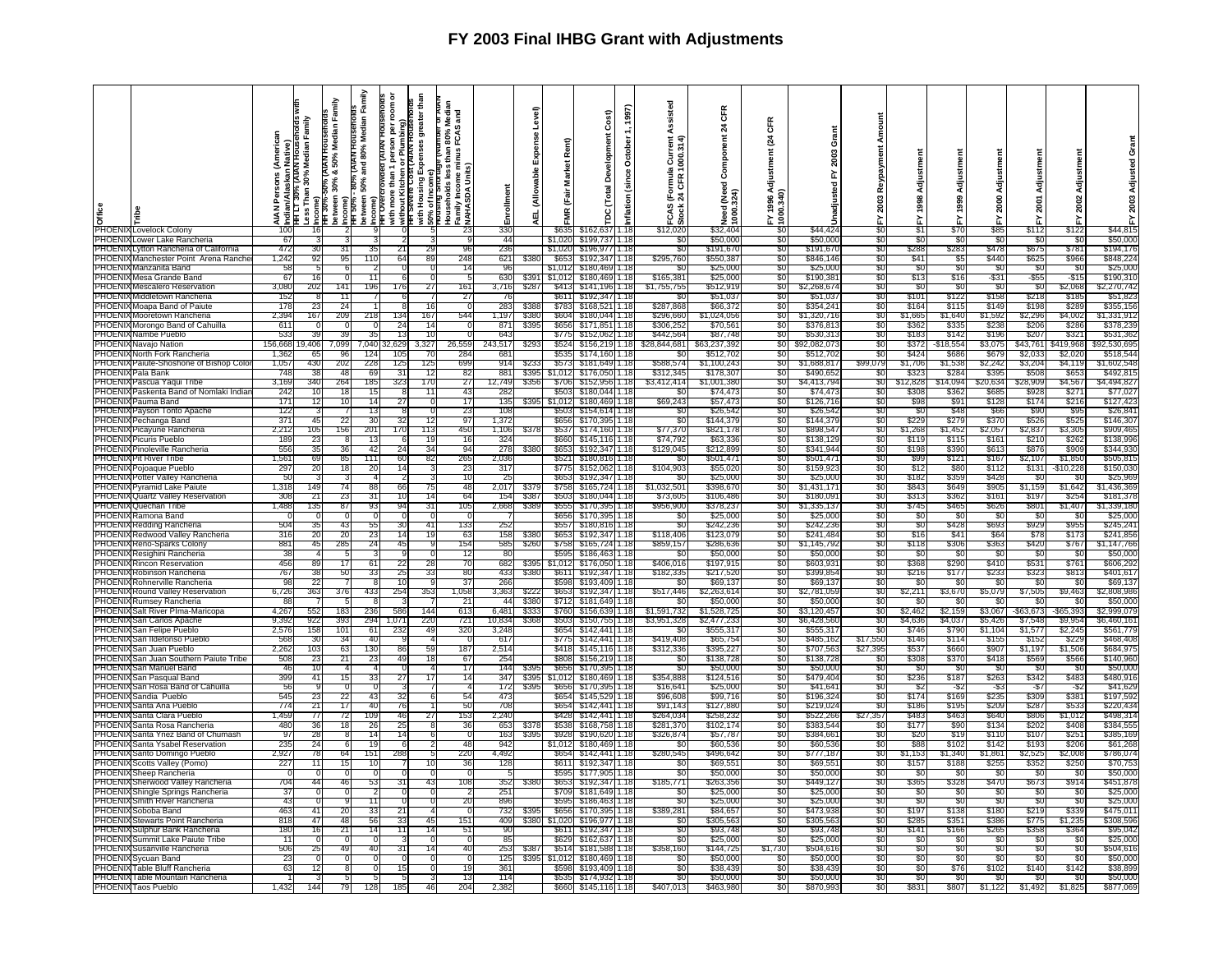| $\begin{array}{c}\n\frac{8}{5} & \frac{8}{5} \\ \hline\n\end{array}$ PHOENIX $\overline{t}$ = Moak | Ń<br>ndiar<br>FF LT | Median<br>30%<br>ව | amily<br>ន<br>ಹ<br>จ | amily<br>Households<br>dian<br>ź<br>8<br>and<br>50%<br>oetween<br>Income)<br>HH Over<br>Income<br>HH 30% | ā<br>moo<br>Plumbing)<br>IAN HOUSE<br>without Kitchen or I<br>TH Severe Cost (AI<br>with | than<br>enora<br>greate<br>Expense<br>aith<br>50% | Median<br>ត្ត<br>ပူ<br>0<br>ã<br>minusl<br>ts)<br>€<br>Family Income<br>NAHASDA Unit<br>₾<br>eholds<br>ā<br>űΖ | ollment | -            |              | F                      | 997) | $rac{1}{3}$<br>$rac{4}{3}$<br>ភិ ខ្ល<br>≖ ≖<br>Ē œ<br>દ જ્<br>rCAS<br>Stock | $\propto$<br>щ<br>$\circ$<br>Ń<br>1000 | ō<br>$\overline{a}$<br>8 हैं<br>진흥 | e<br>G<br>w<br>200<br>릉<br>ŝ |           | ᆞ<br>ō<br>> | 릉<br>ஜ<br>Ō.<br>≻ |           |           | 름<br>ន       |                                             |
|----------------------------------------------------------------------------------------------------|---------------------|--------------------|----------------------|----------------------------------------------------------------------------------------------------------|------------------------------------------------------------------------------------------|---------------------------------------------------|----------------------------------------------------------------------------------------------------------------|---------|--------------|--------------|------------------------|------|-----------------------------------------------------------------------------|----------------------------------------|------------------------------------|------------------------------|-----------|-------------|-------------------|-----------|-----------|--------------|---------------------------------------------|
|                                                                                                    | 912                 | 117                | 87                   | 73                                                                                                       |                                                                                          | 33                                                |                                                                                                                | 2,521   | \$418        |              | \$633 \$163,348 1.18   |      | \$1,235,193                                                                 | \$215,531                              | \$0                                | \$1,450,724                  | \$0       | \$0         | \$0               | \$0       | S0        | $-$ \$84,611 | \$1,366,113                                 |
| PHOENIX Tesuque Pueblo                                                                             | 379                 |                    |                      | 40                                                                                                       | 27                                                                                       |                                                   |                                                                                                                | 404     |              |              | \$775 \$152,062 1.18   |      | \$119,769                                                                   | \$52,384                               | -901                               | \$172,153                    | \$0       | \$99        | \$98              | \$134     | \$167     | \$190        | \$172,840                                   |
| PHOENIX Tohono O'Odham Nation                                                                      | 9,798               | 1,411              | 580                  | 511                                                                                                      | 1,552                                                                                    | 313                                               | 1,677                                                                                                          | 23,649  | \$170        |              | \$658 \$156,639 1.18   |      | \$2,725,889                                                                 | \$3,877,743                            | \$0                                | \$6,603,632                  | \$187,181 | \$6,363     | \$6,368           | \$8,946   | \$12,289  | \$15,382     | \$6,465,799                                 |
| PHOENIX Torres-Martinez Band of Cahuilla                                                           | 223                 |                    |                      |                                                                                                          |                                                                                          |                                                   |                                                                                                                | 530     | \$395        | \$656        | \$171,851 1.18         |      | \$160,223                                                                   | \$45,951                               | -SO                                | \$206,174                    | -50       | \$22        | \$69              | \$90      | \$119     | \$190        | \$206,665                                   |
| PHOENIX Tule River Indian Tribe                                                                    | 515                 | 47                 | 59                   | 67                                                                                                       | 53                                                                                       | 24                                                | -80                                                                                                            | 1,402   | \$373        |              | \$542 \$174,932 1.18   |      | \$396,397                                                                   | \$223,27                               | \$88,102                           | \$707,770                    | -80       | -90         | \$0               | \$0       | -50       | - 30         | \$707,770                                   |
| PHOENIX Tulomne Rancheria                                                                          | 700                 | 31                 | 34                   | 88                                                                                                       | 48                                                                                       | 44                                                | 118                                                                                                            | 350     | \$378        |              | \$643 \$176,835 1.18   |      | \$145,804                                                                   | \$266,35                               | -SO                                | \$412,155                    | \$0       | \$13        | $-513$            | -\$17     | -\$36     | -\$6         | \$412,096                                   |
| <b>PHOENIX Twenty Nine Palms Band</b>                                                              |                     |                    |                      |                                                                                                          |                                                                                          |                                                   |                                                                                                                | 13      |              |              | \$656 \$170,395 1.18   |      | \$0                                                                         | \$50,000                               | \$0                                | \$50,000                     | SO.       | SO.         | \$0               | \$0       | \$0       | SO.          | \$50,000                                    |
| PHOENIX Upper Lake Rancheria                                                                       | 324                 | 16                 | 21                   | 14                                                                                                       |                                                                                          | 14                                                | -51                                                                                                            | 183     |              | \$611        | \$192,347 1.18         |      | -50                                                                         | \$99,437                               | -80                                | \$99,437                     | -90       | \$215       | \$257             | \$312     | \$431     | \$357        | \$101,008                                   |
| PHOENIX Utu Utu Gwaiti Paiute                                                                      | 45                  | 24                 |                      |                                                                                                          |                                                                                          |                                                   | 37                                                                                                             | 136     |              |              | \$777 \$181,649 1.18   |      | \$0                                                                         | \$36,887                               | \$0                                | \$36,887                     | SO.       | SO.         | \$65              | \$89      | \$117     | \$128        | \$37,285                                    |
| PHOENIX Viejas Group of Capitan Grande                                                             | 165                 |                    |                      |                                                                                                          | 27                                                                                       |                                                   |                                                                                                                | 268     | \$395        |              | \$1,012 \$180,469 1.18 |      | \$243,832                                                                   | \$39,649                               | -90                                | \$283,482                    | \$0       | \$138       | \$86              | \$121     | \$67      | \$158        | \$284,052                                   |
| PHOENIX Walker River Paiute Tribe                                                                  | 710                 | 681                | 65                   | 31                                                                                                       | 34                                                                                       | 34                                                |                                                                                                                | 2,172   | \$349        |              | \$625 \$162,637 1.18   |      | \$809,143                                                                   | \$186,108                              | -80                                | \$995,251                    | -80       | \$0         | \$0               | \$482     | \$574     | \$772        | \$997,078                                   |
| <b>PHOENIX Washoe Tribe</b>                                                                        | 940                 | 43                 | 32                   | 49                                                                                                       | 15                                                                                       | 15                                                |                                                                                                                | 1,542   | \$385        |              | \$696 \$162,637 1.18   |      | \$989,296                                                                   | \$120,041                              | <b>SO</b>                          | \$1,109,337                  | \$0       | \$258       | $-$ \$130         | $-$ \$136 | $-$ \$197 | \$477        | \$1,109,608                                 |
| PHOENIX White Mountain Apache (Fort Apa                                                            | 12,340              | 920                | 621                  | 563                                                                                                      | 1,488                                                                                    | 215                                               | 887                                                                                                            | 12,750  | \$163        |              | \$503 \$152,360 1.18   |      | \$4,301,142                                                                 | \$3,174,816                            | SO I                               | \$7,475,958                  | \$0       | \$5,525     | \$5,231           | \$7,223   | \$9,697   | \$12,461     | \$7,516,096                                 |
| PHOENIX Winnemucca Colony                                                                          |                     |                    |                      |                                                                                                          |                                                                                          |                                                   |                                                                                                                |         |              | \$629        | \$162,637 1.18         |      | SO.                                                                         | \$50,000                               | SO.                                | \$50,000                     | SO.       | 80          | \$0               | SO.       | -SC       | S0           | \$50,000                                    |
| PHOENIX Yavapai-Apache (Camp Verde)                                                                | 698                 | 89                 | 38                   |                                                                                                          | 163                                                                                      | 38                                                | 63                                                                                                             | 1,636   | \$356        | \$557        | \$165,786 1.18         |      | \$525,379                                                                   | \$348,856                              | \$0                                | \$874,235                    | \$81,592  | \$625       | \$480             | \$667     | \$1,134   | \$1,437      | \$796,986                                   |
| PHOENIX Yavapai-Prescott                                                                           | 162                 |                    |                      |                                                                                                          |                                                                                          |                                                   |                                                                                                                | 155     |              | <b>\$557</b> | \$165,786 1.18         |      | SO.                                                                         | \$25,000                               | \$0                                | \$25,000                     | S0        | SO.         | \$75              | \$103     | \$14      | \$149        | \$25,468                                    |
| <b>PHOENIX Yerington Paiute Tribe</b>                                                              | 366                 | 37                 | 32                   | 53                                                                                                       | 19                                                                                       |                                                   | 54                                                                                                             | 913     | \$335        | \$621        | \$162,637 1.18         |      | \$249,386                                                                   | \$112,885                              | SO.                                | \$362,271                    | \$0       | \$223       | \$194             | \$267     | \$325     | \$427        | \$363,708                                   |
| PHOENIX Yomba Shoshone Tribe                                                                       | 91                  |                    |                      |                                                                                                          |                                                                                          |                                                   |                                                                                                                | 214     | \$382        | \$783        | \$168,52111.18         |      | \$141,472                                                                   | \$25,000                               | -90                                | \$166,472                    | -90       | \$20        | -58               | -\$30     | \$23      | \$114        | \$166,607                                   |
| PHOENIX Ysleta Del Sur                                                                             | 2,566               | 112                | 124                  | 37                                                                                                       | 175                                                                                      | 65                                                | 343                                                                                                            | 1,283   |              | \$552        | \$137,215 1.18         |      | \$76,012                                                                    | \$531,354                              | -90                                | \$607,366                    | \$0       | \$901       | \$905             | \$1,213   | \$1,710   | \$2,092      | \$614,188                                   |
| <b>PHOENIX Yurok Tribe</b>                                                                         | 4,017               | 234                | 261                  | 256                                                                                                      | 299                                                                                      | 199                                               | 732                                                                                                            | 4,321   |              | \$597        | \$193,409 1.18         |      | \$90,016                                                                    | \$1,582,010                            | SO.                                | \$1,672,026                  | \$0       | \$2,439     | \$2,936           | \$8,823   | \$12,07   | \$6,024      | \$1,704,326                                 |
| PHOENIX Zia Pueblo                                                                                 | -670                | 28                 | 51                   | 38                                                                                                       | 61                                                                                       |                                                   | -72                                                                                                            | 773     |              | \$654        | \$142,441 1.18         |      | \$122,594                                                                   | \$132,098                              | 80                                 | \$254,693                    | -90       | \$242       | \$240             | \$332     | \$443     | \$531        | \$256,481                                   |
| <b>PHOENIX Zuni Tribe</b>                                                                          | 7,801               | 444                | 371                  | 386                                                                                                      | 595                                                                                      | 131                                               | 831                                                                                                            | 8,905   | \$278        | \$455        | \$153,246              |      | \$1,483,945                                                                 | \$1,721,935                            | \$0                                | \$3,205,880                  | SO.       | \$3,237     | \$2,916           | \$3,979   | \$5,376   | \$6,833      | \$3,228,220                                 |
| <b>PHOENIX Total</b>                                                                               |                     |                    |                      | 337.939133.560116.478117.017147.6821                                                                     |                                                                                          | 9.060                                             | 47.165                                                                                                         | 478.536 | <b>\$347</b> |              | \$685 \$173.467        |      |                                                                             | \$85.712.855 \$116.410.625             |                                    | \$915.337 \$203.024.900      | \$581.881 | \$6.9891    | -\$92.091         |           |           |              | -\$50.041 \$158.393 \$449.637 \$202.915.907 |